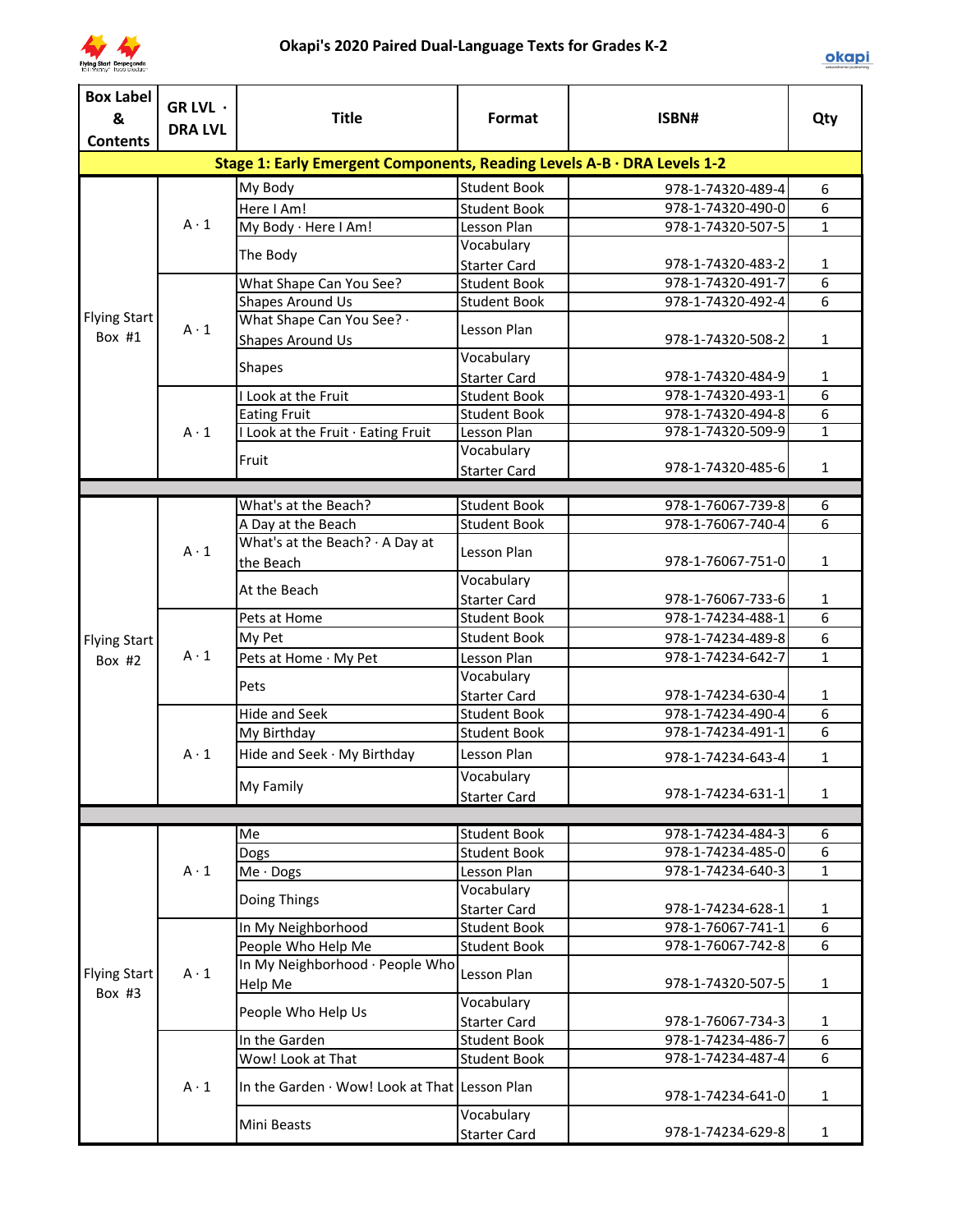

|                     |             | My Toys                          | <b>Student Book</b> | 978-1-74234-492-8 | 6              |
|---------------------|-------------|----------------------------------|---------------------|-------------------|----------------|
|                     |             | <b>Getting Around</b>            | <b>Student Book</b> | 978-1-74234-493-5 | 6              |
|                     | $A \cdot 1$ | My Toys · Getting Around         | Lesson Plan         | 978-1-74234-644-1 | $\mathbf{1}$   |
|                     |             | <b>Movers</b>                    | Vocabulary          |                   |                |
|                     |             |                                  | <b>Starter Card</b> | 978-1-74234-632-8 | $\mathbf{1}$   |
|                     |             | Where are the Animals?           | <b>Student Book</b> | 978-1-74234-494-2 | $\overline{6}$ |
|                     |             | Animals at the Zoo               | <b>Student Book</b> | 978-1-74234-497-3 | $\overline{6}$ |
| <b>Flying Start</b> | $A \cdot 1$ | Where are the Animals? · Animals | Lesson Plan         |                   |                |
| Box #4              |             | at the Zoo                       |                     | 978-1-74234-645-8 | $\mathbf{1}$   |
|                     |             | Zoo Animals                      | Vocabulary          |                   |                |
|                     |             |                                  | <b>Starter Card</b> | 978-1-74234-633-5 | 1              |
|                     |             | <b>Animal Babies</b>             | <b>Student Book</b> | 978-1-76067-743-5 | 6              |
|                     |             | What Can You See?                | <b>Student Book</b> | 978-1-76067-744-2 | $\overline{6}$ |
|                     | $A \cdot 1$ | Animal Babies · What Can You     | Lesson Plan         |                   |                |
|                     |             | See?                             |                     | 978-1-76067-753-4 | $\mathbf{1}$   |
|                     |             | <b>Baby Animals</b>              | Vocabulary          |                   |                |
|                     |             |                                  | <b>Starter Card</b> | 978-1-76067-735-0 | $\mathbf{1}$   |
|                     |             |                                  |                     |                   |                |
|                     |             | On My Bike                       | <b>Student Book</b> | 978-1-74320-495-5 | 6              |
|                     |             | Can You Go Here?                 | <b>Student Book</b> | 978-1-74320-496-2 | 6              |
|                     | $B \cdot 2$ | On My Bike · Can You Go Here?    | Lesson Plan         | 978-1-74320-594-5 | $\mathbf{1}$   |
|                     |             | Position                         | Vocabulary          |                   |                |
|                     |             |                                  | <b>Starter Card</b> | 978-1-74320-486-3 | $\mathbf 1$    |
|                     |             | At Grandpa's House               | <b>Student Book</b> | 978-1-74320-497-9 | $\overline{6}$ |
|                     |             | Cakes for Sale                   | <b>Student Book</b> | 978-1-74320-498-6 | $\overline{6}$ |
| <b>Flying Start</b> | $B \cdot 2$ | At Grandpa's House · Cakes for   | Lesson Plan         |                   |                |
| Box #5              |             | Sale                             |                     | 978-1-74320-595-2 | $\mathbf{1}$   |
|                     |             | At School                        | Vocabulary          |                   |                |
|                     |             |                                  | <b>Starter Card</b> | 978-1-74320-487-0 | $\mathbf{1}$   |
|                     |             | The Dress-Up Box                 | <b>Student Book</b> | 978-1-74320-499-3 | 6              |
|                     |             | <b>Going Shopping</b>            | <b>Student Book</b> | 978-1-74320-500-6 | 6              |
|                     | $B \cdot 2$ | The Dress-Up Box · Going         | Lesson Plan         |                   |                |
|                     |             | Shopping                         |                     | 978-1-74320-596-9 | $\mathbf{1}$   |
|                     |             | Clothes                          | Vocabulary          |                   |                |
|                     |             |                                  | <b>Starter Card</b> | 978-1-74320-488-7 | $\mathbf{1}$   |
|                     |             |                                  |                     |                   |                |
|                     |             | What's the Weather Today?        | <b>Student Book</b> | 978-1-76067-745-9 | $\overline{6}$ |
|                     |             | I Like the Weather               | <b>Student Book</b> | 978-1-76067-746-6 | 6              |
|                     | $B \cdot 2$ | What's the Weather Today? · I    | Lesson Plan         |                   |                |
|                     |             | Like the Weather                 |                     | 978-1-76067-754-1 | 1              |
|                     |             | The Weather                      | Vocabulary          |                   |                |
|                     |             |                                  | <b>Starter Card</b> | 978-1-76067-736-7 | 1              |
|                     |             | Looking at You                   | <b>Student Book</b> | 978-1-74234-496-6 | 6              |
|                     |             | Animals on the Farm              | <b>Student Book</b> | 978-1-74234-497-3 | 6              |
| <b>Flying Start</b> | $B \cdot 2$ | Looking at You Animals on the    | Lesson Plan         |                   |                |
| Box $#6$            |             | Farm                             |                     | 978-1-74234-646-5 | 1              |
|                     |             | Farm Animals                     | Vocabulary          |                   |                |
|                     |             |                                  | <b>Starter Card</b> | 978-1-74234-634-2 | 1              |
|                     |             | Look at Me Play                  | <b>Student Book</b> | 978-1-74234-502-4 | 6              |
|                     |             | The Playground                   | <b>Student Book</b> | 978-1-74234-503-1 | 6              |
|                     | $B \cdot 2$ | Look at Me Play · The Playground | Lesson Plan         | 978-1-74234-649-6 | 1              |
|                     |             | Playground                       | Vocabulary          |                   |                |
|                     |             |                                  | <b>Starter Card</b> | 978-1-74234-637-3 | $\mathbf{1}$   |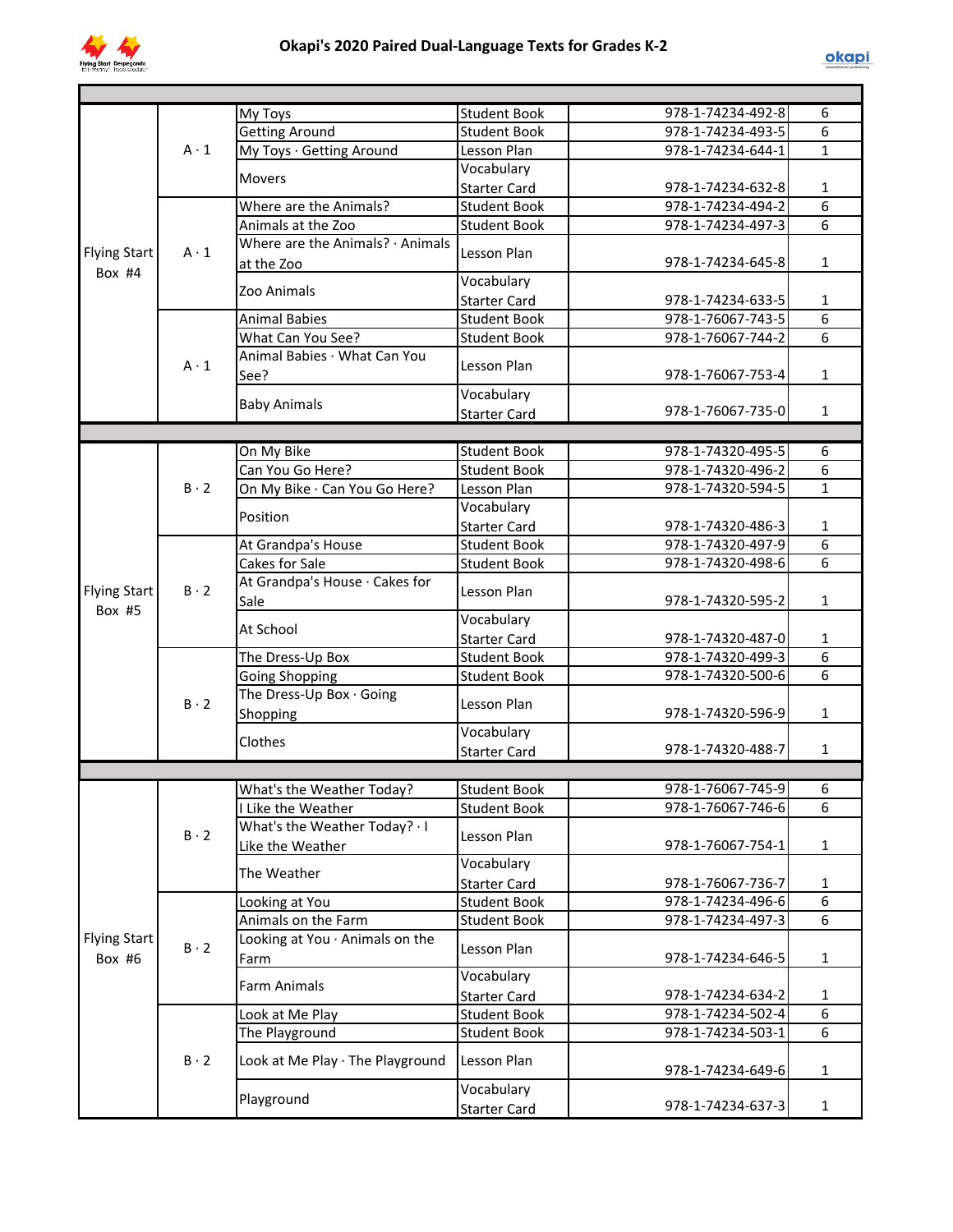

|                                          |                            | At the Store                                                      | Student Book        | 978-1-74234-500-0 | 6              |
|------------------------------------------|----------------------------|-------------------------------------------------------------------|---------------------|-------------------|----------------|
|                                          |                            | Things I Like                                                     | <b>Student Book</b> | 978-1-74234-501-7 | 6              |
|                                          | $B \cdot 2$                | At the Store · Things I Like                                      | Lesson Plan         | 978-1-74234-648-9 | $\mathbf{1}$   |
|                                          |                            | Shopping                                                          | Vocabulary          |                   |                |
|                                          |                            |                                                                   | <b>Starter Card</b> | 978-1-74234-636-6 | 1              |
|                                          |                            | A Day at the Zoo                                                  | <b>Student Book</b> | 978-1-76067-747-3 | 6              |
|                                          |                            | Look at My Dog                                                    | <b>Student Book</b> | 978-1-76067-748-0 | 6              |
| <b>Flying Start</b><br>Box #7            | $B \cdot 2$                | A Day at the Zoo · Look at My Dog                                 | Lesson Plan         | 978-1-76067-755-8 | $\mathbf{1}$   |
|                                          |                            | Feelings                                                          | Vocabulary          |                   |                |
|                                          |                            |                                                                   | <b>Starter Card</b> | 978-1-76067-737-4 | $\mathbf{1}$   |
|                                          |                            | Come and Look!                                                    | <b>Student Book</b> | 978-1-74234-506-2 | 6              |
|                                          |                            | Fish                                                              | <b>Student Book</b> | 978-1-74234-507-9 | 6              |
|                                          | $B \cdot 2$                | Come and Look! · Fish                                             | Lesson Plan         | 978-1-74234-651-9 | $\mathbf{1}$   |
|                                          |                            | Colors                                                            | Vocabulary          |                   |                |
|                                          |                            |                                                                   | <b>Starter Card</b> | 978-1-74234-639-7 | $\mathbf{1}$   |
|                                          |                            |                                                                   |                     |                   |                |
|                                          |                            | My Family and Me                                                  | <b>Student Book</b> | 978-1-74234-504-8 | 6              |
|                                          |                            | Can You Do This?                                                  | <b>Student Book</b> | 978-1-74234-505-5 | 6              |
|                                          | $B \cdot 2$                | My Family and Me · Can You Do<br>This?                            | Lesson Plan         | 978-1-74234-650-2 | $\mathbf{1}$   |
|                                          |                            | I Like To                                                         | Vocabulary          |                   |                |
|                                          |                            |                                                                   | <b>Starter Card</b> | 978-1-74234-638-0 | $\mathbf{1}$   |
|                                          |                            | What Did You Do?                                                  | <b>Student Book</b> | 978-1-74234-498-0 | 6              |
|                                          |                            | <b>Going Places</b>                                               | <b>Student Book</b> | 978-1-74234-499-7 | 6              |
| <b>Flying Start</b><br>Box #8            | $B \cdot 2$                | What Did You Do? · Going Places                                   | Lesson Plan         | 978-1-74234-647-2 | $\mathbf{1}$   |
|                                          |                            | Places I Go                                                       | Vocabulary          |                   |                |
|                                          |                            |                                                                   | <b>Starter Card</b> | 978-1-74234-635-9 | $\mathbf{1}$   |
|                                          |                            | <b>Making Soup</b>                                                | <b>Student Book</b> | 978-1-76067-749-7 | $\overline{6}$ |
|                                          |                            | The Vegetable Garden                                              | <b>Student Book</b> | 978-1-76067-750-3 | 6              |
|                                          | $B \cdot 2$                | Making Soup · The Vegetable<br>Garden                             | Lesson Plan         | 978-1-76067-756-5 | $\mathbf{1}$   |
|                                          |                            | Vegetables                                                        | Vocabulary          |                   |                |
|                                          |                            |                                                                   | <b>Starter Card</b> | 978-1-76067-738-1 | $\mathbf{1}$   |
| <b>Box Label</b><br>&<br><b>Contents</b> | GR LVL ·<br><b>DRA LVL</b> | Title                                                             | Format              | ISBN#             | Qty            |
|                                          |                            | Stage 2: Emergent Components, Reading Levels C-D · DRA Levels 3-6 |                     |                   |                |
|                                          |                            | My Horse                                                          | Student Book        | 978-1-74320-510-5 | 6              |
|                                          | $C \cdot 3$                | The Car Race                                                      | <b>Student Book</b> | 978-1-74320-511-2 | 6              |
|                                          |                            | My Horse · The Car Race                                           | Lesson Plan         | 978-1-74320-534-1 | $\mathbf{1}$   |
|                                          |                            | The Fruit Store                                                   | <b>Student Book</b> | 978-1-74320-512-9 | 6              |
| <b>Flying Start</b>                      |                            | Bananas are Best                                                  | <b>Student Book</b> | 978-1-74320-513-6 | 6              |
| Box #9                                   | $C \cdot 3$                | The Fruit Store · Bananas are Best Lesson Plan                    |                     | 978-1-74320-535-8 | 1              |
|                                          |                            | Winners                                                           | <b>Student Book</b> | 978-1-74234-508-6 | 6              |
|                                          | $C \cdot 3$                | Rabbit and Fox                                                    | <b>Student Book</b> | 978-1-74234-509-3 | 6              |
|                                          |                            | Winners · Rabbit & Fox                                            | Lesson Plan         | 978-1-74234-652-6 | $\mathbf{1}$   |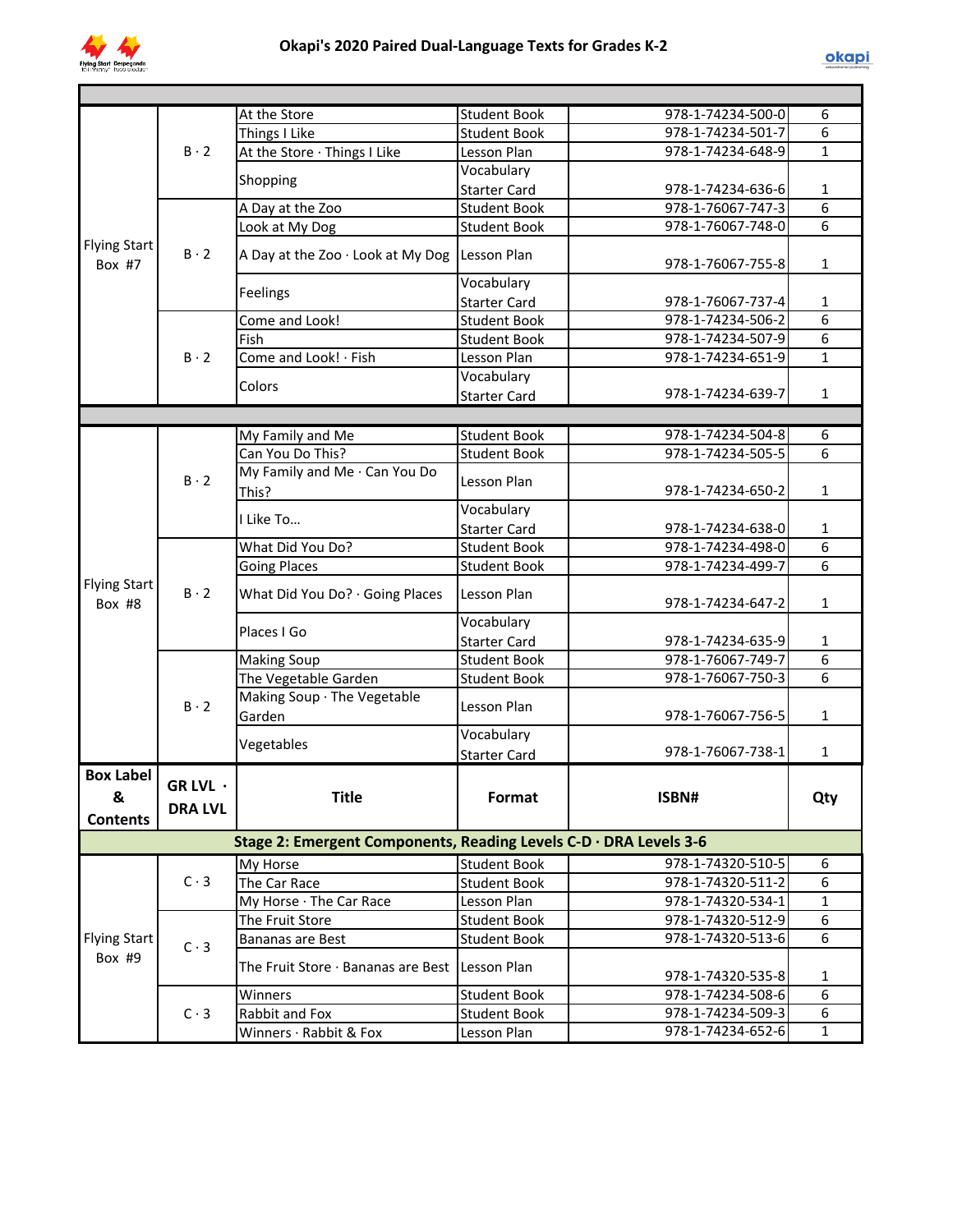

|                     |             | In the Forest                           | <b>Student Book</b>                 | 978-1-74234-510-9                      | 6              |
|---------------------|-------------|-----------------------------------------|-------------------------------------|----------------------------------------|----------------|
|                     | $C \cdot 3$ | <b>Finding Food</b>                     | <b>Student Book</b>                 | 978-1-74234-511-6                      | 6              |
| <b>Flying Start</b> |             | In the Forest · Finding Food            | Lesson Plan                         | 978-1-74234-653-3                      | $\mathbf{1}$   |
| Box #10             |             | <b>Big Brothers</b>                     | <b>Student Book</b>                 | 978-1-74234-512-3                      | 6              |
|                     | $C \cdot 3$ | Cat and Mouse                           | <b>Student Book</b>                 | 978-1-74234-513-0                      | $\overline{6}$ |
|                     |             | Big Brothers · Cat & Mouse              | Lesson Plan                         | 978-1-74234-654-0                      | $\overline{1}$ |
|                     |             |                                         |                                     |                                        |                |
|                     |             | Looking For Animals                     | <b>Student Book</b>                 | 978-1-74320-514-3                      | 6              |
|                     |             | Where is Frog?                          | <b>Student Book</b>                 | 978-1-74320-515-0                      | 6              |
|                     | $C \cdot 4$ | Looking For Animals · Where is          |                                     |                                        |                |
|                     |             | Frog?                                   | Lesson Plan                         | 978-1-74320-536-5                      | 1              |
|                     |             | <b>Amazing Animal Parts</b>             | <b>Student Book</b>                 | 978-1-74320-516-7                      | 6              |
| <b>Flying Start</b> |             | Turtle is Stuck                         | <b>Student Book</b>                 | 978-1-74320-517-4                      | 6              |
| Box #11             | $C \cdot 4$ | Amazing Animal Parts · Turtle is        |                                     |                                        |                |
|                     |             | <b>Stuck</b>                            | Lesson Plan                         | 978-1-74320-537-2                      | $\mathbf{1}$   |
|                     |             | The Big Box                             | <b>Student Book</b>                 |                                        | 6              |
|                     |             |                                         |                                     | 978-1-74234-514-7                      |                |
|                     | $C \cdot 4$ | Pirate Sam                              | <b>Student Book</b>                 | 978-1-74234-515-4                      | 6              |
|                     |             | The Big Box · Pirate Sam                | Lesson Plan                         | 978-1-74234-655-7                      | $\mathbf{1}$   |
|                     |             |                                         |                                     |                                        |                |
|                     |             | The Fog Came In                         | <b>Student Book</b>                 | 978-1-74234-516-1                      | 6              |
|                     | $C \cdot 4$ | Lost in the Fog                         | <b>Student Book</b>                 | 978-1-74234-517-8                      | 6              |
| <b>Flying Start</b> |             | The Fog Came In $\cdot$ Lost in the Fog | Lesson Plan                         | 978-1-74234-656-4                      | $\mathbf{1}$   |
|                     |             | At Grandpa's Farm                       | <b>Student Book</b>                 | 978-1-74234-518-5                      | 6              |
| Box #12             |             | A New Farm for Cow                      | <b>Student Book</b>                 | 978-1-74234-519-2                      | 6              |
|                     | $C \cdot 4$ | At Grandpa's Farm · A New Farm          |                                     |                                        |                |
|                     |             | for Cow                                 | Lesson Plan                         | 978-1-74234-657-1                      | $\mathbf{1}$   |
|                     |             |                                         |                                     |                                        |                |
|                     |             | Look at My Clothes                      | <b>Student Book</b>                 | 978-1-74320-518-1                      | 6              |
|                     |             | Where is My Mother?                     | <b>Student Book</b>                 | 978-1-74320-519-8                      | 6              |
|                     | $D \cdot 6$ | Look at My Clothes · Where is My        |                                     |                                        |                |
|                     |             | Mother?                                 | Lesson Plan                         | 978-1-74320-538-9                      | 1              |
|                     |             | What Do Bats Eat?                       | <b>Student Book</b>                 | 978-1-74320-520-4                      | $\overline{6}$ |
| <b>Flying Start</b> |             | Big Bat's Lunch                         | <b>Student Book</b>                 | 978-1-74320-521-1                      | 6              |
| Box #13             | $D \cdot 6$ | What Do Bats Eat? · Big Bat's           |                                     |                                        |                |
|                     |             | Lunch                                   | Lesson Plan                         | 978-1-74320-539-6                      | 1              |
|                     |             |                                         |                                     |                                        |                |
|                     | $D \cdot 6$ | Ant Nests<br>Where is My Nest?          | Student Book<br><b>Student Book</b> | 978-1-74234-520-8<br>978-1-74234-521-5 | 6<br>6         |
|                     |             | Ant Nests · Where is My Nest?           | Lesson Plan                         | 978-1-74234-658-8                      | $\mathbf{1}$   |
|                     |             |                                         |                                     |                                        |                |
|                     |             |                                         |                                     |                                        |                |
|                     |             | Lots of Legs                            | <b>Student Book</b>                 | 978-1-74234-522-2                      | 6              |
|                     | $D \cdot 6$ | The Best Legs                           | <b>Student Book</b>                 | 978-1-74234-523-9                      | 6              |
| <b>Flying Start</b> |             | Lots of Legs · The Best Legs            | Lesson Plan                         | 978-1-74234-659-5                      | $\mathbf{1}$   |
| Box #14             |             | My Camp Journal                         | <b>Student Book</b>                 | 978-1-74234-524-6                      | 6              |
|                     | $D \cdot 6$ | A Monkey in the Camp                    | <b>Student Book</b>                 | 978-1-74234-525-3                      | 6              |
|                     |             | My Camp Journal · A Monkey in           | Lesson Plan                         |                                        |                |
|                     |             | the Camp                                |                                     | 978-1-74234-660-1                      | $\mathbf{1}$   |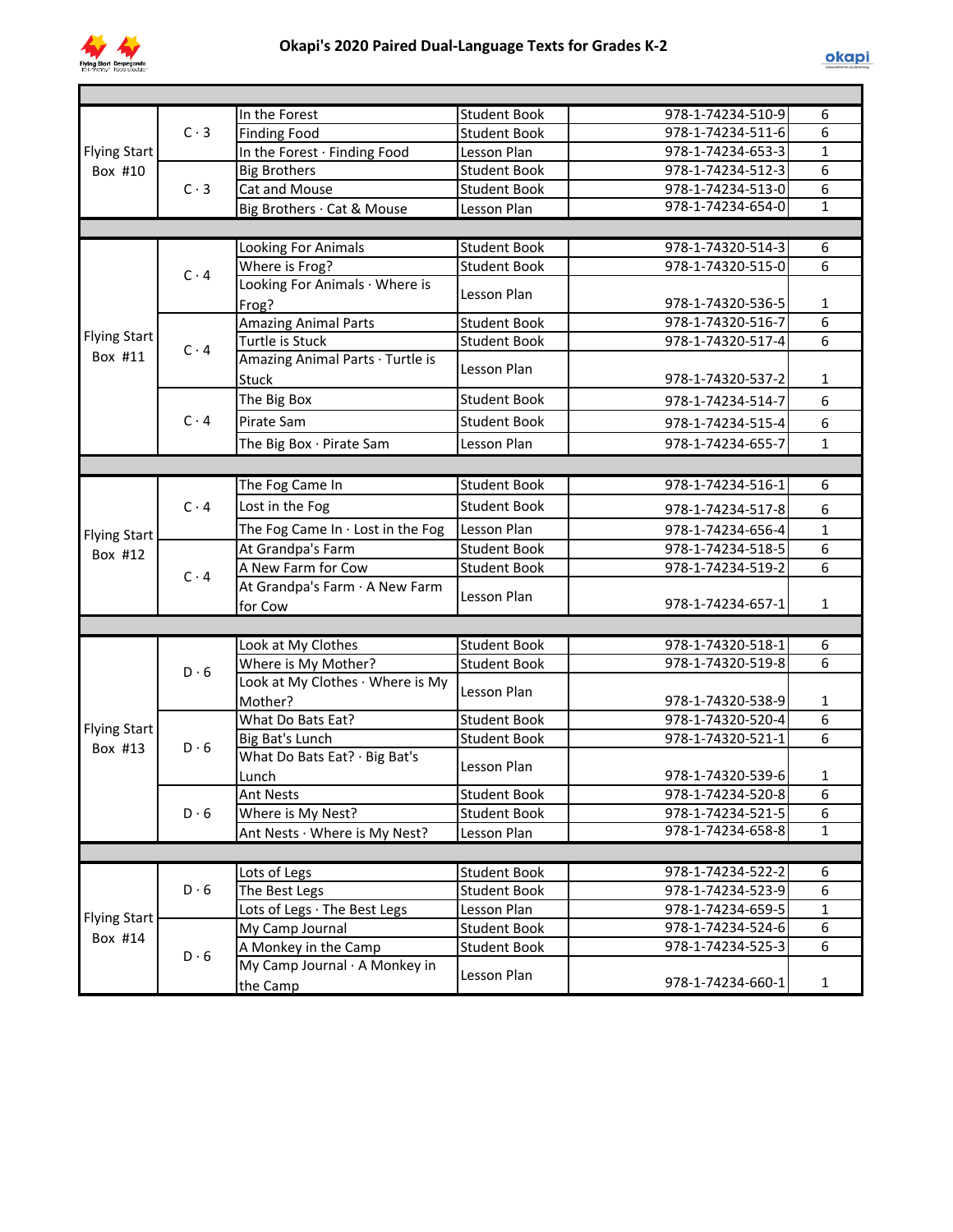

|                     |                | <b>Turtles</b>                                                  | <b>Student Book</b> | 978-1-74320-522-8 | 6              |
|---------------------|----------------|-----------------------------------------------------------------|---------------------|-------------------|----------------|
|                     | D.6            | A Home for Turtle                                               | Student Book        | 978-1-74320-523-5 | 6              |
|                     |                | Turtles · A Home for Turtle                                     | Lesson Plan         | 978-1-74320-540-2 | $\mathbf{1}$   |
|                     |                | Let's Do the Monkey Bop                                         | <b>Student Book</b> | 978-1-74320-524-2 | 6              |
| <b>Flying Start</b> | $D \cdot 6$    | Little Monkey's Dance                                           | <b>Student Book</b> | 978-1-74320-525-9 | 6              |
| Box #15             |                | Let's Do the Monkey Bop · Little                                | Lesson Plan         |                   |                |
|                     |                | Monkey's Dance                                                  |                     | 978-1-74320-541-9 | 1              |
|                     |                | What Am I?                                                      | <b>Student Book</b> | 978-1-74234-526-0 | $\overline{6}$ |
|                     | $D \cdot 6$    | Tad Grows Up                                                    | <b>Student Book</b> | 978-1-74234-527-7 | $\overline{6}$ |
|                     |                | What Am I? · Tad Grows Up                                       | Lesson Plan         | 978-1-74234-661-8 | $\overline{1}$ |
|                     |                |                                                                 |                     |                   |                |
|                     |                | Spiders                                                         | <b>Student Book</b> | 978-1-74234-528-4 | 6              |
|                     | $D \cdot 6$    | A Good Trap                                                     | <b>Student Book</b> | 978-1-74234-529-1 | 6              |
| <b>Flying Start</b> |                | Spiders · A Good Trap                                           | Lesson Plan         | 978-1-74234-662-5 | $\mathbf{1}$   |
| Box #16             |                | On the Move                                                     | <b>Student Book</b> | 978-1-74234-530-7 | 6              |
|                     | $D \cdot 6$    | Grandpa's Car                                                   | <b>Student Book</b> | 978-1-74234-531-4 | 6              |
|                     |                | On the Move · Grandpa's Car                                     | Lesson Plan         | 978-1-74234-663-2 | $\mathbf{1}$   |
| <b>Box Label</b>    | GR LVL ·       |                                                                 |                     |                   |                |
| &                   |                | <b>Title</b>                                                    | Format              | ISBN#             | Qty            |
| <b>Contents</b>     | <b>DRA LVL</b> |                                                                 |                     |                   |                |
|                     |                | Stage 3: Early Components, Reading Levels E-F · DRA Levels 8-10 |                     |                   |                |
|                     |                | Insects                                                         | <b>Student Book</b> | 978-1-74234-532-1 | 6              |
|                     | $E \cdot 8$    |                                                                 | <b>Student Book</b> |                   |                |
|                     |                | Where Are the Grapes?                                           |                     | 978-1-74234-533-8 | 6              |
|                     |                | Insects · Where Are the Grapes?                                 | Lesson Plan         | 978-1-74234-664-9 | $\mathbf{1}$   |
| <b>Flying Start</b> |                | Squid                                                           | <b>Student Book</b> | 978-1-74234-535-2 | $\overline{6}$ |
| Box #17             | $E \cdot 8$    | <b>Big Squid and Little Squid</b>                               | <b>Student Book</b> | 978-1-74234-535-2 | $\overline{6}$ |
|                     |                | Squid · Big Squid and Little Squid                              | Lesson Plan         | 978-1-74234-665-6 | 1              |
|                     |                | The Plum Tree                                                   | <b>Student Book</b> | 978-1-74234-536-9 | 6              |
|                     | $E \cdot 8$    | My Tree                                                         | <b>Student Book</b> | 978-1-74234-537-6 | $\overline{6}$ |
|                     |                | The Plum Tree · My Tree                                         | Lesson Plan         | 978-1-74234-666-3 | $\overline{1}$ |
|                     |                |                                                                 |                     |                   |                |
|                     |                | The Great Cake Bake-off                                         | <b>Student Book</b> | 978-1-74320-739-0 | 6              |
|                     |                | A Cake for Cuddles                                              | <b>Student Book</b> | 978-1-74320-740-6 | 6              |
|                     | $E \cdot 8$    | The Great Bake-off · A Cake for                                 |                     |                   |                |
| Flying Start        |                | Cuddles                                                         | Lesson Plan         | 978-1-74320-755-0 | 1              |
| Box #18             |                | <b>Super Dogs</b>                                               | <b>Student Book</b> | 978-1-74320-741-3 | 6              |
|                     | $E \cdot 8$    | Nosey Saves the Day                                             | <b>Student Book</b> | 978-1-74320-742-0 | 6              |
|                     |                | Super Dogs · Nosey Saves the Day                                | Lesson Plan         |                   |                |
|                     |                |                                                                 |                     | 978-1-74320-756-7 | $\mathbf{1}$   |
|                     |                |                                                                 |                     |                   |                |
|                     |                | When the Sun Comes Up                                           | <b>Student Book</b> | 978-1-74234-538-3 | 6              |
|                     | $E \cdot 8$    | When the Sun is Going Down                                      | <b>Student Book</b> | 978-1-74234-539-0 | 6              |
|                     |                | When the Sun Comes $Up \cdot When$                              | Lesson Plan         |                   |                |
|                     |                | the Sun is Going Down                                           |                     | 978-1-74234-667-0 | $\mathbf{1}$   |
| <b>Flying Start</b> |                | Our Spot                                                        | <b>Student Book</b> | 978-1-74234-540-6 | 6              |
| Box #19             | $E \cdot 8$    | Where Can We Play?                                              | Student Book        | 978-1-74234-541-3 | 6              |
|                     |                | Our Spot · Where Can We Play?                                   | Lesson Plan         | 978-1-74234-668-7 | $\mathbf 1$    |
|                     |                | Looking After Your Frogs                                        | <b>Student Book</b> | 978-1-74234-542-0 | 6              |
|                     | $E \cdot 8$    | Frog's New Pond                                                 | <b>Student Book</b> | 978-1-74234-543-7 | 6              |
|                     |                | Looking After Your Frogs · Frog's<br>New Pond                   | Lesson Plan         | 978-1-74234-669-4 | $\mathbf{1}$   |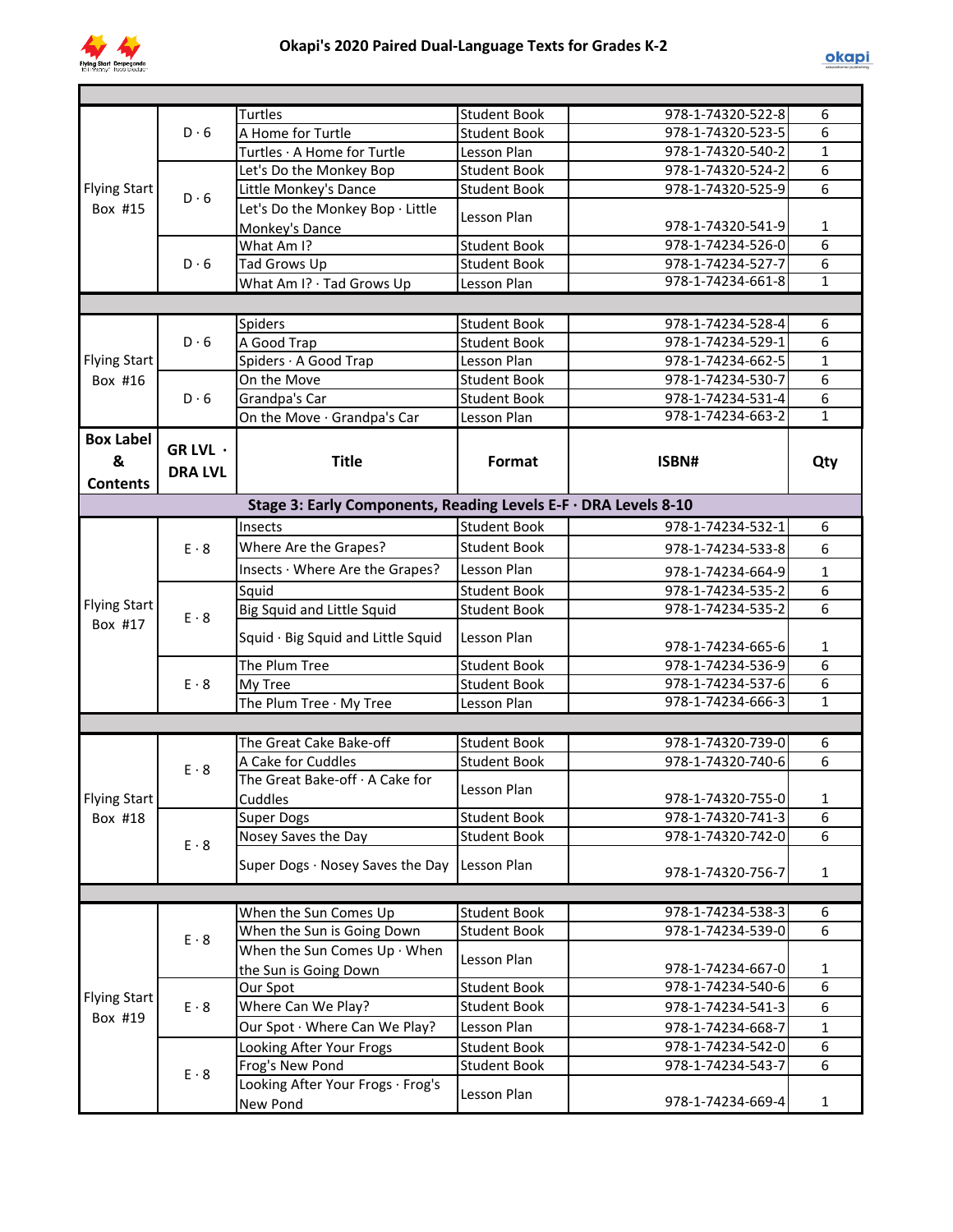

|                                |                                    | Charlie and the Crocodiles                     | <b>Student Book</b> | 978-1-74320-743-7 | 6              |
|--------------------------------|------------------------------------|------------------------------------------------|---------------------|-------------------|----------------|
| <b>Flying Start</b><br>Box #20 | $E \cdot 8$                        | Don't Eat Me!                                  | <b>Student Book</b> | 978-1-74320-744-4 | 6              |
|                                |                                    | Charlie and the Crocodiles · Don't             | Lesson Plan         |                   |                |
|                                |                                    | Eat Me!                                        |                     | 978-1-74320-757-4 | $\mathbf{1}$   |
|                                |                                    | <b>Big Homes, Little Animals</b>               | <b>Student Book</b> | 978-1-74320-745-1 | $\overline{6}$ |
|                                | $E \cdot 8$                        | <b>Tiff Leaves Home!</b>                       | <b>Student Book</b> | 978-1-74320-746-8 | 6              |
|                                |                                    | Big Homes, Little Animals · Tiff               | Lesson Plan         | 978-1-74320-758-1 | 1              |
|                                |                                    |                                                |                     |                   |                |
|                                |                                    | <b>Bat Rescue</b>                              | <b>Student Book</b> | 978-1-74234-544-4 | 6              |
|                                | $F \cdot 10$<br>$F \cdot 10$       | Sally and the Bats                             | <b>Student Book</b> | 978-1-74234-545-1 | 6              |
|                                |                                    | Bat Rescue · Sally and the Bats                | Lesson Plan         | 978-1-74234-670-0 | $\mathbf{1}$   |
|                                |                                    | <b>Teach Me How</b>                            | <b>Student Book</b> | 978-1-74234-546-8 | 6              |
| <b>Flying Start</b>            |                                    | Little Cub                                     | <b>Student Book</b> | 978-1-74234-547-5 | 6              |
| Box #21<br>$F \cdot 10$        |                                    | Teach Me How · Little Cub                      | Lesson Plan         | 978-1-74234-671-7 | $\mathbf{1}$   |
|                                | The Jump Rope Team                 | <b>Student Book</b>                            | 978-1-74234-548-2   | 6                 |                |
|                                | The Fun Run                        | <b>Student Book</b>                            | 978-1-74234-549-9   | 6                 |                |
|                                | The Jump Rope Team $\cdot$ The Fun | Lesson Plan                                    |                     |                   |                |
|                                | Run                                |                                                | 978-1-74234-672-4   | $\mathbf{1}$      |                |
|                                |                                    |                                                |                     |                   |                |
|                                |                                    | Keep Safe at the Beach                         | <b>Student Book</b> | 978-1-74320-747-5 | 6              |
|                                |                                    | Sally's Beach Rescue                           | <b>Student Book</b> | 978-1-74320-748-2 | 6              |
|                                | $F \cdot 10$                       | Keep Safe at the Beach · Sally's               |                     |                   |                |
| <b>Flying Start</b>            |                                    | <b>Beach Rescue</b>                            | Lesson Plan         | 978-1-74320-759-8 | $\mathbf{1}$   |
| Box #22                        |                                    | <b>Amazing Caterpillars</b>                    | <b>Student Book</b> | 978-1-74320-749-9 | 6              |
|                                | $F \cdot 10$                       | Caterpillars for Lunch                         | <b>Student Book</b> | 978-1-74320-750-5 | 6              |
|                                |                                    | Amazing Caterpillars · Caterpillars            |                     |                   |                |
|                                |                                    | for Lunch                                      | Lesson Plan         | 978-1-74320-760-4 | $\mathbf{1}$   |
|                                |                                    |                                                |                     |                   |                |
|                                |                                    |                                                |                     |                   |                |
|                                |                                    | <b>Animals That Need</b>                       | <b>Student Book</b> | 978-1-74234-550-5 | 6              |
|                                |                                    | Mud, Mud, Mud!                                 | <b>Student Book</b> | 978-1-74234-551-2 | 6              |
|                                | $F \cdot 10$                       | Animals That Need Mud · Mud,                   |                     |                   |                |
|                                |                                    | Mud, Mud!                                      | Lesson Plan         | 978-1-74234-673-1 | 1              |
|                                |                                    |                                                | <b>Student Book</b> | 978-1-74234-552-9 | 6              |
|                                | $F \cdot 10$                       | <b>Keeping Safe</b><br>Looking for Lunch       | <b>Student Book</b> | 978-1-74234-553-6 | 6              |
| <b>Flying Start</b><br>Box #23 |                                    |                                                | Lesson Plan         |                   |                |
|                                |                                    | Keeping Safe · Looking for Lunch               |                     | 978-1-74234-674-8 | $\mathbf{1}$   |
|                                |                                    | <b>Big Ships Need Tugboats</b>                 | <b>Student Book</b> | 978-1-74234-554-3 | 6              |
|                                | $F \cdot 10$                       | The Tugboat Team                               | <b>Student Book</b> | 978-1-74234-555-0 | 6              |
|                                |                                    | Big Ships Need Tugboats · The                  | Lesson Plan         |                   |                |
|                                |                                    | <b>Tugboat Team</b>                            |                     | 978-1-74234-675-5 | $\mathbf{1}$   |
|                                |                                    |                                                |                     |                   |                |
|                                |                                    | Looking After Ostrich Chicks                   | <b>Student Book</b> | 978-1-74320-751-2 | 6              |
|                                |                                    | Father Ostrich and the New Chicks Student Book |                     |                   |                |
|                                | $F \cdot 10$                       |                                                |                     | 978-1-74320-752-9 | 6              |
|                                |                                    | Looking After Ostrich Chicks ·                 |                     |                   |                |
| <b>Flying Start</b>            |                                    | <b>Father Ostrich and the New Chicks</b>       | Lesson Plan         |                   |                |
| Box #24                        |                                    |                                                |                     | 978-1-74320-761-1 | 1              |
|                                |                                    | Rides for Everyone                             | <b>Student Book</b> | 978-1-74320-753-6 | 6              |
|                                | $F \cdot 10$                       | At the Fun Park                                | <b>Student Book</b> | 978-1-74320-754-3 | 6              |
|                                |                                    | Rides for Everyone At the Fun                  | Lesson Plan         |                   |                |
|                                |                                    | Park                                           |                     | 978-1-74320-762-8 | $\mathbf{1}$   |
| <b>Box Label</b>               | GR LVL ·                           |                                                |                     |                   |                |
| &                              | <b>DRA LVL</b>                     | <b>Title</b>                                   | Format              | ISBN#             | Qty            |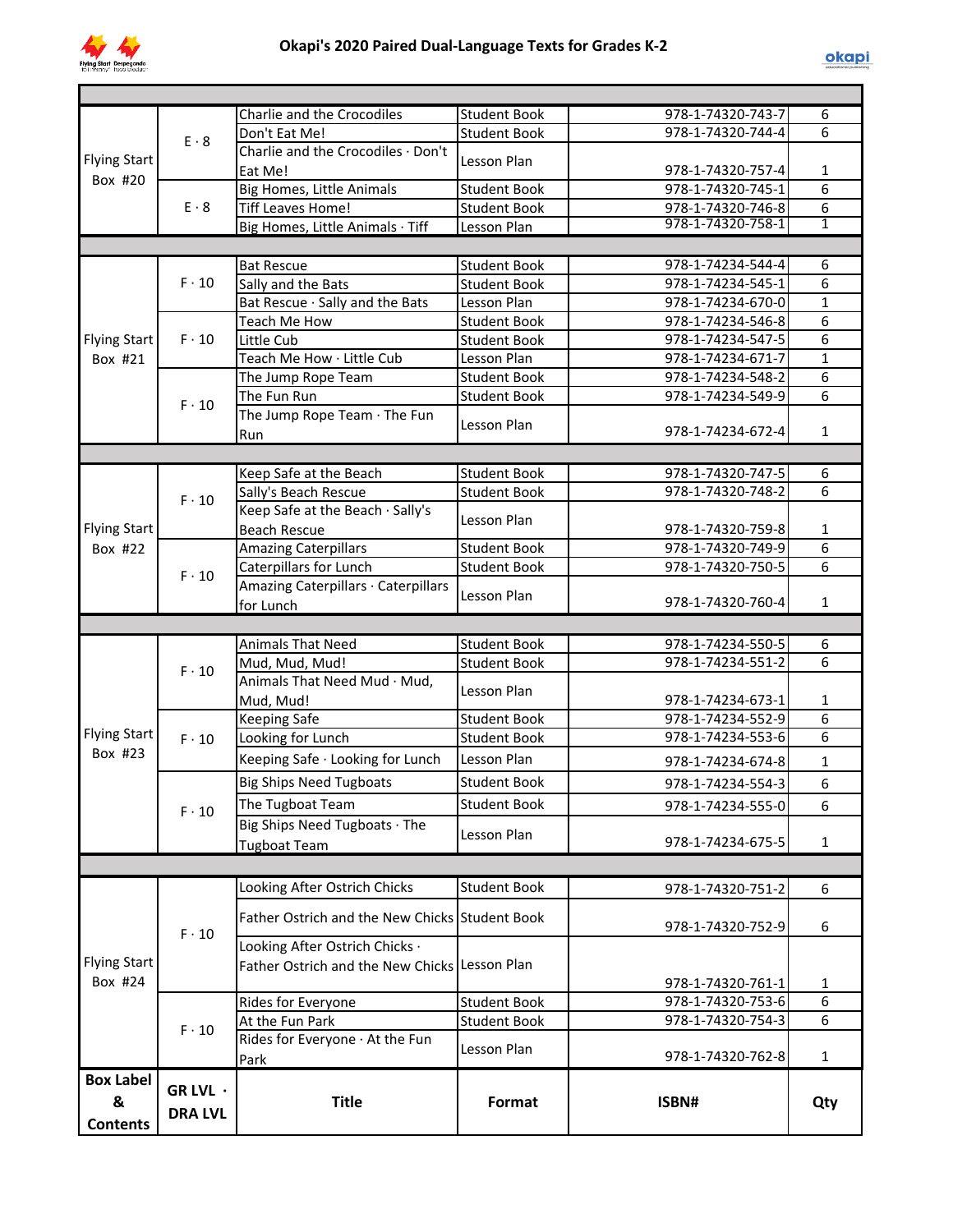

|                     |                                                  | Stage 4: Transitional Components, Reading Levels G-H · DRA Levels 12-14 |                     |                                        |                |
|---------------------|--------------------------------------------------|-------------------------------------------------------------------------|---------------------|----------------------------------------|----------------|
|                     |                                                  | What's for Breakfast?                                                   | <b>Student Book</b> | 978-1-74234-556-7                      | 6              |
|                     | $G \cdot 12$                                     | The King's Breakfast                                                    | <b>Student Book</b> | 978-1-74234-557-4                      | $\overline{6}$ |
|                     |                                                  | What's for Breakfast? · The King's                                      |                     |                                        |                |
|                     |                                                  | <b>Breakfast</b>                                                        | Lesson Plan         | 978-1-74234-676-2                      | 1              |
| Flying Start        |                                                  | The Skating Club                                                        | <b>Student Book</b> | 978-1-74234-558-1                      | 6              |
| Box #25             | $G \cdot 12$                                     | <b>Elly Goes Skating</b>                                                | <b>Student Book</b> | 978-1-74234-559-8                      | 6              |
|                     |                                                  | The Skating Club · Elly Goes                                            | Lesson Plan         | 978-1-74234-677-9                      | $\mathbf{1}$   |
|                     |                                                  | <b>Hiking</b>                                                           | <b>Student Book</b> | 978-1-74234-560-4                      | 6              |
|                     | $G \cdot 12$                                     | Maddy and the Prince                                                    | <b>Student Book</b> | 978-1-74234-561-1                      | 6              |
|                     |                                                  | Hiking · Maddy and the Prince                                           | Lesson Plan         | 978-1-74234-678-6                      | $\mathbf{1}$   |
|                     |                                                  |                                                                         |                     |                                        |                |
|                     |                                                  | <b>Insect Hunt</b>                                                      | <b>Student Book</b> | 978-1-74320-771-0                      | 6              |
|                     |                                                  | Getting Rid of Insects                                                  | <b>Student Book</b> | 978-1-74320-772-7                      | 6              |
|                     | $G \cdot 12$                                     |                                                                         |                     |                                        |                |
| <b>Flying Start</b> | Insect Hunt · Getting Rid of Insects Lesson Plan |                                                                         | 978-1-74320-787-1   | $\mathbf{1}$                           |                |
| Box #26             |                                                  | A Frog in a Pond                                                        | <b>Student Book</b> | 978-1-74320-773-4                      | 6              |
|                     | $G \cdot 12$                                     | Too Cold for Frog                                                       | <b>Student Book</b> | 978-1-74320-774-1                      | 6              |
|                     |                                                  | A Frog in a Pond · Too Cold for                                         |                     |                                        |                |
|                     |                                                  | Frog                                                                    | Lesson Plan         | 978-1-74320-788-8                      | $\mathbf{1}$   |
|                     |                                                  |                                                                         |                     |                                        |                |
|                     |                                                  | <b>Clever Tails</b>                                                     | <b>Student Book</b> | 978-1-74234-562-8                      | 6              |
|                     | $G \cdot 12$                                     | The Monkey's Tail                                                       | <b>Student Book</b> | 978-1-74234-563-5                      | 6              |
|                     |                                                  | Clever Tails · The Monkey's Tail                                        | Lesson Plan         | 978-1-74234-679-3                      | $\mathbf{1}$   |
|                     |                                                  | <b>Creepers and Climbers</b>                                            | <b>Student Book</b> | 978-1-74234-564-2                      | 6              |
| <b>Flying Start</b> | $G \cdot 12$                                     | <b>Growing Watermelons</b>                                              | <b>Student Book</b> | 978-1-74234-565-9                      | 6              |
| Box #27             |                                                  | Creepers and Climbers · Growing                                         | Lesson Plan         | 978-1-74234-680-9                      | $\mathbf{1}$   |
|                     |                                                  | <b>Making Friends</b>                                                   | <b>Student Book</b> | 978-1-74234-566-6                      | $\overline{6}$ |
|                     | $G \cdot 12$                                     | The Blue Crane                                                          | <b>Student Book</b> | 978-1-74234-567-3                      | $\overline{6}$ |
|                     |                                                  | Making Friends · The Blue Crane                                         | Lesson Plan         | 978-1-74234-681-6                      | $\mathbf{1}$   |
|                     |                                                  |                                                                         |                     |                                        |                |
|                     |                                                  | <b>Summer Vacation</b>                                                  | <b>Student Book</b> |                                        |                |
|                     |                                                  |                                                                         |                     | 978-1-74320-775-8<br>978-1-74320-776-5 | 6<br>6         |
|                     | $G \cdot 12$                                     | Camping with Dad<br>Summer Vacation · Camping with                      | <b>Student Book</b> |                                        |                |
| <b>Flying Start</b> |                                                  |                                                                         | Lesson Plan         | 978-1-74320-789-5                      |                |
| Box #28             |                                                  | Dad<br>Manta Rays                                                       | <b>Student Book</b> | 978-1-74320-777-2                      | 1<br>6         |
|                     |                                                  | The Ray Who Wanted to Fly                                               | <b>Student Book</b> | 978-1-74320-778-9                      | $\overline{6}$ |
|                     | $G \cdot 12$                                     | Manta Rays · The Ray Who                                                |                     |                                        |                |
|                     |                                                  |                                                                         | Lesson Plan         | 978-1-74320-790-1                      | $\mathbf{1}$   |
|                     |                                                  | Wanted to Fly                                                           |                     |                                        |                |
|                     |                                                  |                                                                         |                     |                                        |                |
|                     |                                                  | <b>Insect Eaters</b>                                                    | <b>Student Book</b> | 978-1-74234-568-0                      | 6              |
|                     | $H \cdot 14$                                     | I'm Hungry                                                              | <b>Student Book</b> | 978-1-74234-569-7                      | 6              |
|                     |                                                  | Insect Eaters · I'm Hungry                                              | Lesson Plan         | 978-1-74234-682-3                      | $\mathbf{1}$   |
|                     |                                                  | <b>Animals in Caves</b>                                                 | <b>Student Book</b> | 978-1-74234-570-3                      | 6              |
| <b>Flying Start</b> | $H \cdot 14$                                     | There's Gold in That Cave                                               | <b>Student Book</b> | 978-1-74234-571-0                      | 6              |
| Box #29             |                                                  | Animals in Caves · There's Gold in                                      | Lesson Plan         | 978-1-74234-683-0                      | $\mathbf{1}$   |
|                     |                                                  | The Wreck of the Maitland                                               | <b>Student Book</b> | 978-1-74234-572-7                      | 6              |
|                     | $H \cdot 14$                                     | The Great Paddleboat Race                                               | <b>Student Book</b> | 978-1-74234-573-4                      | 6              |
|                     |                                                  | The Wreck of the Maitland · The                                         | Lesson Plan         | 978-1-74234-684-7                      | $\mathbf{1}$   |
|                     |                                                  | <b>Great Paddleboat Race</b>                                            |                     |                                        |                |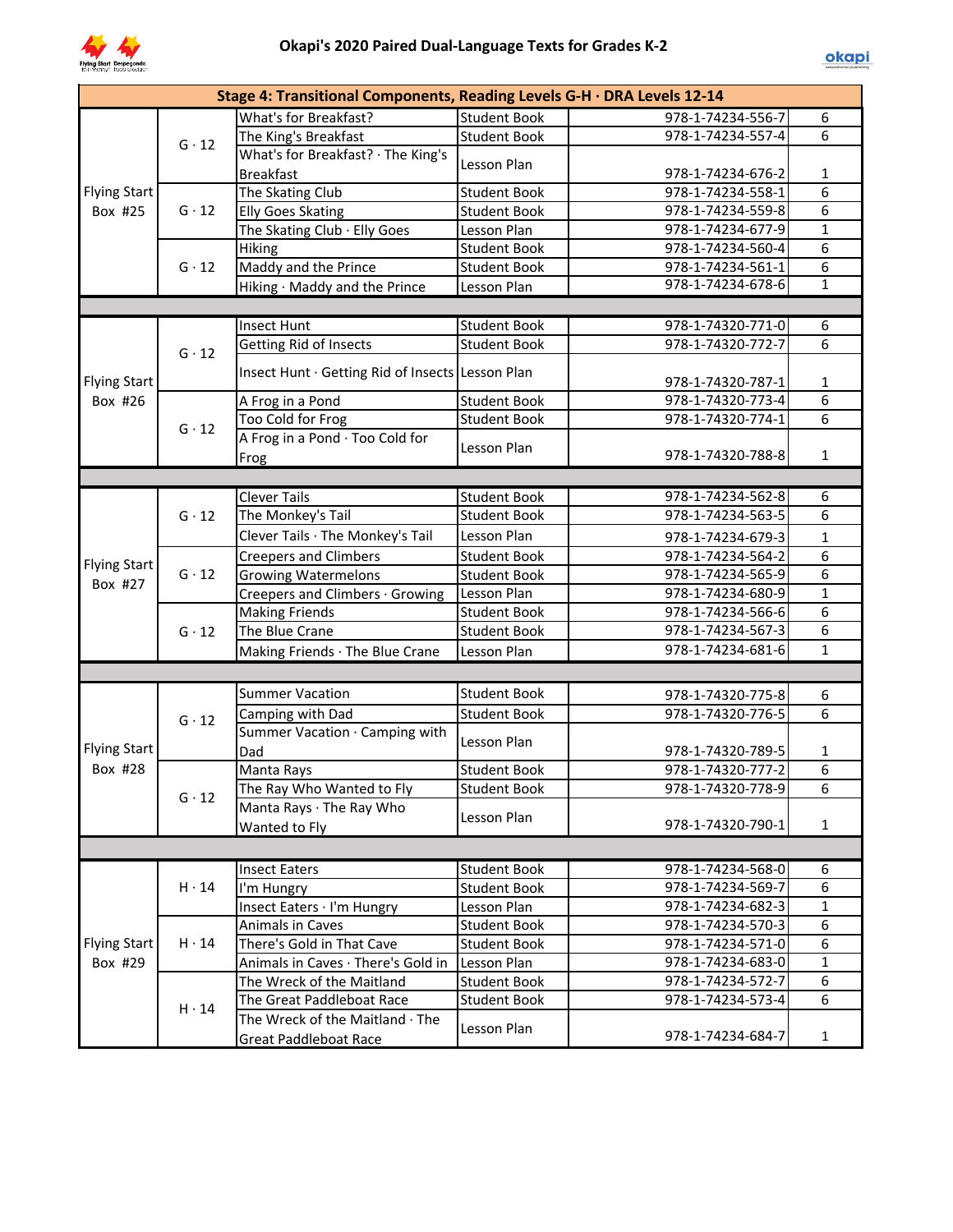

|                     |                                                                                                                    | <b>Fantastic Bridges</b>                                                | <b>Student Book</b> | 978-1-74320-779-6 | 6              |
|---------------------|--------------------------------------------------------------------------------------------------------------------|-------------------------------------------------------------------------|---------------------|-------------------|----------------|
|                     |                                                                                                                    | Jack the Explorer and the Hidden                                        | <b>Student Book</b> |                   |                |
|                     |                                                                                                                    | City                                                                    |                     | 978-1-74320-780-2 | 6              |
|                     | $H \cdot 14$<br>Flying Start<br>Box #30<br>$H \cdot 14$<br>$H \cdot 14$<br>$H \cdot 14$<br>Box #31<br>$H \cdot 14$ | Fantastic Bridges · Jack the                                            | Lesson Plan         |                   |                |
|                     |                                                                                                                    | Explorer and the Hidden City                                            |                     | 978-1-74320-791-8 | 1              |
|                     |                                                                                                                    | Caring for a Baby Monkey                                                | <b>Student Book</b> | 978-1-74320-781-9 | $\overline{6}$ |
|                     |                                                                                                                    | <b>Baby Squirrel Rescue</b>                                             | <b>Student Book</b> | 978-1-74320-782-6 | $\overline{6}$ |
|                     |                                                                                                                    | Caring for a Baby Monkey · Baby                                         | Lesson Plan         |                   |                |
|                     |                                                                                                                    | <b>Squirrel Rescue</b>                                                  |                     | 978-1-74320-792-5 | $\mathbf{1}$   |
|                     |                                                                                                                    |                                                                         |                     |                   |                |
|                     |                                                                                                                    | Sea Otters and the Kelp Forest                                          | <b>Student Book</b> | 978-1-74234-574-1 | 6              |
|                     |                                                                                                                    | The Luck of the Sea Otters                                              | <b>Student Book</b> | 978-1-74234-575-8 | 6              |
|                     |                                                                                                                    | Sea Otters and the Kelp Forest .                                        | Lesson Plan         |                   |                |
|                     |                                                                                                                    | The Luck of the Sea Otters                                              |                     | 978-1-74234-685-4 | $\mathbf{1}$   |
| Flying Start        |                                                                                                                    | Monsoon Rain                                                            | <b>Student Book</b> | 978-1-74234-576-5 | 6              |
|                     |                                                                                                                    | The Wise Bird                                                           | <b>Student Book</b> | 978-1-74234-577-2 | 6              |
|                     |                                                                                                                    | Monsoon Rain · The Wise Bird                                            | Lesson Plan         | 978-1-74234-576-5 | $\mathbf{1}$   |
|                     |                                                                                                                    | No More Trash                                                           | <b>Student Book</b> | 978-1-74234-578-9 | 6              |
|                     |                                                                                                                    | The Rock of Killeen                                                     | <b>Student Book</b> | 978-1-74234-579-6 | 6              |
|                     |                                                                                                                    | No More Trash · The Rock of                                             | Lesson Plan         | 978-1-74234-687-8 | $\mathbf{1}$   |
|                     |                                                                                                                    | Killeen                                                                 |                     |                   |                |
|                     |                                                                                                                    |                                                                         |                     |                   | 6              |
|                     |                                                                                                                    | Hurricane Scrapbook                                                     | <b>Student Book</b> | 978-1-74320-783-3 |                |
|                     | $H \cdot 14$                                                                                                       | Where is Coco?                                                          | <b>Student Book</b> | 978-1-74320-784-0 | 6              |
|                     |                                                                                                                    | Hurricane Scrapbook · Where is                                          | Lesson Plan         |                   |                |
| <b>Flying Start</b> |                                                                                                                    | Coco?                                                                   |                     | 978-1-74320-793-2 | 1              |
| Box #32             |                                                                                                                    | What Do Plants Need?                                                    | <b>Student Book</b> | 978-1-74320-785-7 | 6              |
|                     |                                                                                                                    | The Great Pumpkin-Growing                                               | <b>Student Book</b> |                   |                |
|                     | $H \cdot 14$                                                                                                       | Contest                                                                 |                     | 978-1-74320-786-4 | 6              |
|                     |                                                                                                                    | What Do Plants Need? · The Great                                        | Lesson Plan         |                   |                |
|                     |                                                                                                                    | Pumpkin-Growing Contest                                                 |                     | 978-1-74320-794-9 | $\mathbf{1}$   |
| <b>Box Label</b>    | GR LVL $\cdot$                                                                                                     |                                                                         |                     |                   |                |
| &                   |                                                                                                                    | <b>Title</b>                                                            | Format              | ISBN#             | Qty            |
| <b>Contents</b>     | <b>DRA LVL</b>                                                                                                     |                                                                         |                     |                   |                |
|                     |                                                                                                                    | Stage 5: Early Fluent Components, Reading Levels I-J · DRA Levels 16-18 |                     |                   |                |
|                     |                                                                                                                    | Animal Smells                                                           | Student Book        | 978-1-74234-580-2 | 6              |
|                     |                                                                                                                    | Angus Cleans Up                                                         | <b>Student Book</b> |                   | 6              |
|                     | $1 \cdot 16$                                                                                                       |                                                                         |                     | 978-1-74234-581-9 |                |
|                     |                                                                                                                    | Animal Smells · Angus Cleans Up                                         | Lesson Plan         | 978-1-74234-688-5 | $\mathbf{1}$   |
|                     |                                                                                                                    | <b>Sticky and Dangerous Plants</b>                                      | <b>Student Book</b> | 978-1-74234-582-6 | $\overline{6}$ |
| <b>Flying Start</b> |                                                                                                                    | Looking After Scotty                                                    | <b>Student Book</b> | 978-1-74234-583-3 | 6              |
| Box #33             | $1 \cdot 16$                                                                                                       | Sticky and Dangerous Plants .                                           |                     |                   |                |
|                     |                                                                                                                    | Looking After Scotty                                                    | Lesson Plan         | 978-1-74234-689-2 | $\mathbf{1}$   |
|                     |                                                                                                                    | <b>Amazing Snakes</b>                                                   | <b>Student Book</b> | 978-1-74234-584-0 | 6              |
|                     |                                                                                                                    | The Snake Olympics                                                      | <b>Student Book</b> | 978-1-74234-585-7 | 6              |
|                     | $1 \cdot 16$                                                                                                       | Amazing Snakes · The Snake                                              |                     |                   |                |
|                     |                                                                                                                    | Olympics                                                                | Lesson Plan         | 978-1-74234-690-8 | $\mathbf{1}$   |
|                     |                                                                                                                    |                                                                         |                     |                   |                |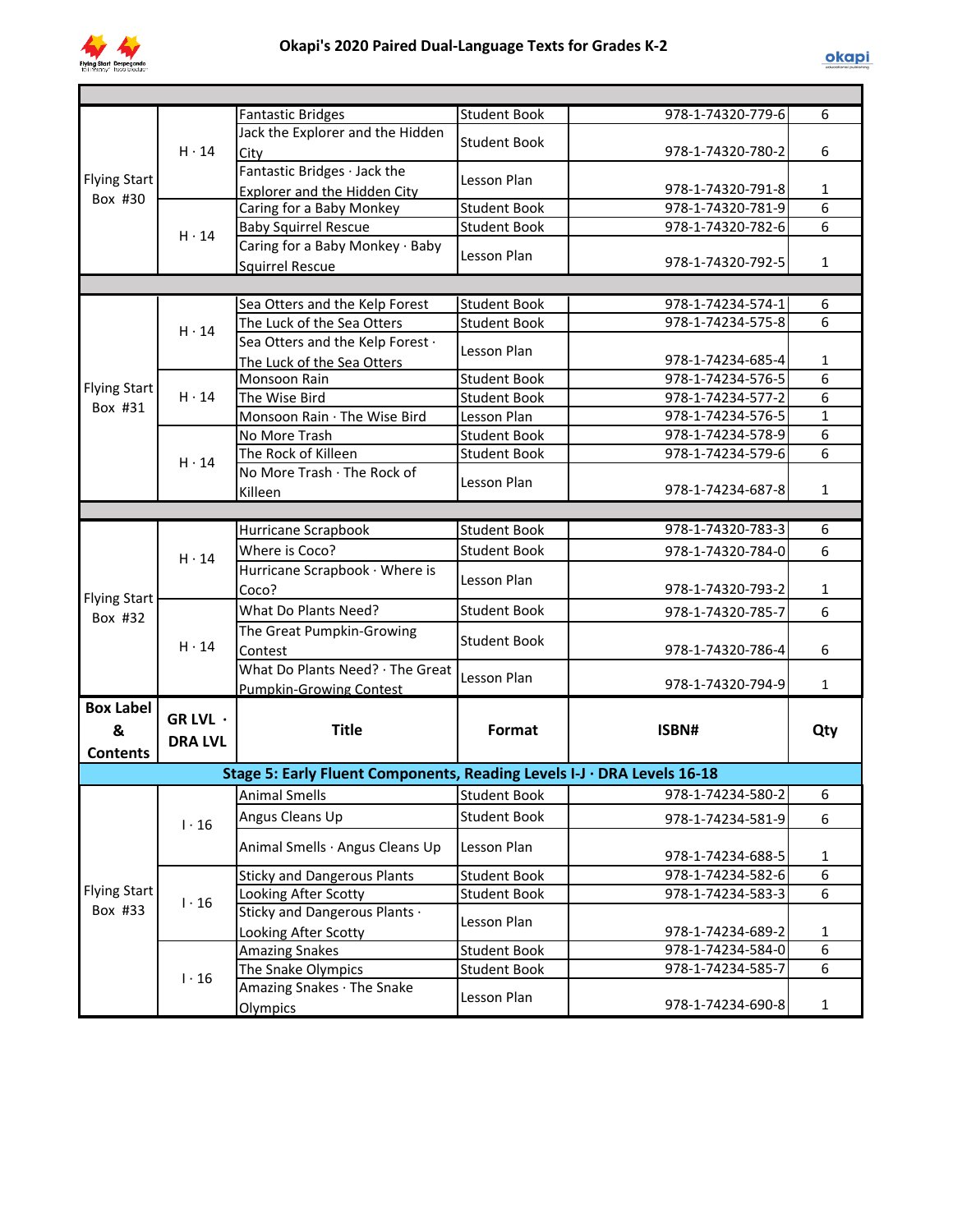

|                     |              | Motorcycles                            | <b>Student Book</b>                | 978-1-74320-869-4 | 6              |
|---------------------|--------------|----------------------------------------|------------------------------------|-------------------|----------------|
|                     | $1 \cdot 16$ | A New Job for Stan                     | <b>Student Book</b>                | 978-1-74320-870-0 | 6              |
|                     |              |                                        | Lesson Plan                        |                   |                |
| <b>Flying Start</b> |              | Motorcycles $\cdot$ A New Job for Stan |                                    | 978-1-74320-885-4 | 1              |
| Box #34             |              | When Lions Hunt                        | <b>Student Book</b>                | 978-1-74320-871-7 | $\overline{6}$ |
|                     | $1 \cdot 16$ | Rory's Dance                           | <b>Student Book</b>                | 978-1-74320-872-4 | $\overline{6}$ |
|                     |              | When Lions Hunt · Rory's Dance         | Lesson Plan                        | 978-1-74320-886-1 | $\mathbf{1}$   |
|                     |              |                                        |                                    |                   |                |
|                     |              | Ouch! That Hurts                       | <b>Student Book</b>                | 978-1-74320-873-1 | 6              |
|                     |              | That's Not Funny, Charlie!             | <b>Student Book</b>                | 978-1-74320-874-8 | 6              |
|                     | $1 \cdot 16$ | Ouch! That Hurts · That's Not          |                                    |                   |                |
| <b>Flying Start</b> |              | Funny, Charlie!                        | Lesson Plan                        | 978-1-74320-887-8 | 1              |
| Box #35             |              | Flamingos                              | <b>Student Book</b>                | 978-1-74320-875-5 | 6              |
|                     | $1 \cdot 16$ | Ruby in the Middle                     | <b>Student Book</b>                | 978-1-74320-876-2 | 6              |
|                     |              | Flamingos · Ruby in the Middle         | Lesson Plan                        | 978-1-74320-888-5 | $\overline{1}$ |
|                     |              | Living Near a Volcano                  | <b>Student Book</b>                | 978-1-74234-586-4 | $\overline{6}$ |
|                     |              | Volcano Alert!                         | <b>Student Book</b>                | 978-1-74234-587-1 | 6              |
|                     | $1 \cdot 16$ | Living Near a Volcano · Volcano        |                                    |                   |                |
|                     |              | Alert!                                 | Lesson Plan                        | 978-1-74234-691-5 | 1              |
| <b>Flying Start</b> |              | Nadif's New Life                       | <b>Student Book</b>                | 978-1-74234-588-8 | 6              |
| Box #36             | $1 \cdot 16$ | Gasari's Herd                          | <b>Student Book</b>                | 978-1-74234-589-5 | 6              |
|                     |              | Nadif's New Life · Gasari's Herd       | Lesson Plan                        | 978-1-74234-692-2 | $\mathbf{1}$   |
|                     |              | Message Sent                           | <b>Student Book</b>                | 978-1-74234-590-1 | 6              |
|                     | $1 \cdot 16$ | Saving Dad                             | <b>Student Book</b>                | 978-1-74234-591-8 | 6              |
|                     |              | Message Sent · Saving Dad              | Lesson Plan                        | 978-1-74234-693-9 | $\mathbf{1}$   |
|                     |              |                                        |                                    |                   |                |
|                     |              | My Soccer Journal                      | <b>Student Book</b>                | 978-1-74234-592-5 | 6              |
|                     |              | The Leaping Lions                      | <b>Student Book</b>                | 978-1-74234-593-2 | 6              |
|                     | $J \cdot 18$ | My Soccer Journal · The Leaping        |                                    |                   |                |
|                     |              | Lions                                  | Lesson Plan                        | 978-1-74234-694-6 | 1              |
|                     |              | Fun Food to Make and Eat               | <b>Student Book</b>                | 978-1-74234-594-9 | $\overline{6}$ |
| <b>Flying Start</b> |              | The Queen's New Chef                   | <b>Student Book</b>                | 978-1-74234-595-6 | 6              |
| Box #37             | $J \cdot 18$ | Fun Food to Make and Eat · The         |                                    |                   |                |
|                     |              |                                        | Lesson Plan                        | 978-1-74234-695-3 | $\mathbf{1}$   |
|                     |              | Queen's New Chef<br>Deep in the Sea    | <b>Student Book</b>                | 978-1-74234-596-3 | $\overline{6}$ |
|                     |              | A Deep Sea Adventure                   | <b>Student Book</b>                | 978-1-74234-597-0 | 6              |
|                     | $J \cdot 18$ | Deep in the Sea · A Deep Sea           |                                    |                   |                |
|                     |              |                                        | Lesson Plan                        | 978-1-74234-696-0 | $\mathbf{1}$   |
|                     |              | Adventure                              |                                    |                   |                |
|                     |              |                                        | <b>Student Book</b>                | 978-1-74320-877-9 | 6              |
|                     | $J \cdot 18$ | To the Rescue                          | <b>Student Book</b>                | 978-1-74320-878-6 | $\overline{6}$ |
|                     |              | Super Sam                              |                                    | 978-1-74320-889-2 | $\mathbf{1}$   |
| <b>Flying Start</b> |              | To the Rescue · Super Sam              | Lesson Plan<br><b>Student Book</b> | 978-1-74320-879-3 | $\overline{6}$ |
| Box #38             |              | Surviving in the Frozen Forest         |                                    | 978-1-74320-880-9 | $\overline{6}$ |
|                     | $J \cdot 18$ | How Moose Learned to Swim              | <b>Student Book</b>                |                   |                |
|                     |              | Surviving in the Frozen Forest .       | Lesson Plan                        | 978-1-76017-914-4 |                |
|                     |              | How Moose Learned to Swim              |                                    |                   | 1              |
|                     |              |                                        |                                    |                   |                |
|                     |              | You Can Make A Difference!             | <b>Student Book</b>                | 978-1-74320-881-6 | 6              |
|                     | $J \cdot 18$ | Save the Sea Otters!                   | <b>Student Book</b>                | 978-1-74320-882-3 | 6              |
|                     |              | You Can Make A Difference! · Save      | Lesson Plan                        |                   |                |
| <b>Flying Start</b> |              | the Sea Otters!                        |                                    | 978-1-76017-902-1 | 1              |
| Box #39             |              | <b>Desert Elephants</b>                | <b>Student Book</b>                | 978-1-74320-883-0 | 6              |
|                     | $J \cdot 18$ | <b>Brother Elephant</b>                | <b>Student Book</b>                | 978-1-74320-884-7 | 6              |
|                     |              | Desert Elephants · Brother             | Lesson Plan                        |                   |                |
|                     |              | Elephant                               |                                    | 978-1-76017-903-8 | 1              |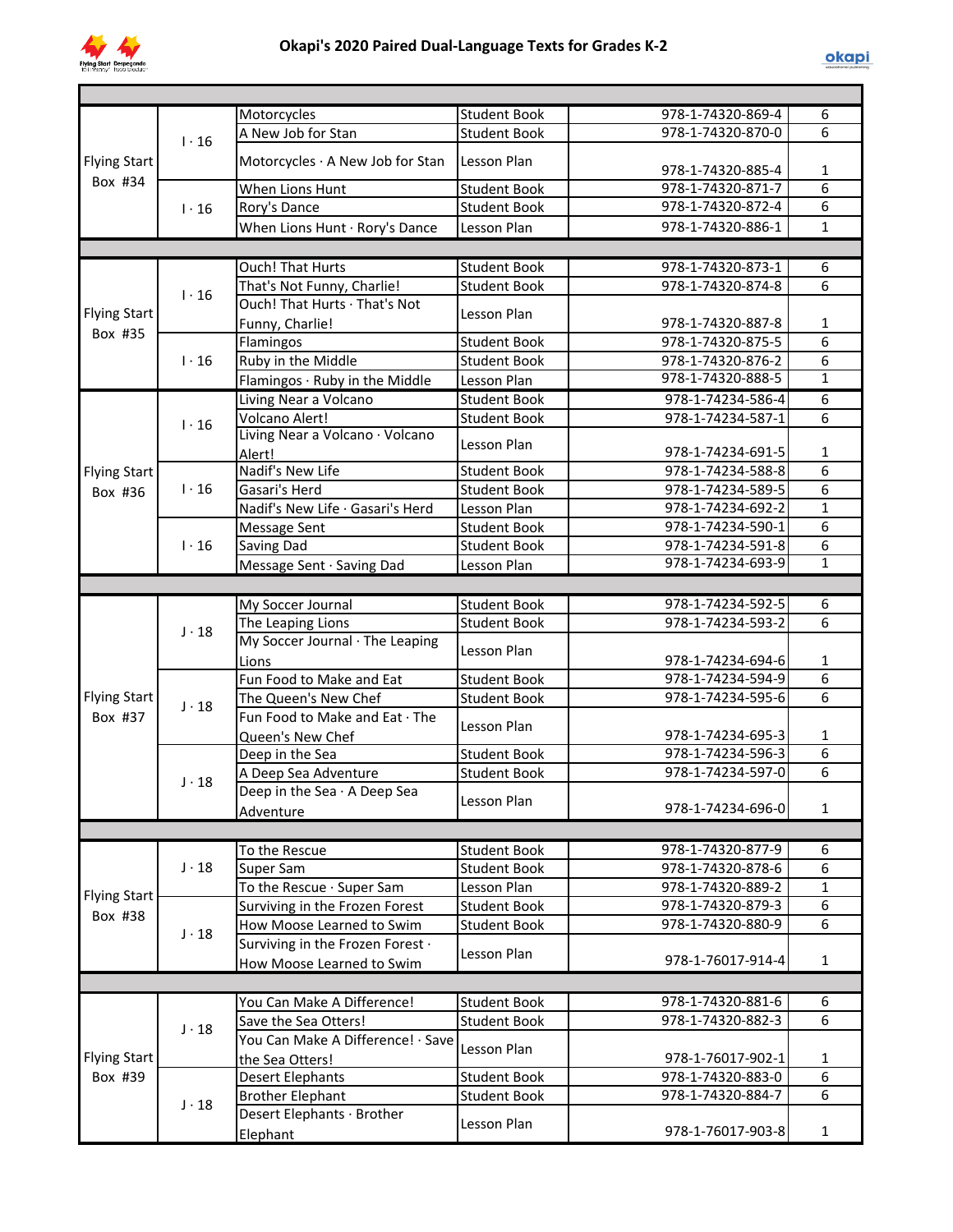

|                                          |                            | Cleaning Up Our Wetland                                           | <b>Student Book</b> | 978-1-74234-598-7                      | 6            |
|------------------------------------------|----------------------------|-------------------------------------------------------------------|---------------------|----------------------------------------|--------------|
|                                          | $J \cdot 18$               | The Baby Swans                                                    | <b>Student Book</b> | 978-1-74234-599-4                      | 6            |
|                                          |                            | Cleaning Up Our Wetland · The<br><b>Baby Swans</b>                | Lesson Plan         | 978-1-74234-697-7                      | 1            |
|                                          |                            | <b>Ice Swimmers</b>                                               | <b>Student Book</b> | 978-1-74234-600-7                      | 6            |
| <b>Flying Start</b>                      | $J \cdot 18$               | The Lucky Fishing Hat                                             | <b>Student Book</b> | 978-1-74234-601-4                      | 6            |
| Box #40                                  |                            | Ice Swimmers · The Lucky Fishing<br>Hat                           | Lesson Plan         | 978-1-74234-698-4                      | 1            |
|                                          |                            | Robots Today, Robots Tomorrow                                     | <b>Student Book</b> | 978-1-74234-602-1                      | 6            |
|                                          | $J \cdot 18$               | Robots Run Wild                                                   | <b>Student Book</b> | 978-1-74234-603-8                      | 6            |
|                                          |                            | Robots Today, Robots Tomorrow .<br>Robots Run Wild                | Lesson Plan         | 978-1-74234-699-1                      | $\mathbf{1}$ |
| <b>Box Label</b><br>&<br><b>Contents</b> | GR LVL ·<br><b>DRA LVL</b> | <b>Title</b>                                                      | Format              | ISBN#                                  | Qty          |
|                                          |                            | Stage 6: Fluent Components, Reading Levels K-M · DRA Levels 20-28 |                     |                                        |              |
|                                          |                            | <b>Amazing Gardens</b>                                            | <b>Student Book</b> | 978-1-74234-604-5                      | 6            |
|                                          | $K \cdot 20$               | The Giant's Garden                                                | <b>Student Book</b> | 978-1-74234-605-2                      | 6            |
|                                          |                            | Amazing Gardens · The Giant's                                     |                     |                                        |              |
| <b>Flying Start</b>                      |                            | Garden                                                            | Lesson Plan         | 978-1-74234-700-4                      | $\mathbf 1$  |
| Box #41                                  |                            | <b>Basketball Basics</b>                                          | <b>Student Book</b> | 978-1-76017-632-7                      | 6            |
|                                          |                            | <b>Alex Stands Tall</b>                                           | <b>Student Book</b> | 978-1-76017-633-4                      | 6            |
|                                          | $K \cdot 20$               | Basketball Basics · Alex Stands Tall Lesson Plan                  |                     | 978-1-76017-656-3                      | 1            |
|                                          |                            |                                                                   |                     |                                        |              |
|                                          | <b>Polar Bears</b>         | <b>Student Book</b>                                               | 978-1-74234-606-9   | 6                                      |              |
|                                          | $K \cdot 20$               | A Bear Called Trouble                                             | <b>Student Book</b> | 978-1-74234-607-6                      | 6            |
| <b>Flying Start</b>                      |                            | Polar Bears · A Bear Called Trouble Lesson Plan                   |                     | 978-1-74234-701-1                      | $\mathbf{1}$ |
| Box #42                                  |                            | Animal Show-offs                                                  | <b>Student Book</b> | 978-1-76017-634-1                      | 6            |
|                                          | $K \cdot 20$               | The Too-tight Tutu                                                | <b>Student Book</b> | 978-1-76017-635-8                      | 6            |
|                                          |                            | Animal Show-offs · The Too-tight<br>Tutu                          | Lesson Plan         | 978-1-76017-657-0                      | $\mathbf 1$  |
|                                          |                            |                                                                   |                     |                                        |              |
|                                          |                            | Looking After Tide Pools                                          | <b>Student Book</b> | 978-1-74234-608-3                      | 6            |
|                                          | $K \cdot 20$               | The Smart Little Crab                                             | <b>Student Book</b> | 978-1-74234-609-0                      | 6            |
| <b>Flying Start</b>                      |                            | Looking After Tide Pools · The                                    | Lesson Plan         | 978-1-74234-702-8                      | 1            |
| Box #43                                  |                            | Surviving the Flood                                               | <b>Student Book</b> | 978-1-76017-636-5                      | 6            |
|                                          | $K \cdot 20$               | The Great Flood of Dusty Plains                                   | <b>Student Book</b> | 978-1-76017-637-2                      | 6            |
|                                          |                            | Surviving the Flood · The Great                                   | Lesson Plan         |                                        |              |
|                                          |                            | <b>Flood of Dusty Plains</b>                                      |                     | 978-1-76017-658-7                      | $\mathbf{1}$ |
|                                          |                            |                                                                   |                     |                                        |              |
|                                          |                            | <b>Driver Ants</b>                                                | <b>Student Book</b> | 978-1-74234-610-6                      | 6            |
|                                          | $K \cdot 20$               | <b>Killer Ants</b>                                                | <b>Student Book</b> | 978-1-74234-611-3                      | 6            |
| <b>Flying Start</b>                      |                            | Driver Ants · Killer Ants                                         | Lesson Plan         | 978-1-74234-703-5                      | $\mathbf{1}$ |
| Box #44                                  |                            | A Long Day at the River<br>A Crocodile and the Plover             | Student Book        | 978-1-76017-638-9<br>978-1-76017-639-6 | 6<br>6       |
|                                          | $K \cdot 20$               | A Long Day at the River $\cdot$ A                                 | <b>Student Book</b> |                                        |              |
|                                          |                            | Crocodile and the Plover                                          | Lesson Plan         | 978-1-76017-659-4                      | 1            |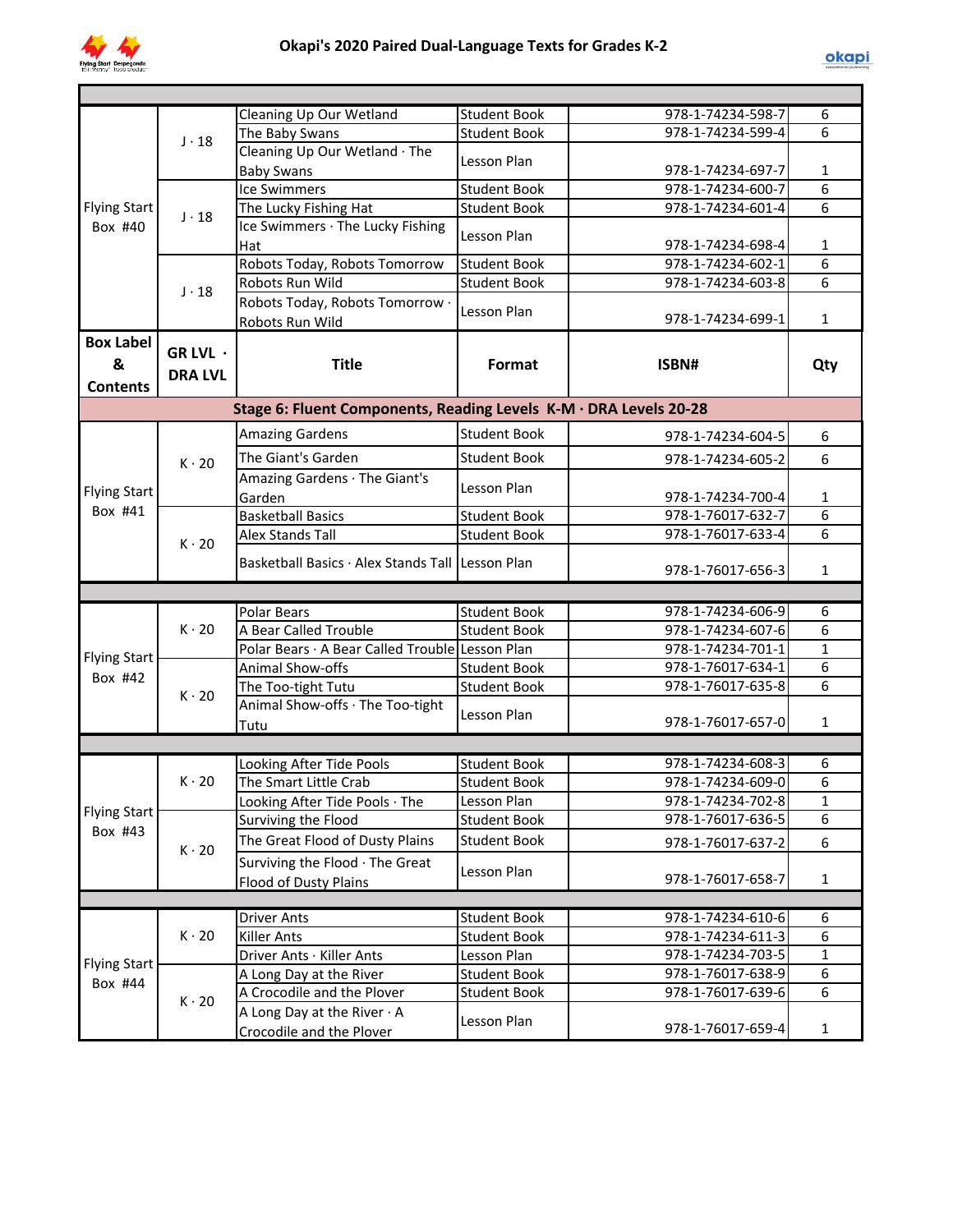

|                     |                      |                                                      | <b>Student Book</b>                 | 978-1-74234-612-0                      | 6            |
|---------------------|----------------------|------------------------------------------------------|-------------------------------------|----------------------------------------|--------------|
|                     |                      | Animals That Store Food<br>A Tale of Two Squirrels   | <b>Student Book</b>                 | 978-1-74234-613-7                      | 6            |
|                     | $L \cdot 24$         | Animals That Store Food · A Tale                     |                                     |                                        |              |
| <b>Flying Start</b> |                      |                                                      | Lesson Plan                         | 978-1-74234-704-2                      | 1            |
| Box #45             |                      | of Two Squirrels<br>Meerkats at Work                 | <b>Student Book</b>                 | 978-1-76017-640-2                      | 6            |
|                     |                      | Anwar, the Very Bright Meerkat                       | <b>Student Book</b>                 | 978-1-76017-641-9                      | 6            |
|                     | $L \cdot 24$         | Meerkats at Work · Anwar, the                        |                                     |                                        |              |
|                     |                      | <b>Very Bright Meerkat</b>                           | Lesson Plan                         | 978-1-76017-660-0                      | $\mathbf{1}$ |
|                     |                      |                                                      |                                     |                                        |              |
|                     |                      | I Am an Inventor                                     | <b>Student Book</b>                 | 978-1-74234-614-4                      | 6            |
|                     |                      | Gabby's Fast Ride                                    | <b>Student Book</b>                 | 978-1-74234-615-1                      | 6            |
|                     | $L \cdot 24$         | I Am an Inventor · Gabby's Fast                      |                                     |                                        |              |
| <b>Flying Start</b> |                      | Ride                                                 | Lesson Plan                         | 978-1-74234-705-9                      | $\mathbf{1}$ |
| Box #46             |                      | Protect the Oceans: Act Locally                      | <b>Student Book</b>                 | 978-1-76017-642-6                      | 6            |
|                     | $L \cdot 24$         | The Kingdom of Bloom                                 | <b>Student Book</b>                 | 978-1-76017-643-3                      | 6            |
|                     |                      | Protect the Oceans: Act Locally ·                    | Lesson Plan                         |                                        |              |
|                     | The Kingdom of Bloom |                                                      | 978-1-76017-661-7                   | $\mathbf{1}$                           |              |
|                     |                      |                                                      |                                     |                                        |              |
|                     |                      | The Right Tools for the Job                          | <b>Student Book</b>                 | 978-1-74234-616-8                      | 6            |
|                     | $L \cdot 24$         | Arnold Saves the Day                                 | <b>Student Book</b>                 | 978-1-74234-617-5                      | 6            |
|                     |                      | The Right Tools for the Job .                        | Lesson Plan                         |                                        |              |
| <b>Flying Start</b> |                      | Arnold Saves the Day                                 |                                     | 978-1-74234-706-6                      | 1            |
| Box #47             |                      | My Faraway Home                                      | <b>Student Book</b>                 | 978-1-76017-644-0                      | 6            |
|                     | 1.24                 | The Last Lighthouse Keeper                           | <b>Student Book</b>                 | 978-1-76017-645-7                      | 6            |
|                     |                      | My Faraway Home · The Last                           | Lesson Plan                         |                                        |              |
|                     |                      | Lighthouse Keeper                                    |                                     | 978-1-76017-662-4                      | $\mathbf{1}$ |
|                     |                      |                                                      |                                     |                                        |              |
|                     |                      |                                                      |                                     |                                        |              |
|                     |                      | The First Flight                                     | <b>Student Book</b>                 | 978-1-74234-618-2                      | 6            |
|                     | $L \cdot 24$         | The Balloon Adventure                                | <b>Student Book</b>                 | 978-1-74234-619-9                      | 6            |
|                     |                      | The First Flight · The Balloon                       | Lesson Plan                         |                                        |              |
| <b>Flying Start</b> |                      | Adventure                                            |                                     | 978-1-74234-707-3                      | $\mathbf{1}$ |
| Box #48             |                      | Designed for Speed                                   | <b>Student Book</b>                 | 978-1-76017-646-4                      | 6<br>6       |
|                     | $L \cdot 24$         | The Sleeping Prince                                  | <b>Student Book</b>                 | 978-1-76017-647-1                      |              |
|                     |                      | Designed for Speed · The Sleeping                    | Lesson Plan                         | 978-1-76017-663-1                      | $\mathbf{1}$ |
|                     |                      | Prince                                               |                                     |                                        |              |
|                     |                      | Body Works                                           |                                     |                                        |              |
|                     | $M \cdot 28$         |                                                      | Student Book<br><b>Student Book</b> | 978-1-74234-620-5<br>978-1-74234-621-2 | ь<br>6       |
|                     |                      | The Mystery Trip<br>Body Works · The Mystery Trip    | Lesson Plan                         | 978-1-74234-708-0                      | 1            |
| <b>Flying Start</b> |                      |                                                      |                                     |                                        |              |
| Box #49             |                      | Polar Bears and the Arctic Sea Ice                   | <b>Student Book</b>                 | 978-1-76017-648-8                      | 6            |
|                     | $M \cdot 28$         | Atka's Ice Adventure                                 | <b>Student Book</b>                 | 978-1-76017-649-5                      | 6            |
|                     |                      | Polar Bears and the Arctic Sea Ice .                 | Lesson Plan                         | 978-1-76017-664-8                      | 1            |
|                     |                      |                                                      |                                     |                                        |              |
|                     |                      | <b>Built By Hand</b>                                 | <b>Student Book</b>                 | 978-1-74234-622-9                      | 6            |
|                     |                      | Dr. Zardos and the Mind Stone                        | <b>Student Book</b>                 | 978-1-74234-623-6                      | 6            |
|                     | $M \cdot 28$         | Built By Hand · Dr. Zardos and the                   |                                     |                                        |              |
|                     |                      | Mind Stone                                           | Lesson Plan                         | 978-1-74234-709-7                      | 1            |
| <b>Flying Start</b> |                      | Hummingbirds                                         | <b>Student Book</b>                 | 978-1-76017-650-1                      | 6            |
| Box #50             |                      | The Kiss of the Hummingbird's                        |                                     |                                        |              |
|                     | $M \cdot 28$         | Wing                                                 | <b>Student Book</b>                 | 978-1-76017-651-8                      | 6            |
|                     |                      | Hummingbirds · The Kiss of the<br>Hummingbird's Wing | Lesson Plan                         | 978-1-76017-665-5                      | 1            |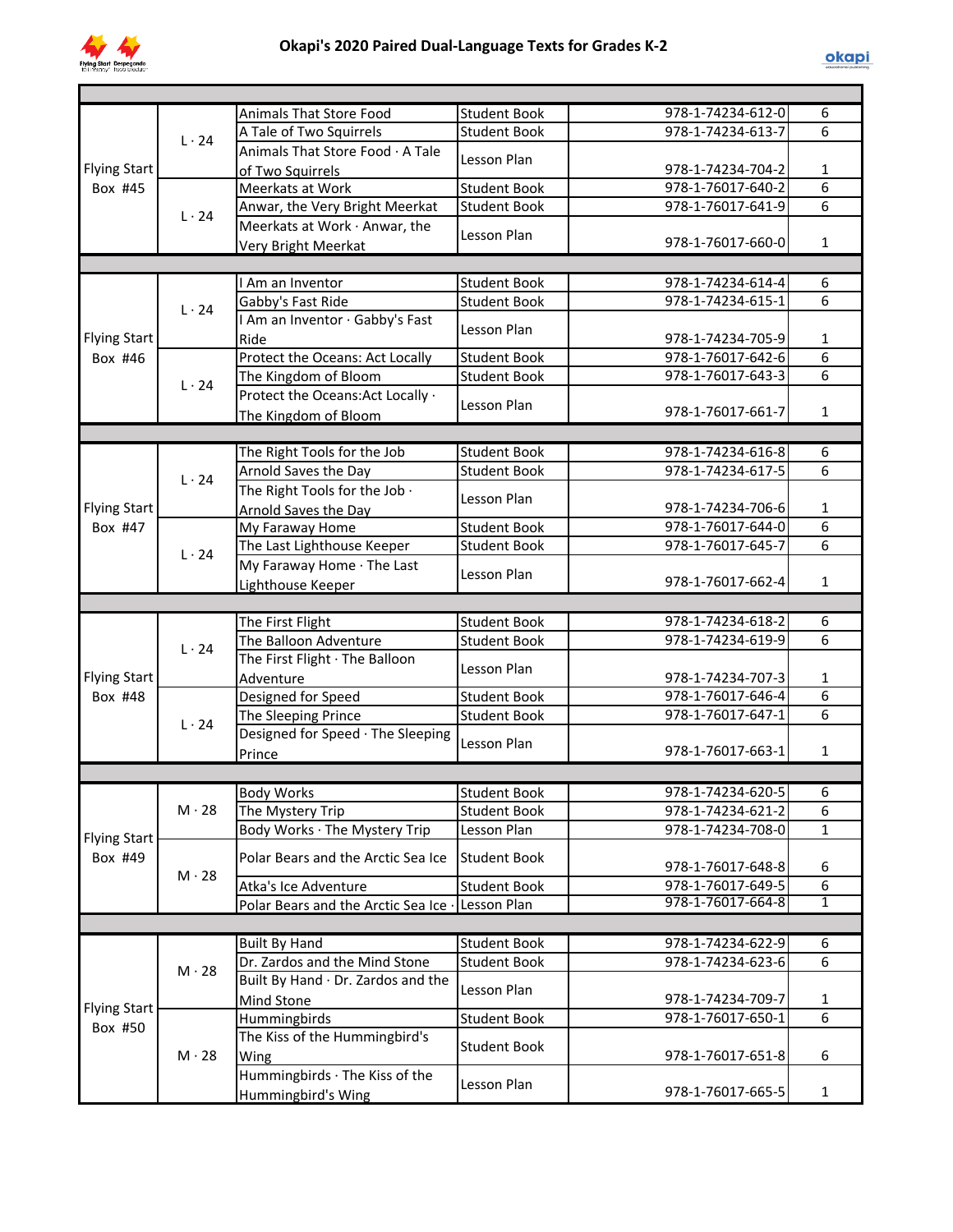

|                     |              | Living in Space                 | <b>Student Book</b> | 978-1-74234-624-3 | 6 |
|---------------------|--------------|---------------------------------|---------------------|-------------------|---|
|                     | $M \cdot 28$ | Space Camp                      | <b>Student Book</b> | 978-1-74234-625-0 | 6 |
|                     |              | Living in Space · Space Camp    | Lesson Plan         | 978-1-74234-710-3 | 1 |
| <b>Flying Start</b> |              | The Great Railroad Race         | <b>Student Book</b> | 978-1-76017-652-5 | 6 |
| Box #51             | $M \cdot 28$ | The Legend of Jimmy Drake       | <b>Student Book</b> | 978-1-76017-653-2 | 6 |
|                     |              | The Great Railroad Race · The   |                     |                   |   |
|                     |              | Legend of Jimmy Drake           | Lesson Plan         | 978-1-76017-666-2 |   |
|                     |              |                                 |                     |                   |   |
|                     |              | Marathon Journal                | <b>Student Book</b> | 978-1-74234-626-7 | 6 |
|                     | $M \cdot 28$ | The Marathon Man                | <b>Student Book</b> | 978-1-74234-627-4 | 6 |
|                     |              | Marathon Journal · The Marathon |                     |                   |   |
| <b>Flying Start</b> |              | Man                             | Lesson Plan         | 978-1-74234-711-0 | 1 |
| Box #52             |              | Frost                           | <b>Student Book</b> | 978-1-76017-654-9 | 6 |
|                     | $M \cdot 28$ | The Smallest Smudger            | <b>Student Book</b> | 978-1-76017-655-6 | 6 |
|                     |              | Frost · The Smallest Smudger    | Lesson Plan         | 978-1-76017-667-9 |   |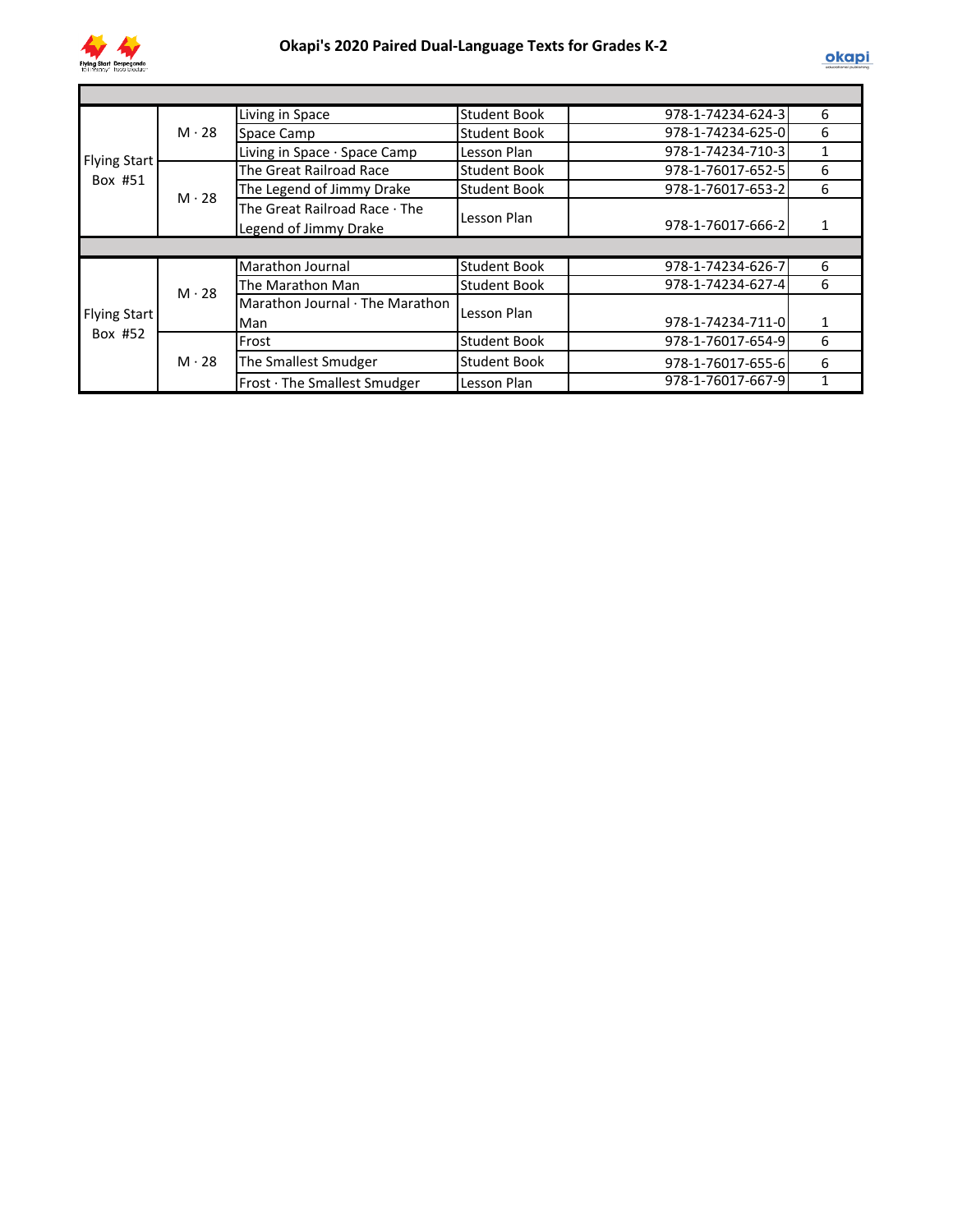

| <b>Box Label</b><br>& | GR LVL $\cdot$ | <b>Title</b>                                                            | Format                                     | ISBN#                                  |                |
|-----------------------|----------------|-------------------------------------------------------------------------|--------------------------------------------|----------------------------------------|----------------|
| <b>Contents</b>       | <b>DRA LVL</b> |                                                                         |                                            |                                        | Qty            |
|                       |                | Stage 1: Early Emergent Components, Reading Levels A-B · DRA Levels 1-2 |                                            |                                        |                |
|                       |                |                                                                         |                                            |                                        |                |
|                       |                | Mi cuerpo                                                               | Student Book                               | 978-1-76017-198-8<br>978-1-76017-199-5 | 6<br>6         |
|                       | $A \cdot 1$    | ¡Aquí estoy!<br>Mi cuerpo · ¡Aquí estoy!                                | <b>Student Book</b>                        |                                        | $\mathbf{1}$   |
|                       |                |                                                                         | Lesson Plan                                | 978-1-76017-078-3                      |                |
|                       |                | El cuerpo                                                               | Vocabulary                                 | 978-1-76017-060-8                      | $\mathbf{1}$   |
|                       |                | ¿Qué forma puedes ver?                                                  | <b>Starter Card</b><br><b>Student Book</b> | 978-1-76017-200-8                      | 6              |
| <b>DHLL Box</b>       |                | Las formas a nuestro alrededor                                          |                                            | 978-1-76017-201-5                      | 6              |
| #1                    |                | ¿Qué forma puedes ver? · Las                                            | <b>Student Book</b>                        |                                        |                |
|                       | $A \cdot 1$    | formas a nuestro alrededor                                              | Lesson Plan                                | 978-1-76017-079-0                      | $\mathbf{1}$   |
|                       |                | Formas                                                                  | Vocabulary                                 |                                        |                |
|                       |                |                                                                         | <b>Starter Card</b>                        | 978-1-76017-061-5                      | 1              |
|                       |                | Miro las frutas                                                         | <b>Student Book</b>                        | 978-1-76017-202-2                      | 6              |
|                       |                | Comer fruta                                                             | <b>Student Book</b>                        | 978-1-76017-203-9                      | 6              |
|                       | $A \cdot 1$    | Miro las frutas · Comer fruta                                           | Lesson Plan                                | 978-1-76017-080-6                      | $\mathbf{1}$   |
|                       |                | Frutas                                                                  | Vocabulary                                 |                                        |                |
|                       |                |                                                                         | <b>Starter Card</b>                        | 978-1-76017-062-2                      | $\mathbf{1}$   |
|                       |                |                                                                         |                                            |                                        |                |
|                       |                | ¿Qué hay en la playa?                                                   | <b>Student Book</b>                        | 978-1-76067-835-7                      | 6              |
|                       | $A \cdot 1$    | Un día en la playa                                                      | <b>Student Book</b>                        | 978-1-76067-836-4                      | $\overline{6}$ |
|                       |                | ¿Qué hay en la playa? · Un día en                                       | Lesson Plan                                | 978-1-76067-847-0                      | $\mathbf{1}$   |
|                       |                | En la playa                                                             | Vocabulary                                 | 978-1-76067-829-6                      | $\mathbf{1}$   |
|                       |                | Mascotas en casa                                                        | <b>Student Book</b>                        | 978-1-76017-190-2                      | 6              |
|                       |                | Mi mascota                                                              | <b>Student Book</b>                        | 978-1-76017-191-9                      | $\overline{6}$ |
| <b>DHLL Box</b>       | $A \cdot 1$    | Mascotas en casa · Mi mascota                                           | Lesson Plan                                | 978-1-76017-074-5                      | $\mathbf{1}$   |
| #2                    |                | Mascotas                                                                | Vocabulary                                 |                                        |                |
|                       |                |                                                                         | <b>Starter Card</b>                        | 978-1-76017-056-1                      | $\mathbf{1}$   |
|                       |                | Escondite                                                               | <b>Student Book</b>                        | 978-1-76017-192-6                      | $\overline{6}$ |
|                       |                | Mi cumpleaños                                                           | <b>Student Book</b>                        | 978-1-76017-193-3                      | $\overline{6}$ |
|                       | $A \cdot 1$    | Escondite · Mi cumpleaños                                               | Lesson Plan                                | 978-1-76017-075-2                      | $\mathbf{1}$   |
|                       |                | Mi familia                                                              | Vocabulary                                 |                                        |                |
|                       |                |                                                                         | <b>Starter Card</b>                        | 978-1-76017-057-8                      | $\mathbf{1}$   |
|                       |                |                                                                         |                                            |                                        |                |
|                       |                | Yo                                                                      | <b>Student Book</b>                        | 978-1-76017-186-5                      | 6              |
|                       |                | Perros                                                                  | <b>Student Book</b>                        | 978-1-76017-187-2                      | $\overline{6}$ |
|                       | $A \cdot 1$    | Yo · Perros                                                             | Lesson Plan                                | 978-1-76017-072-1                      | $\mathbf{1}$   |
|                       |                | Hacer cosas                                                             | Vocabulary                                 |                                        |                |
|                       |                |                                                                         | <b>Starter Card</b>                        | 978-1-76017-054-7                      | $\mathbf{1}$   |
|                       |                | En mi vecindario                                                        | <b>Student Book</b>                        | 978-1-76067-837-1                      | 6              |
| <b>DHLL Box</b>       |                | Las personas que me ayudan                                              | <b>Student Book</b>                        | 978-1-76067-838-8                      | 6              |
| #3                    | $A \cdot 1$    | En mi vecindario · Las personas                                         | Lesson Plan                                |                                        |                |
|                       |                | que me ayudan                                                           |                                            | 978-1-76067-848-7                      | $\mathbf{1}$   |
|                       |                | Las personas que nos ayudan                                             | Vocabulary<br><b>Starter Card</b>          | 978-1-76067-830-2                      | 1              |
|                       |                | En el jardín                                                            | <b>Student Book</b>                        | 978-1-76017-188-9                      | 6              |
|                       | $A \cdot 1$    | ¡Vaya! Mira eso                                                         | <b>Student Book</b>                        | 978-1-76017-189-6                      | 6              |
|                       |                | En el jardín · ¡Vaya! Mira eso                                          | Lesson Plan                                | 978-1-76017-073-8                      | $\mathbf{1}$   |
|                       |                | Animales en miniatura                                                   | Vocabulary                                 | 978-1-76017-055-4                      | $\overline{1}$ |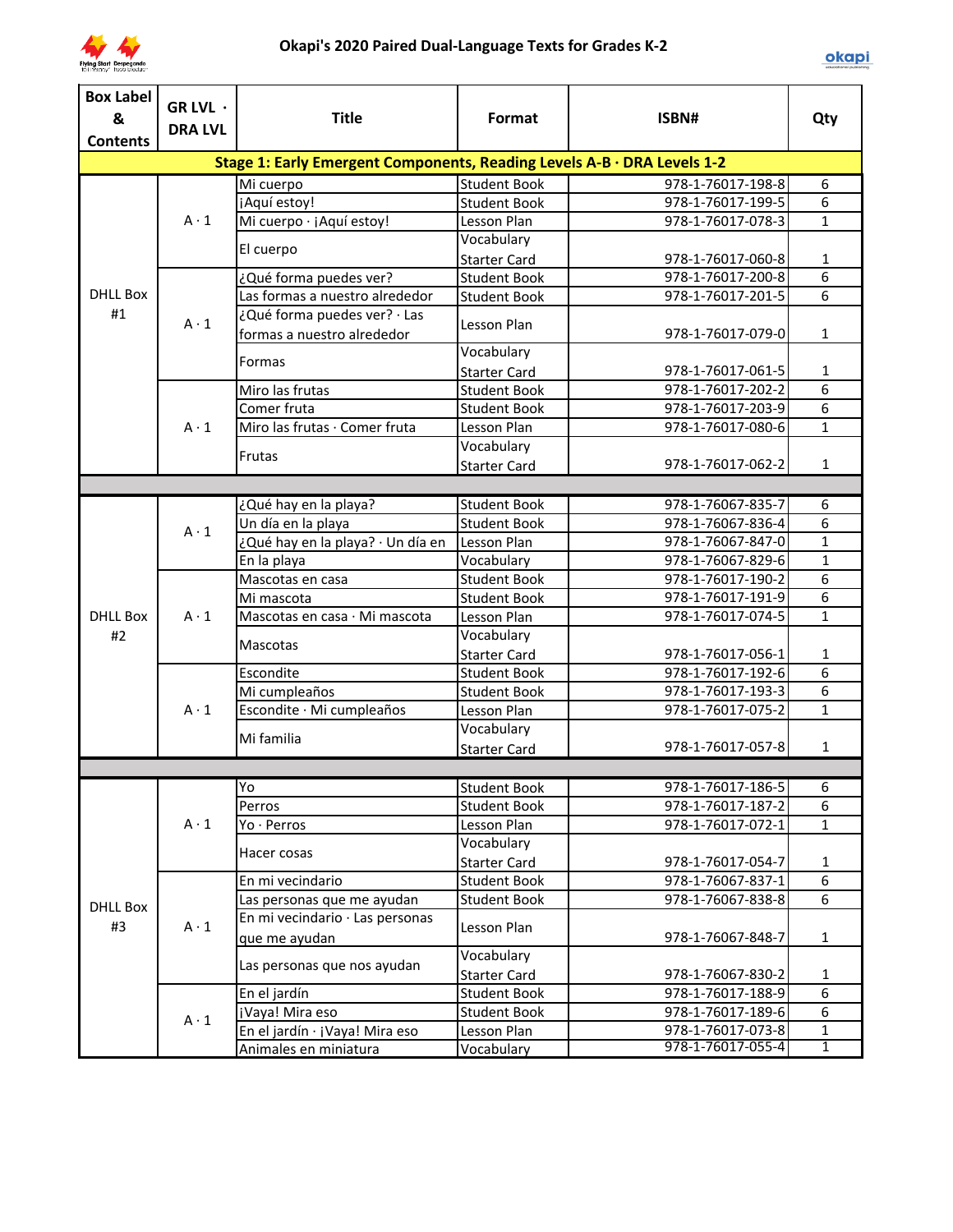

|                 |             | Mis juguetes                             | <b>Student Book</b>    | 978-1-76017-194-0 | 6              |
|-----------------|-------------|------------------------------------------|------------------------|-------------------|----------------|
|                 |             | Ir por todas partes                      | <b>Student Book</b>    | 978-1-76017-195-7 | 6              |
|                 | $A \cdot 1$ | Mis juguetes $\cdot$ Ir por todas partes | Lesson Plan            | 978-1-76017-076-9 | $\mathbf{1}$   |
|                 |             |                                          | Vocabulary             |                   |                |
|                 |             | Transporte                               | <b>Starter Card</b>    | 978-1-76017-058-5 | 1              |
|                 |             | ¿Dónde están los animales?               | <b>Student Book</b>    | 978-1-76017-196-4 | 6              |
| <b>DHLL Box</b> |             | Animales en el zoológico                 | <b>Student Book</b>    | 978-1-76017-197-1 | 6              |
| #4              | $A \cdot 1$ | ¿Dónde están los animales? ·             | Lesson Plan            |                   |                |
|                 |             | Animales en el zoológico                 |                        | 978-1-76017-077-6 | 1              |
|                 |             | Animales del zoológico                   | vocabulary<br>$C+2r+a$ | 978-1-76017-059-2 | $\mathbf{1}$   |
|                 |             | Las crías de los animales                | <b>Student Book</b>    | 978-1-76067-839-5 | 6              |
|                 |             | ¿Qué puedes ver?                         | <b>Student Book</b>    | 978-1-76067-840-1 | 6              |
|                 | $A \cdot 1$ | Las crías de los animales · ¿Qué         | Lesson Plan            | 978-1-76067-849-4 | $\mathbf{1}$   |
|                 |             |                                          | Vocabulary             |                   |                |
|                 |             | Los animales jóvenes                     | <b>Starter Card</b>    | 978-1-76067-831-9 | $\mathbf{1}$   |
|                 |             |                                          |                        |                   |                |
|                 |             | En mi bicicleta                          | <b>Student Book</b>    | 978-1-76017-216-9 | 6              |
|                 |             | ¿Puedes llegar hasta aquí?               | <b>Student Book</b>    | 978-1-76017-217-6 | 6              |
|                 |             | En mi bicicleta · ¿Puedes llegar         |                        |                   |                |
|                 | $B \cdot 2$ | hasta aquí?                              | Lesson Plan            | 978-1-76017-087-5 | $\mathbf{1}$   |
|                 |             |                                          | Vocabulary             |                   |                |
|                 |             | Posición                                 | <b>Starter Card</b>    | 978-1-76017-069-1 | $\mathbf{1}$   |
|                 |             | En la casa del abuelo                    | <b>Student Book</b>    | 978-1-76017-218-3 | 6              |
| <b>DHLL Box</b> |             | Pasteles para vender                     | <b>Student Book</b>    | 978-1-76017-219-0 | 6              |
| #5              | $B \cdot 2$ | En la casa del abuelo · Pasteles         |                        |                   |                |
|                 |             | para vender                              | Lesson Plan            | 978-1-76017-088-2 | $\mathbf{1}$   |
|                 |             |                                          | Vocabulary             |                   |                |
|                 |             | En la escuela                            | <b>Starter Card</b>    | 978-1-76017-070-7 | $\mathbf{1}$   |
|                 |             | La caja de disfraces                     | <b>Student Book</b>    | 978-1-76017-220-6 | 6              |
|                 | $B \cdot 2$ | Ir de compras                            | <b>Student Book</b>    | 978-1-76017-221-3 | 6              |
|                 |             | La caja de disfraces · Ir de             | Lesson Plan            | 978-1-76017-089-9 | $\mathbf{1}$   |
|                 |             | Ropa                                     | Vocabulary             | 978-1-76017-071-4 | $\overline{1}$ |
|                 |             |                                          |                        |                   |                |
|                 |             | ¿Cómo está el tiempo hoy?                | <b>Student Book</b>    | 978-1-76067-841-8 | 6              |
|                 |             | Me gusta el tiempo que hace              | <b>Student Book</b>    | 978-1-76067-842-5 | 6              |
|                 | $B \cdot 2$ | ¿Cómo está el tiempo hoy? · Me           | Lesson Plan            |                   | 1              |
|                 |             | gusta el tiempo que hace                 |                        | 978-1-76067-850-0 |                |
|                 |             | El estado del tiempo                     | Vocabulary             |                   | $\mathbf{1}$   |
|                 |             |                                          | <b>Starter Card</b>    | 978-1-76067-832-6 |                |
|                 |             | Te miro                                  | <b>Student Book</b>    | 978-1-76017-204-6 | 6              |
| <b>DHLL Box</b> |             | Animales de la granja                    | <b>Student Book</b>    | 978-1-76017-205-3 | 6              |
| #6              | $B \cdot 2$ | Te miro · Animales de la granja          | Lesson Plan            | 978-1-76017-081-3 | $\mathbf 1$    |
|                 |             | Animales de granja                       | Vocabulary             |                   | $\mathbf{1}$   |
|                 |             |                                          | <b>Starter Card</b>    | 978-1-76017-063-9 |                |
|                 |             | Mírame jugar                             | <b>Student Book</b>    | 978-1-76017-210-7 | 6              |
|                 |             | El patio de juegos                       | <b>Student Book</b>    | 978-1-76017-211-4 | 6              |
|                 | $B \cdot 2$ | Mírame jugar · El patio de juegos        | Lesson Plan            | 978-1-76017-084-4 | $\mathbf{1}$   |
|                 |             | Patio de juegos                          | Vocabulary             |                   | $\mathbf{1}$   |
|                 |             |                                          | <b>Starter Card</b>    | 978-1-76017-066-0 |                |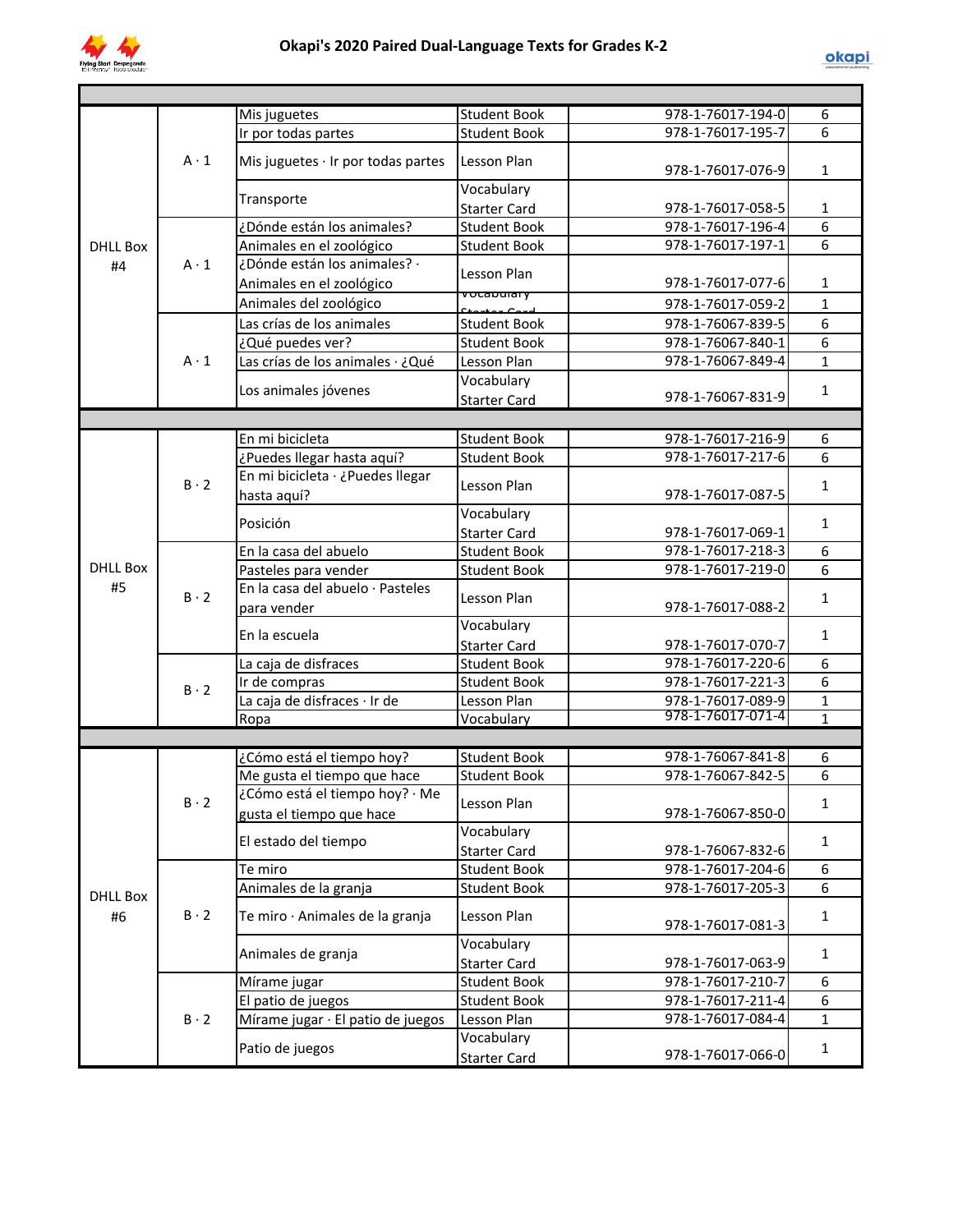

|                                          |                            | En la tienda                                                      | <b>Student Book</b>       | 978-1-76017-208-4 | 6            |
|------------------------------------------|----------------------------|-------------------------------------------------------------------|---------------------------|-------------------|--------------|
|                                          |                            | Cosas que me gustan                                               | <b>Student Book</b>       | 978-1-76017-209-1 | 6            |
|                                          | $B \cdot 2$                | En la tienda · Cosas que me gustan Lesson Plan                    |                           | 978-1-76017-083-7 | $\mathbf{1}$ |
|                                          |                            | Compras                                                           | Vocabulary                |                   | $\mathbf{1}$ |
|                                          |                            |                                                                   | <b>Starter Card</b>       | 978-1-76017-065-3 |              |
| <b>DHLL Box</b>                          |                            | Un día en el zoológico                                            | <b>Student Book</b>       | 978-1-76067-843-2 | 6            |
| #7                                       |                            | Mira mi perro                                                     | <b>Student Book</b>       | 978-1-76067-844-9 | 6            |
|                                          | $B \cdot 2$                | Un día en el zoológico · Mira mi                                  | Lesson Plan               | 978-1-76067-851-7 | $\mathbf{1}$ |
|                                          |                            | Las emociones                                                     | Vocabulary                |                   | $\mathbf{1}$ |
|                                          |                            |                                                                   | <b>Starter Card</b>       | 978-1-76067-833-3 |              |
|                                          |                            | ¡Ven a ver!                                                       | <b>Student Book</b>       | 978-1-76017-214-5 | 6            |
|                                          | $B \cdot 2$                | Peces                                                             | <b>Student Book</b>       | 978-1-76017-215-2 | 6            |
|                                          |                            | jVen a ver! · Peces                                               | Lesson Plan<br>vocapulary | 978-1-76017-086-8 | $\mathbf{1}$ |
|                                          |                            | Colores                                                           |                           | 978-1-76017-068-4 | $\mathbf{1}$ |
|                                          |                            |                                                                   |                           |                   |              |
|                                          |                            | Mi familia y yo                                                   | <b>Student Book</b>       | 978-1-76017-212-1 | 6            |
|                                          |                            | ¿Puedes hacer esto?                                               | <b>Student Book</b>       | 978-1-76017-213-8 | 6            |
|                                          | $B \cdot 2$                | Mi familia y yo · ¿Puedes hacer<br>esto?                          | Lesson Plan               | 978-1-76017-085-1 | $\mathbf{1}$ |
|                                          |                            |                                                                   | Vocabulary                |                   | $\mathbf{1}$ |
|                                          |                            | Me gusta                                                          | <b>Starter Card</b>       | 978-1-76017-067-7 |              |
| <b>DHLL Box</b>                          |                            | ¿Qué hiciste?                                                     | <b>Student Book</b>       | 978-1-76017-206-0 | 6            |
|                                          | $B \cdot 2$                | Ir a lugares                                                      | <b>Student Book</b>       | 978-1-76017-207-7 | 6            |
| #8                                       |                            | ¿Qué hiciste? · Ir a lugares                                      | Lesson Plan               | 978-1-76017-082-0 | $\mathbf{1}$ |
|                                          |                            | Lugares a los que voy                                             | Vocabulary                | 978-1-76017-064-6 | $\mathbf{1}$ |
|                                          |                            | Hacemos sopa                                                      | <b>Student Book</b>       | 978-1-76067-845-6 | 6            |
|                                          |                            | El huerto                                                         | <b>Student Book</b>       | 978-1-76067-846-3 | 6            |
|                                          | $B \cdot 2$                | Hacemos sopa · El huerto                                          | Lesson Plan               | 978-1-76067-852-4 | $\mathbf{1}$ |
|                                          |                            | Las verduras                                                      | Vocabulary                |                   | $\mathbf{1}$ |
|                                          |                            |                                                                   | Starter Card              | 978-1-76067-834-0 |              |
| <b>Box Label</b><br>&<br><b>Contents</b> | GR LVL ·<br><b>DRA LVL</b> | <b>Title</b>                                                      | Format                    | ISBN#             | Qty          |
|                                          |                            | Stage 2: Emergent Components, Reading Levels C-D · DRA Levels 3-6 |                           |                   |              |
|                                          |                            | Mi caballo                                                        | <b>Student Book</b>       | 978-1-76017-228-2 | 6            |
|                                          | $C \cdot 3$                | La carrera de autos                                               | <b>Student Book</b>       | 978-1-76017-229-9 | 6            |
|                                          |                            | Mi caballo · La carrera de autos                                  | Lesson Plan               | 978-1-76017-093-6 | $\mathbf{1}$ |
|                                          |                            | La frutería                                                       | <b>Student Book</b>       | 978-1-76017-230-5 | 6            |
| <b>DHLL Box</b>                          | $C \cdot 3$                | Las bananas son lo mejor                                          | <b>Student Book</b>       | 978-1-76017-231-2 | 6            |
| #9                                       |                            | La frutería · Las bananas son lo<br>mejor                         | Lesson Plan               | 978-1-76017-094-3 | $\mathbf{1}$ |
|                                          |                            | Ganadores                                                         | <b>Student Book</b>       | 978-1-76017-222-0 | 6            |
|                                          | $C \cdot 3$                | El conejo y el zorro                                              | <b>Student Book</b>       | 978-1-76017-223-7 | 6            |
|                                          |                            | Ganadores · El conejo y el zorro                                  | Lesson Plan               | 978-1-76017-090-5 | $\mathbf{1}$ |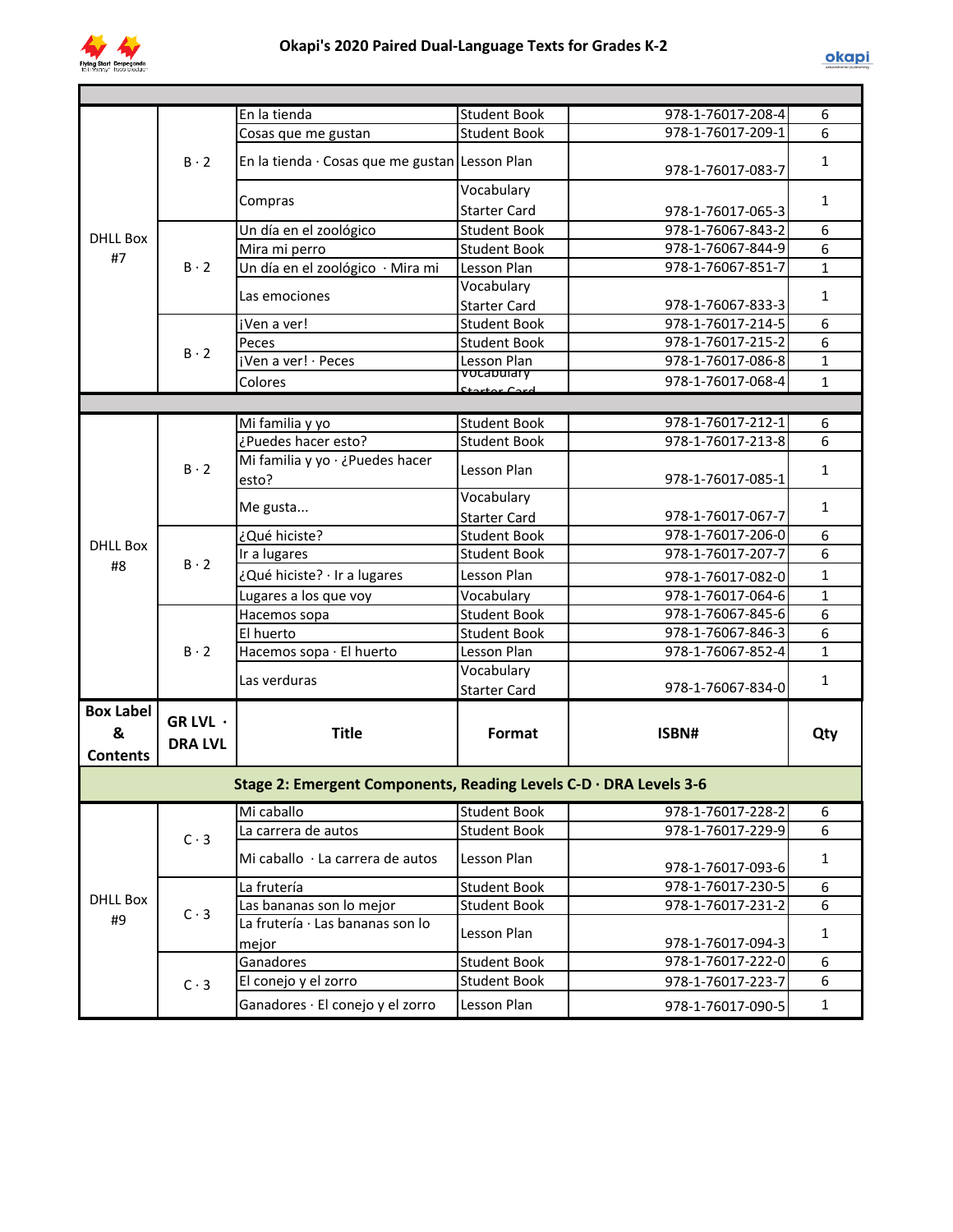

|                 |             | En el bosque                                  | <b>Student Book</b> | 978-1-76017-224-4 | 6              |
|-----------------|-------------|-----------------------------------------------|---------------------|-------------------|----------------|
|                 |             | Encontrar alimento                            | <b>Student Book</b> | 978-1-76017-225-1 | 6              |
|                 | $C \cdot 3$ |                                               |                     |                   |                |
| <b>DHLL Box</b> |             | En el bosque · Encontrar alimento             | Lesson Plan         |                   | $\mathbf{1}$   |
|                 |             |                                               |                     | 978-1-76017-091-2 |                |
| #10             |             | Los hermanos mayores                          | <b>Student Book</b> | 978-1-76017-226-8 | 6              |
|                 | $C \cdot 3$ | El gato y el ratón                            | <b>Student Book</b> | 978-1-76017-227-5 | $\overline{6}$ |
|                 |             | Los hermanos mayores · El gato y              |                     |                   |                |
|                 |             | el ratón                                      | Lesson Plan         | 978-1-76017-092-9 | 1              |
|                 |             |                                               |                     |                   |                |
|                 |             |                                               |                     |                   |                |
|                 |             | <b>Buscar animales</b>                        | <b>Student Book</b> | 978-1-76017-238-1 | 6              |
|                 | $C \cdot 4$ | ¿Dónde está Rana?                             | <b>Student Book</b> | 978-1-76017-239-8 | 6              |
|                 |             | Buscar animales · ¿Dónde está                 |                     |                   |                |
|                 |             | Rana?                                         | Lesson Plan         | 978-1-76017-098-1 | $\mathbf{1}$   |
|                 |             |                                               |                     |                   |                |
|                 |             | Sorprendentes partes de animales Student Book |                     |                   | 6              |
| <b>DHLL Box</b> |             |                                               |                     | 978-1-76017-240-4 |                |
| #11             | $C \cdot 4$ | La tortuga está atascada                      | <b>Student Book</b> | 978-1-76017-241-1 | 6              |
|                 |             | Sorprendentes partes de animales              |                     |                   |                |
|                 |             |                                               | Lesson Plan         |                   | 1              |
|                 |             | La tortuga está atascada                      |                     | 978-1-76017-099-8 |                |
|                 |             |                                               | <b>Student Book</b> | 978-1-76017-232-9 | 6              |
|                 |             | La gran caja                                  |                     |                   |                |
|                 | $C \cdot 4$ | El pirata Sam                                 | Student Book        | 978-1-76017-233-6 | 6              |
|                 |             | La gran caja · El pirata Sam                  | Lesson Plan         | 978-1-76017-095-0 | $\mathbf{1}$   |
|                 |             |                                               |                     |                   |                |
|                 |             | Llegó la niebla                               | <b>Student Book</b> | 978-1-76017-234-3 | 6              |
|                 |             | Perdidos en la niebla                         | <b>Student Book</b> | 978-1-76017-235-0 | 6              |
|                 | $C \cdot 4$ |                                               |                     |                   |                |
|                 |             | Llegó la niebla · Perdidos en la              | Lesson Plan         |                   | $\mathbf{1}$   |
| <b>DHLL Box</b> |             | niebla                                        |                     | 978-1-76017-096-7 |                |
| #12             |             | En la granja del abuelo                       | <b>Student Book</b> | 978-1-76017-236-7 | 6              |
|                 |             | Una nueva granja para Vaca                    | <b>Student Book</b> | 978-1-76017-237-4 | 6              |
|                 | $C \cdot 4$ | En la granja del abuelo · Una                 |                     |                   |                |
|                 |             |                                               | Lesson Plan         | 978-1-76017-097-4 | 1              |
|                 |             | nueva granja para Vaca                        |                     |                   |                |
|                 |             |                                               |                     |                   |                |
|                 |             | Mira mi ropa                                  | <b>Student Book</b> | 978-1-76017-248-0 | 6              |
|                 | D.6         | ¿Dónde está mi madre?                         | <b>Student Book</b> | 978-1-76017-249-7 | 6              |
|                 |             | Mira mi ropa · ¿Dónde está mi                 |                     |                   |                |
|                 |             | madre?                                        | Lesson Plan         | 978-1-76017-103-2 | 1              |
|                 |             |                                               |                     |                   |                |
|                 |             | ¿Qué comen los murciélagos?                   | Student Book        | 978-1-76017-250-3 | 6              |
|                 |             | El almuerzo del gran murciélago               | <b>Student Book</b> |                   | 6              |
| <b>DHLL Box</b> | $D \cdot 6$ |                                               |                     | 978-1-76017-251-0 |                |
| #13             |             |                                               |                     |                   |                |
|                 |             | ¿Qué comen los murciélagos? · El              | Lesson Plan         |                   | 1              |
|                 |             | almuerzo del gran murciélago                  |                     | 978-1-76017-104-9 |                |
|                 |             | Nidos de hormigas                             | <b>Student Book</b> | 978-1-76017-242-8 | 6              |
|                 |             |                                               |                     |                   |                |
|                 | $D \cdot 6$ | ¿Dónde está mi nido?                          | <b>Student Book</b> | 978-1-76017-243-5 | 6              |
|                 |             | Nidos de hormigas · ¿Dónde está               | Lesson Plan         |                   | $\mathbf{1}$   |
|                 |             | mi nido?                                      |                     | 978-1-76017-100-1 |                |
|                 |             |                                               |                     |                   |                |
|                 |             | Muchas patas                                  | <b>Student Book</b> | 978-1-76017-244-2 | 6              |
|                 |             |                                               | <b>Student Book</b> | 978-1-76017-245-9 | 6              |
|                 | $D \cdot 6$ | Las mejores patas                             |                     |                   |                |
|                 |             | Muchas patas · Las mejores patas              | Lesson Plan         |                   | $\mathbf{1}$   |
| <b>DHLL Box</b> |             |                                               |                     | 978-1-76017-101-8 |                |
| #14             |             | Mi diario de campamento                       | <b>Student Book</b> | 978-1-76017-246-6 | 6              |
|                 |             | Un mono en el campamento                      | <b>Student Book</b> | 978-1-76017-247-3 | 6              |
|                 | $D \cdot 6$ | Mi diario de campamento · Un                  |                     |                   |                |
|                 |             |                                               | Lesson Plan         | 978-1-76017-102-5 | 1              |
|                 |             | mono en el campamento                         |                     |                   |                |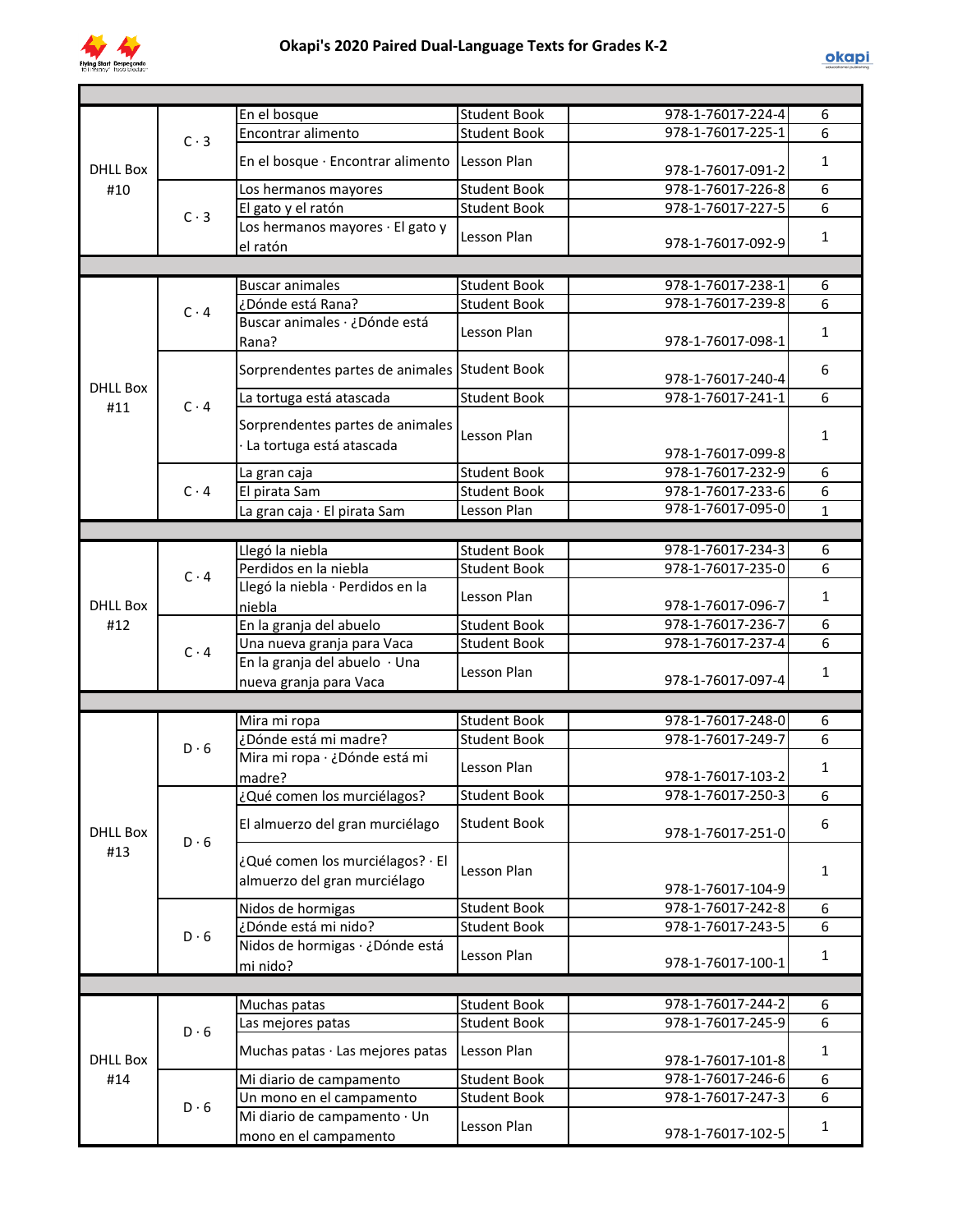

|                  |                | Tortugas                                                        | <b>Student Book</b>                | 978-1-76017-258-9                      | 6                 |
|------------------|----------------|-----------------------------------------------------------------|------------------------------------|----------------------------------------|-------------------|
|                  | $D \cdot 6$    | Un hogar para la tortuga                                        | <b>Student Book</b>                | 978-1-76017-259-6                      | 6                 |
|                  |                | Tortugas · Un hogar para la                                     |                                    |                                        |                   |
|                  |                | tortuga                                                         | Lesson Plan                        | 978-1-76017-108-7                      | 1                 |
|                  |                | Hagamos el baile del mono                                       | <b>Student Book</b>                | 978-1-76017-260-2                      | 6                 |
| <b>DHLL Box</b>  | $D \cdot 6$    | La danza del monito                                             | <b>Student Book</b>                | 978-1-76017-261-9                      | 6                 |
| #15              |                | Hagamos el baile del mono · La                                  |                                    |                                        |                   |
|                  |                | danza del monito                                                | Lesson Plan                        | 978-1-76017-109-4                      | 1                 |
|                  |                | ¿Qué soy?                                                       | <b>Student Book</b>                | 978-1-76017-252-7                      | 6                 |
|                  | D.6            | Rena crece                                                      | <b>Student Book</b>                | 978-1-76017-253-4                      | 6                 |
|                  |                | ¿Qué soy? · Rena crece                                          | Lesson Plan                        | 978-1-76017-105-6                      | $\mathbf{1}$      |
|                  |                |                                                                 |                                    |                                        |                   |
|                  |                | Arañas                                                          | <b>Student Book</b>                | 978-1-76017-254-1                      | 6                 |
|                  | $D \cdot 6$    | Una buena trampa                                                | <b>Student Book</b>                | 978-1-76017-255-8                      | 6                 |
|                  |                | Arañas · Una buena trampa                                       | Lesson Plan                        | 978-1-76017-106-3                      | $\mathbf{1}$      |
| <b>DHLL Box</b>  |                | En movimiento                                                   | <b>Student Book</b>                | 978-1-76017-256-5                      | 6                 |
| #16              |                | El auto del abuelo                                              | <b>Student Book</b>                | 978-1-76017-257-2                      | 6                 |
|                  | $D \cdot 6$    | En movimiento · El auto del                                     |                                    |                                        |                   |
|                  |                | abuelo                                                          | Lesson Plan                        | 978-1-76017-107-0                      | 1                 |
| <b>Box Label</b> |                |                                                                 |                                    |                                        |                   |
|                  | GR LVL ·       |                                                                 |                                    |                                        |                   |
| &                | <b>DRA LVL</b> | <b>Title</b>                                                    | Format                             | ISBN#                                  | Qty               |
| <b>Contents</b>  |                |                                                                 |                                    |                                        |                   |
|                  |                |                                                                 |                                    |                                        |                   |
|                  |                | Stage 3: Early Components, Reading Levels E-F · DRA Levels 8-10 |                                    |                                        |                   |
|                  |                | Insectos                                                        | <b>Student Book</b>                | 978-1-76017-262-6                      | 6                 |
|                  |                | ¿Dónde están las uvas?                                          | <b>Student Book</b>                | 978-1-76017-263-3                      | 6                 |
|                  | $E \cdot 8$    |                                                                 |                                    |                                        |                   |
|                  |                | Insectos · ¿Dónde están las uvas?                               | Lesson Plan                        | 978-1-76017-110-0                      | $\mathbf{1}$      |
|                  |                | Calamar                                                         | <b>Student Book</b>                | 978-1-76017-264-0                      | 6                 |
| <b>DHLL Box</b>  |                |                                                                 |                                    |                                        |                   |
| #17              | $E \cdot 8$    | Gran Calamar y Pequeño Calamar                                  | <b>Student Book</b>                | 978-1-76017-265-7                      | 6                 |
|                  |                |                                                                 |                                    |                                        |                   |
|                  |                | Calamar · Gran Calamar y                                        | Lesson Plan                        | 978-1-76017-111-7                      | 1                 |
|                  |                | Pequeño Calamar                                                 |                                    |                                        | 6                 |
|                  | $E \cdot 8$    | El ciruelo<br>Mi árbol                                          | <b>Student Book</b>                | 978-1-76017-266-4<br>978-1-76017-267-1 |                   |
|                  |                |                                                                 | <b>Student Book</b><br>Lesson Plan | 978-1-76017-112-4                      | 6<br>$\mathbf{1}$ |
|                  |                | El ciruelo · Mi árbol                                           |                                    |                                        |                   |
|                  |                |                                                                 |                                    |                                        |                   |
|                  |                | El gran concurso de pasteles                                    | <b>Student Book</b>                | 978-1-76017-268-8                      | 6                 |
|                  | $E \cdot 8$    | Un pastel para Mimoso                                           | <b>Student Book</b>                | 978-1-76017-269-5                      | 6                 |
|                  |                | El gran concurso de pasteles · Un                               | Lesson Plan                        |                                        | $\mathbf{1}$      |
| <b>DHLL Box</b>  |                | pastel para Mimoso                                              |                                    | 978-1-76017-113-1                      |                   |
| #18              |                | Superperros                                                     | <b>Student Book</b>                | 978-1-76017-270-1                      | 6                 |
|                  | $E \cdot 8$    | ¡Metiche nos salvó!                                             | <b>Student Book</b>                | 978-1-76017-271-8                      | 6                 |
|                  |                | Superperros · ¡Metiche nos salvó! Lesson Plan                   |                                    | 978-1-76017-114-8                      | $\mathbf{1}$      |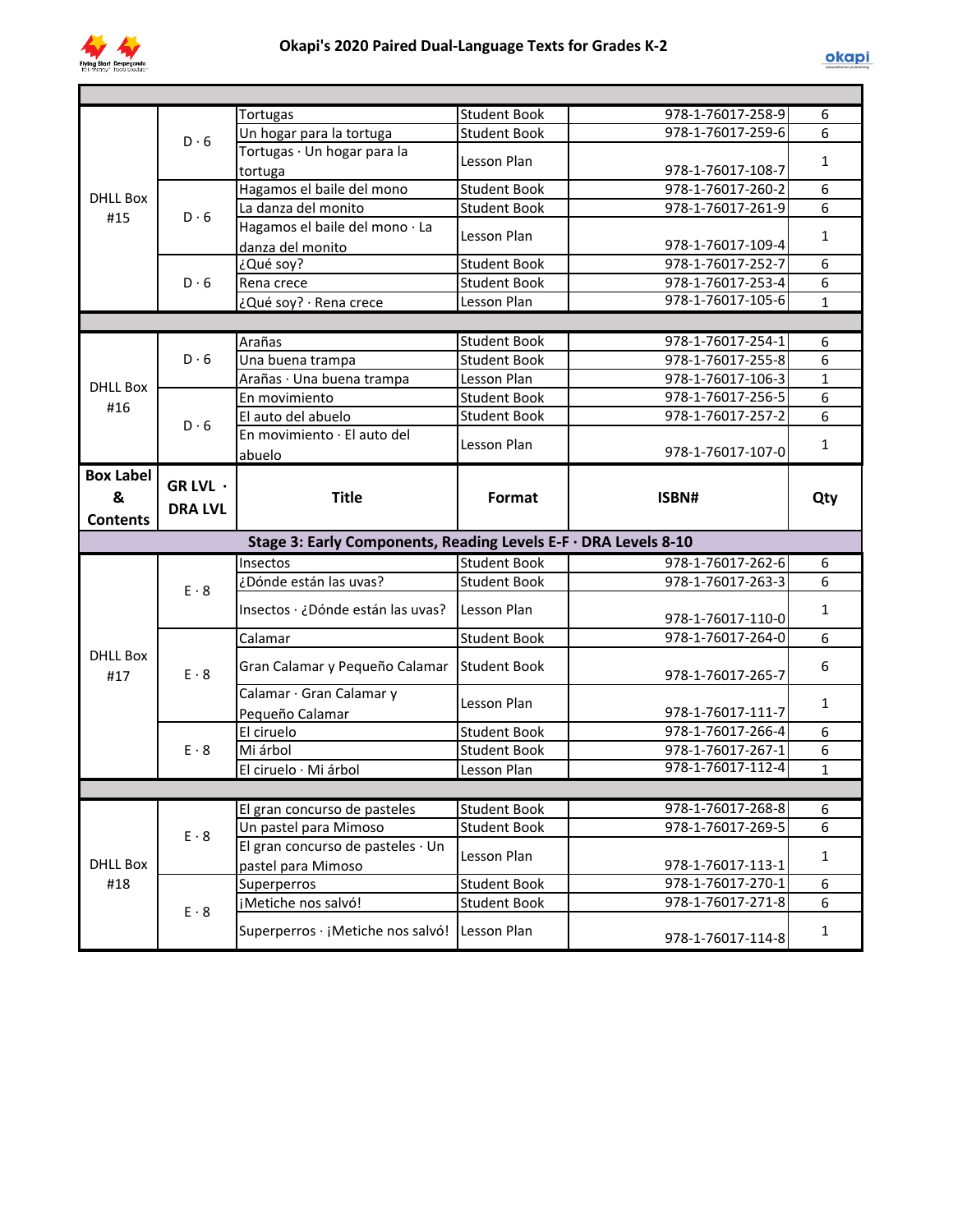

|                                |              | Cuando sale el sol                  | <b>Student Book</b> | 978-1-76017-272-5 | 6            |
|--------------------------------|--------------|-------------------------------------|---------------------|-------------------|--------------|
|                                | $E \cdot 8$  | Cuando se pone el sol               | <b>Student Book</b> | 978-1-76017-273-2 | 6            |
|                                |              | Cuando sale el sol · Cuando se      | Lesson Plan         |                   | $\mathbf{1}$ |
|                                |              | pone el sol                         |                     | 978-1-76017-115-5 |              |
|                                |              | Nuestro lugar                       | <b>Student Book</b> | 978-1-76017-274-9 | 6            |
| <b>DHLL Box</b><br>$E \cdot 8$ |              | ¿Dónde podemos jugar?               | <b>Student Book</b> | 978-1-76017-275-6 | 6            |
| #19                            |              | Nuestro lugar · ¿Dónde podemos      |                     |                   |              |
|                                |              | jugar?                              | Lesson Plan         | 978-1-76017-116-2 | $\mathbf{1}$ |
|                                |              | Cómo cuidar de tus ranas            | <b>Student Book</b> | 978-1-76017-276-3 | 6            |
|                                | $E \cdot 8$  | El nuevo estanque de Rana           | <b>Student Book</b> | 978-1-76017-277-0 | 6            |
|                                |              | Cómo cuidar de tus ranas · El       |                     |                   |              |
|                                |              | nuevo estanque de Rana              | Lesson Plan         | 978-1-76017-117-9 | 1            |
|                                |              |                                     |                     |                   |              |
|                                |              | Charlie y los cocodrilos            | <b>Student Book</b> | 978-1-76017-278-7 | 6            |
|                                |              | ¡No me comas!                       | <b>Student Book</b> | 978-1-76017-279-4 | 6            |
|                                | $E \cdot 8$  | Charlie y los cocodrilos · ¡No me   |                     |                   |              |
|                                |              | comas!                              | Lesson Plan         | 978-1-76017-118-6 | $\mathbf{1}$ |
| <b>DHLL Box</b>                |              | Grandes casas, animales             |                     |                   |              |
| #20                            |              | pequeños                            | <b>Student Book</b> | 978-1-76017-280-0 | 6            |
|                                | $E \cdot 8$  | ¡Tina se va de casa!                | <b>Student Book</b> | 978-1-76017-281-7 | 6            |
|                                |              |                                     |                     |                   |              |
|                                |              | Grandes casas, animales             | Lesson Plan         |                   | $\mathbf{1}$ |
|                                |              | pequeños · ¡Tina se va de casa!     |                     | 978-1-76017-119-3 |              |
|                                |              |                                     |                     |                   |              |
|                                |              | Rescate de murciélagos              | <b>Student Book</b> | 978-1-76017-282-4 | 6            |
|                                | $F \cdot 10$ | Sara y los murciélagos              | <b>Student Book</b> | 978-1-76017-283-1 | 6            |
|                                |              | Rescate de murciélagos · Sara y     | Lesson Plan         |                   | $\mathbf{1}$ |
|                                |              | los murciélagos                     |                     | 978-1-76017-120-9 |              |
|                                |              | Enséñame cómo hacerlo               | <b>Student Book</b> | 978-1-76017-284-8 | 6            |
| <b>DHLL Box</b>                | $F \cdot 10$ | Pequeño Cachorro                    | <b>Student Book</b> | 978-1-76017-285-5 | 6            |
|                                |              | Enséñame cómo hacerlo ·             |                     |                   | $\mathbf{1}$ |
| #21                            |              | Pequeño Cachorro                    | Lesson Plan         | 978-1-76017-121-6 |              |
|                                |              |                                     |                     |                   |              |
|                                |              | El equipo para saltar a la cuerda   | <b>Student Book</b> | 978-1-76017-286-2 | 6            |
|                                | $F \cdot 10$ | La carrera divertida                | <b>Student Book</b> | 978-1-76017-287-9 | 6            |
|                                |              | El equipo para saltar a la cuerda · |                     |                   |              |
|                                |              | La carrera divertida                | Lesson Plan         | 978-1-76017-122-3 | $\mathbf{1}$ |
|                                |              |                                     |                     |                   |              |
|                                |              |                                     |                     |                   | 6            |
|                                |              |                                     |                     |                   |              |
|                                |              | Mantenerse a salvo en la playa      | <b>Student Book</b> | 978-1-76017-288-6 |              |
|                                | $F \cdot 10$ | El rescate de Sara en la playa      | <b>Student Book</b> | 978-1-76017-289-3 | 6            |
|                                |              | Mantenerse a salvo en la playa ·    |                     |                   |              |
| <b>DHLL Box</b>                |              | El rescate de Sara en la playa      | Lesson Plan         | 978-1-76017-123-0 | $\mathbf{1}$ |
| #22                            |              | Orugas asombrosas                   | <b>Student Book</b> | 978-1-76017-290-9 | 6            |
|                                |              | Orugas para el almuerzo             | <b>Student Book</b> | 978-1-76017-291-6 | 6            |
|                                | $F \cdot 10$ | Orugas asombrosas · Orugas para     | Lesson Plan         | 978-1-76017-124-7 | $\mathbf{1}$ |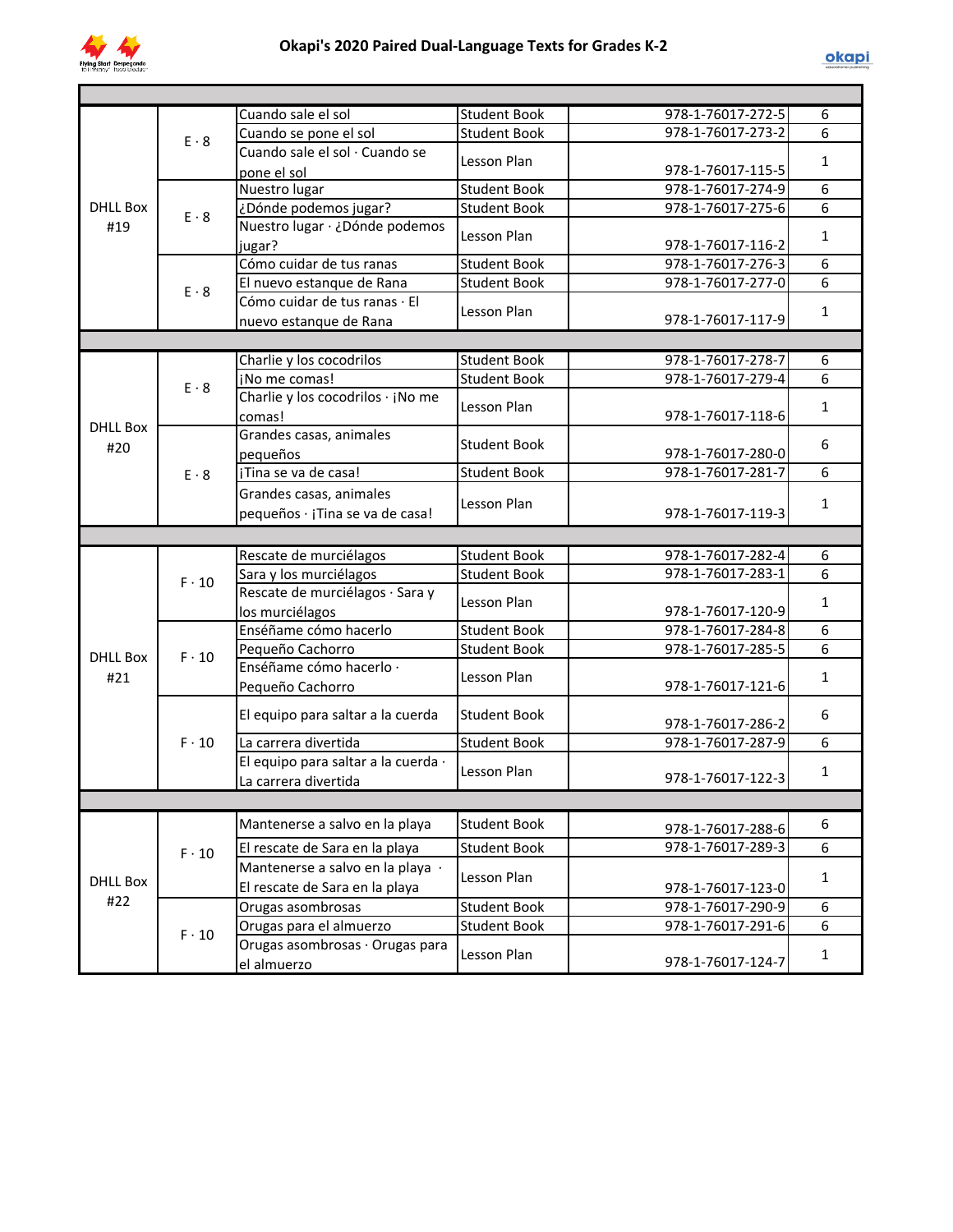

|                  |                | Animales que necesitan lodo                                             | <b>Student Book</b>                 | 978-1-76017-292-3                      | 6               |
|------------------|----------------|-------------------------------------------------------------------------|-------------------------------------|----------------------------------------|-----------------|
|                  | $F \cdot 10$   | ¡Lodo, lodo, lodo!!                                                     | <b>Student Book</b>                 | 978-1-76017-293-0                      | 6               |
|                  |                | Animales que necesitan lodo Mud                                         | Lesson Plan                         |                                        | $\mathbf{1}$    |
|                  |                | Mud! Mud! Mud!                                                          |                                     | 978-1-76017-125-4                      |                 |
|                  |                | Mantenerse a salvo                                                      | <b>Student Book</b>                 | 978-1-76017-294-7                      | 6               |
|                  | $F \cdot 10$   | Buscar el almuerzo                                                      | <b>Student Book</b>                 | 978-1-76017-295-4                      | $6 \overline{}$ |
| <b>DHLL Box</b>  |                | Mantenerse a salvo · Buscar el                                          | Lesson Plan                         |                                        | $\mathbf{1}$    |
| #23              |                | almuerzo                                                                |                                     | 978-1-76017-126-1                      |                 |
|                  |                | Los grandes barcos necesitan                                            | <b>Student Book</b>                 |                                        | 6               |
|                  |                | remolcadores                                                            |                                     | 978-1-76017-296-1<br>978-1-76017-297-8 | 6               |
|                  | $F \cdot 10$   | El equipo de remolcadores<br>Los grandes barcos necesitan               | <b>Student Book</b>                 |                                        |                 |
|                  |                |                                                                         |                                     |                                        |                 |
|                  |                | remolcadores · El equipo de                                             | Lesson Plan                         | 978-1-76017-127-8                      | $\mathbf{1}$    |
|                  |                | remolcadores                                                            |                                     |                                        |                 |
|                  |                |                                                                         |                                     |                                        |                 |
|                  |                | Cuidar a los polluelos de avestruz                                      | <b>Student Book</b>                 |                                        | 6               |
|                  |                |                                                                         |                                     | 978-1-76017-298-5                      |                 |
|                  |                | Papá Avestruz y los nuevos                                              | <b>Student Book</b>                 |                                        | 6               |
|                  | $F \cdot 10$   | polluelos                                                               |                                     | 978-1-76017-299-2                      |                 |
| <b>DHLL Box</b>  |                | Cuidar a los polluelos de avestruz ·                                    |                                     |                                        |                 |
| #24              |                | Papá Avestruz y los nuevos                                              | Lesson Plan                         |                                        | $\mathbf{1}$    |
|                  |                | polluelos                                                               |                                     | 978-1-76017-128-5                      |                 |
|                  |                | Atracciones para todos                                                  | <b>Student Book</b>                 | 978-1-76017-300-5                      | 6               |
|                  | $F \cdot 10$   | En el parque de atracciones                                             | <b>Student Book</b>                 | 978-1-76017-301-2                      | 6               |
|                  |                | Atracciones para todos · En el                                          | Lesson Plan                         |                                        | $\mathbf{1}$    |
|                  |                |                                                                         |                                     |                                        |                 |
|                  |                | parque de atracciones                                                   |                                     | 978-1-76017-129-2                      |                 |
| <b>Box Label</b> |                |                                                                         |                                     |                                        |                 |
| &                | GR LVL ·       | <b>Title</b>                                                            | Format                              | ISBN#                                  | Qty             |
| <b>Contents</b>  | <b>DRA LVL</b> |                                                                         |                                     |                                        |                 |
|                  |                | Stage 4: Transitional Components, Reading Levels G-H · DRA Levels 12-14 |                                     |                                        |                 |
|                  |                |                                                                         |                                     | 978-1-76017-302-9                      | 6               |
|                  |                | ¿Qué hay para desayunar?                                                | Student Book<br><b>Student Book</b> | 978-1-76017-303-6                      | 6               |
|                  | $G \cdot 12$   | El desayuno del Rey                                                     |                                     |                                        |                 |
|                  |                | ¿Qué hay para desayunar? · El                                           | Lesson Plan                         | 978-1-76017-130-8                      | $\mathbf{1}$    |
|                  |                | desayuno del Rey<br>El club de patinaje                                 | <b>Student Book</b>                 | 978-1-76017-304-3                      | 6               |
| <b>DHLL Box</b>  |                |                                                                         | Student Book                        | 978-1-76017-305-0                      | 6               |
| #25              | $G \cdot 12$   | Ele va a patinar<br>El club de patinaje · Ele va a                      |                                     |                                        |                 |
|                  |                | patinar                                                                 | Lesson Plan                         | 978-1-76017-131-5                      | 1               |
|                  |                | Caminatas                                                               | <b>Student Book</b>                 | 978-1-76017-306-7                      | 6               |
|                  | $G \cdot 12$   | Maya y el príncipe                                                      | <b>Student Book</b>                 | 978-1-76017-307-4                      | 6               |
|                  |                | Caminatas · Maya y el príncipe                                          | Lesson Plan                         | 978-1-76017-132-2                      | $\mathbf{1}$    |
|                  |                |                                                                         |                                     |                                        |                 |
|                  |                | Caza de insectos                                                        | <b>Student Book</b>                 | 978-1-76017-308-1                      | 6               |
|                  |                | Deshacerse de los insectos                                              | <b>Student Book</b>                 | 978-1-76017-309-8                      | 6               |
|                  | $G \cdot 12$   | Caza de insectos · Deshacerse de                                        |                                     |                                        |                 |
| <b>DHLL Box</b>  |                | los insectos                                                            | Lesson Plan                         | 978-1-76017-133-9                      | $\mathbf{1}$    |
| #26              |                | Una rana en un estanque                                                 | <b>Student Book</b>                 | 978-1-76017-310-4                      | 6               |
|                  |                | Demasiado frío para Rana                                                | <b>Student Book</b>                 | 978-1-76017-311-1                      | 6               |
|                  | $G \cdot 12$   | Una rana en un estanque ·                                               | Lesson Plan                         | 978-1-76017-134-6                      | $\mathbf{1}$    |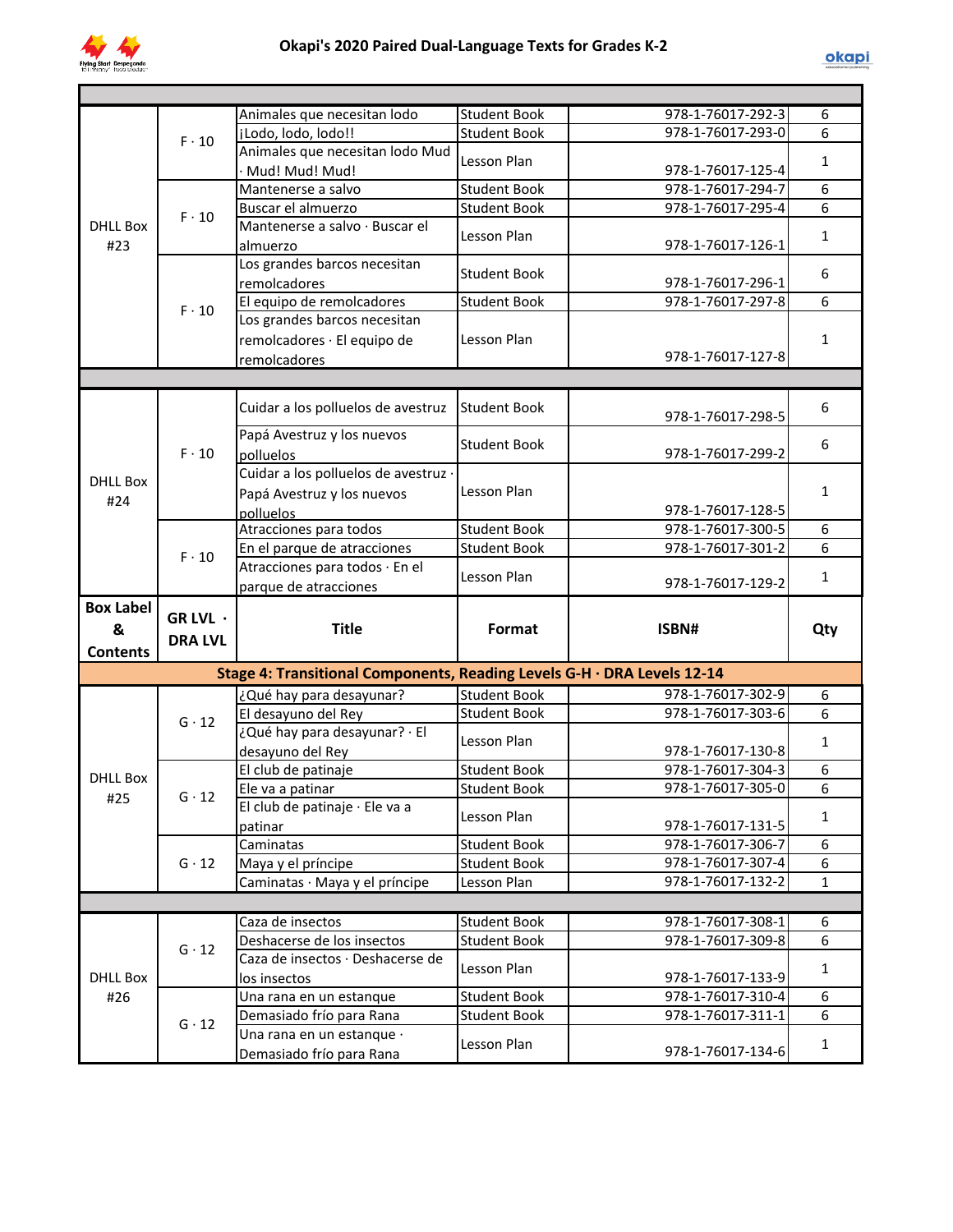

|                                        |                          | Colas inteligentes                  | <b>Student Book</b> | 978-1-76017-312-8 | 6            |
|----------------------------------------|--------------------------|-------------------------------------|---------------------|-------------------|--------------|
|                                        | $G \cdot 12$             | La cola del mono                    | <b>Student Book</b> | 978-1-76017-313-5 | 6            |
|                                        |                          | Colas inteligentes · La cola del    | Lesson Plan         |                   | $\mathbf{1}$ |
| <b>DHLL Box</b><br>$G \cdot 12$<br>#27 |                          | mono                                |                     | 978-1-76017-135-3 |              |
|                                        | Enredaderas y trepadoras | <b>Student Book</b>                 | 978-1-76017-314-2   | 6                 |              |
|                                        |                          | Cultivo de sandías                  | <b>Student Book</b> | 978-1-76017-315-9 | 6            |
|                                        |                          | Enredaderas y trepadoras · Cultivo  | Lesson Plan         |                   | $\mathbf{1}$ |
|                                        |                          | de sandías                          |                     | 978-1-76017-136-0 |              |
|                                        |                          | Hacer amigos                        | <b>Student Book</b> | 978-1-76017-316-6 | 6            |
|                                        | $G \cdot 12$             | La grulla azul                      | <b>Student Book</b> | 978-1-76017-317-3 | 6            |
|                                        |                          | Hacer amigos · La grulla azul       | Lesson Plan         | 978-1-76017-137-7 | $\mathbf{1}$ |
|                                        |                          |                                     |                     |                   |              |
|                                        |                          | Vacaciones de verano                | <b>Student Book</b> | 978-1-76017-318-0 | 6            |
|                                        | $G \cdot 12$             | Acampar con papá                    | <b>Student Book</b> | 978-1-76017-319-7 | 6            |
|                                        |                          | Vacaciones de verano · Acampar      | Lesson Plan         |                   | $\mathbf{1}$ |
| DHII Box                               |                          | con papá                            |                     | 978-1-76017-138-4 |              |
| #28                                    |                          | Mantarrayas                         | <b>Student Book</b> | 978-1-76017-320-3 | 6            |
|                                        | $G \cdot 12$             | La mantarraya que quería volar      | <b>Student Book</b> | 978-1-76017-321-0 | 6            |
|                                        |                          | Mantarrayas · La mantarraya que     |                     |                   |              |
|                                        |                          | quería volar                        | Lesson Plan         | 978-1-76017-139-1 | 1            |
|                                        |                          |                                     |                     |                   |              |
|                                        |                          | Comedores de insectos               | <b>Student Book</b> | 978-1-76017-322-7 | 6            |
|                                        | $H \cdot 14$             | Tengo hambre                        | <b>Student Book</b> | 978-1-76017-323-4 | 6            |
|                                        |                          | Comedores de insectos · Tengo       |                     |                   |              |
|                                        |                          | hambre                              | Lesson Plan         | 978-1-76017-140-7 | $\mathbf{1}$ |
|                                        |                          | Animales en cuevas                  | <b>Student Book</b> | 978-1-76017-324-1 | 6            |
|                                        | $H \cdot 14$             | Hay oro en esa cueva                | <b>Student Book</b> | 978-1-76017-325-8 | 6            |
| <b>DHLL Box</b>                        |                          | Animales en cuevas · Hay oro en     | Lesson Plan         |                   | $\mathbf{1}$ |
| #29                                    |                          | esa cueva                           |                     | 978-1-76017-141-4 |              |
|                                        |                          | El naufragio del Maitland           | <b>Student Book</b> | 978-1-76017-326-5 | 6            |
|                                        |                          | La gran carrera de vapores de       | <b>Student Book</b> |                   | 6            |
|                                        | $H \cdot 14$             | ruedas                              |                     | 978-1-76017-327-2 |              |
|                                        |                          | El naufragio del Maitland · La gran |                     |                   |              |
|                                        |                          | carrera de vapores de ruedas        | Lesson Plan         |                   | $\mathbf{1}$ |
|                                        |                          |                                     |                     | 978-1-76017-142-1 |              |
|                                        |                          |                                     |                     |                   |              |
|                                        |                          | Puentes fantásticos                 | <b>Student Book</b> | 978-1-76017-328-9 | 6            |
|                                        |                          | Juan el explorador y la ciudad      | <b>Student Book</b> |                   | 6            |
|                                        | $H \cdot 14$             | oculta                              |                     | 978-1-76017-329-6 |              |
| <b>DHLL Box</b>                        |                          | Puentes fantásticos · Jaun el       | Lesson Plan         |                   | $\mathbf{1}$ |
| #30                                    |                          | explorador y la ciudad oculta       |                     | 978-1-76017-143-8 |              |
|                                        |                          | Cuidar a un mono bebé               | <b>Student Book</b> | 978-1-76017-330-2 | 6            |
|                                        | $H \cdot 14$             | El rescate de las ardillas bebé     | <b>Student Book</b> | 978-1-76017-331-9 | 6            |
|                                        |                          | Cuidar a un mono bebé · El          | Lesson Plan         |                   | $\mathbf{1}$ |
|                                        |                          | rescate de las ardillas bebé        |                     | 978-1-76017-144-5 |              |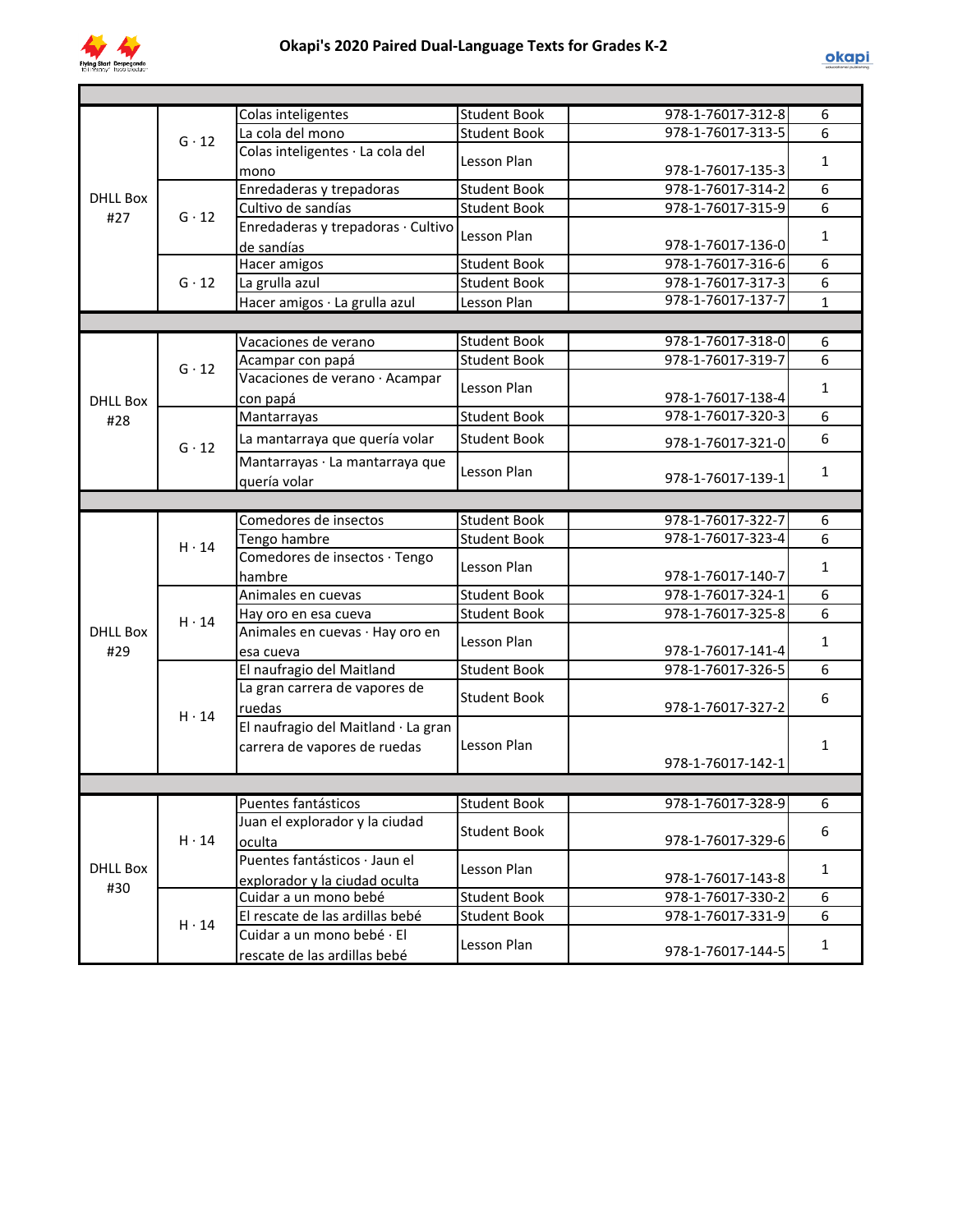

| <b>Student Book</b><br>6<br>978-1-76017-332-6<br>algas<br>La suerte de las nutrias marinas<br>6<br><b>Student Book</b><br>$H \cdot 14$<br>978-1-76017-333-3<br>Las nutrias marinas y el bosque de<br>Lesson Plan<br>$\mathbf{1}$<br>algas · La suerte de las nutrias<br>978-1-76017-145-2<br><b>DHLL Box</b><br>marinas<br>Lluvia monzónica<br>Student Book<br>978-1-76017-334-0<br>6<br>#31<br>6<br>El ave sabia<br>Student Book<br>978-1-76017-335-7<br>$H \cdot 14$<br>$\mathbf{1}$<br>Lluvia monzónica · El ave sabia<br>Lesson Plan<br>978-1-76017-146-9<br>6<br>978-1-76017-336-4<br>No más basura<br><b>Student Book</b><br>6<br>La roca de Killeen<br>978-1-76017-337-1<br><b>Student Book</b><br>$H \cdot 14$<br>No más basura · La roca de Killeen Lesson Plan<br>$\mathbf{1}$<br>978-1-76017-147-6<br>Álbum del huracán<br><b>Student Book</b><br>978-1-76017-338-8<br>6<br>¿Dónde está Coco?<br><b>Student Book</b><br>6<br>978-1-76017-339-5<br>$H \cdot 14$<br>Álbum del huracán · ¿Dónde está<br>Lesson Plan<br>1<br>978-1-76017-148-3<br>Coco?<br><b>DHLL Box</b><br>¿Qué necesitan las plantas?<br><b>Student Book</b><br>978-1-76017-340-1<br>6<br>El gran concurso de cultivo de<br>#32<br><b>Student Book</b><br>6<br>978-1-76017-341-8<br>calabazas<br>$H \cdot 14$<br>¿Qué necesitan las plantas? · El<br>Lesson Plan<br>$\mathbf{1}$<br>gran concurso de cultivo de<br>978-1-76017-149-0<br>calabazas<br><b>Box Label</b><br>GR LVL ·<br><b>Title</b><br>Format<br>ISBN#<br>&<br>Qty<br><b>DRA LVL</b><br><b>Contents</b><br>Stage 5: Early Fluent Components, Reading Levels I-J · DRA Levels 16-18<br>Los olores de los animales<br><b>Student Book</b><br>978-1-76017-342-5<br>6<br><b>Student Book</b><br>6<br>Ángel hace limpieza<br>978-1-76017-343-2<br>$1 \cdot 16$<br>Los olores de los animales · Ángel<br>Lesson Plan<br>$\mathbf{1}$<br>978-1-76017-152-0<br>hace limpieza<br>978-1-76017-344-9<br>Plantas pegajosas y peligrosas<br><b>Student Book</b><br>6<br>6<br>978-1-76017-345-6<br><b>DHLL Box</b><br>Cuidando a Chispa<br><b>Student Book</b><br>1.16<br>Plantas pegajosas y peligrosas ·<br>#33<br>Lesson Plan<br>$\mathbf{1}$<br>Cuidando a Chispa<br>978-1-76017-153-7<br>978-1-76017-346-3<br>6<br>Serpientes asombrosas<br><b>Student Book</b><br>6<br>978-1-76017-347-0<br>Las olimpíadas de serpientes<br><b>Student Book</b><br>$1 \cdot 16$<br>Serpientes asombrosas · Las<br>Lesson Plan<br>$\mathbf{1}$<br>978-1-76017-154-4<br>olimpíadas de serpientes<br>Motocicletas<br>978-1-76017-550-4<br><b>Student Book</b><br>6<br>$\overline{6}$<br>Un nuevo trabajo para Tomás<br><b>Student Book</b><br>978-1-76017-551-1<br>$1 \cdot 16$<br>Motocicletas · Un nuevo trabajo<br>Lesson Plan<br>$\mathbf{1}$<br><b>DHLL Box</b><br>978-1-76017-566-5<br>para Tomás<br>978-1-76017-552-8<br>6<br>#34<br>Cuando los leones cazan<br><b>Student Book</b><br>6<br>978-1-76017-553-5<br><b>Student Book</b><br>El baile de Rory<br>$1 \cdot 16$<br>Cuando los leones cazan · El baile<br>Lesson Plan<br>$\mathbf{1}$ |  |                                    |  |  |
|--------------------------------------------------------------------------------------------------------------------------------------------------------------------------------------------------------------------------------------------------------------------------------------------------------------------------------------------------------------------------------------------------------------------------------------------------------------------------------------------------------------------------------------------------------------------------------------------------------------------------------------------------------------------------------------------------------------------------------------------------------------------------------------------------------------------------------------------------------------------------------------------------------------------------------------------------------------------------------------------------------------------------------------------------------------------------------------------------------------------------------------------------------------------------------------------------------------------------------------------------------------------------------------------------------------------------------------------------------------------------------------------------------------------------------------------------------------------------------------------------------------------------------------------------------------------------------------------------------------------------------------------------------------------------------------------------------------------------------------------------------------------------------------------------------------------------------------------------------------------------------------------------------------------------------------------------------------------------------------------------------------------------------------------------------------------------------------------------------------------------------------------------------------------------------------------------------------------------------------------------------------------------------------------------------------------------------------------------------------------------------------------------------------------------------------------------------------------------------------------------------------------------------------------------------------------------------------------------------------------------------------------------------------------------------------------------------------------------------------------------------------------------------------------------------------------------------------------------------------------------------------------------------------------------------------------------------------------------------------------------------------------------------------------------------------------|--|------------------------------------|--|--|
|                                                                                                                                                                                                                                                                                                                                                                                                                                                                                                                                                                                                                                                                                                                                                                                                                                                                                                                                                                                                                                                                                                                                                                                                                                                                                                                                                                                                                                                                                                                                                                                                                                                                                                                                                                                                                                                                                                                                                                                                                                                                                                                                                                                                                                                                                                                                                                                                                                                                                                                                                                                                                                                                                                                                                                                                                                                                                                                                                                                                                                                                    |  | Las nutrias marinas y el bosque de |  |  |
|                                                                                                                                                                                                                                                                                                                                                                                                                                                                                                                                                                                                                                                                                                                                                                                                                                                                                                                                                                                                                                                                                                                                                                                                                                                                                                                                                                                                                                                                                                                                                                                                                                                                                                                                                                                                                                                                                                                                                                                                                                                                                                                                                                                                                                                                                                                                                                                                                                                                                                                                                                                                                                                                                                                                                                                                                                                                                                                                                                                                                                                                    |  |                                    |  |  |
|                                                                                                                                                                                                                                                                                                                                                                                                                                                                                                                                                                                                                                                                                                                                                                                                                                                                                                                                                                                                                                                                                                                                                                                                                                                                                                                                                                                                                                                                                                                                                                                                                                                                                                                                                                                                                                                                                                                                                                                                                                                                                                                                                                                                                                                                                                                                                                                                                                                                                                                                                                                                                                                                                                                                                                                                                                                                                                                                                                                                                                                                    |  |                                    |  |  |
|                                                                                                                                                                                                                                                                                                                                                                                                                                                                                                                                                                                                                                                                                                                                                                                                                                                                                                                                                                                                                                                                                                                                                                                                                                                                                                                                                                                                                                                                                                                                                                                                                                                                                                                                                                                                                                                                                                                                                                                                                                                                                                                                                                                                                                                                                                                                                                                                                                                                                                                                                                                                                                                                                                                                                                                                                                                                                                                                                                                                                                                                    |  |                                    |  |  |
|                                                                                                                                                                                                                                                                                                                                                                                                                                                                                                                                                                                                                                                                                                                                                                                                                                                                                                                                                                                                                                                                                                                                                                                                                                                                                                                                                                                                                                                                                                                                                                                                                                                                                                                                                                                                                                                                                                                                                                                                                                                                                                                                                                                                                                                                                                                                                                                                                                                                                                                                                                                                                                                                                                                                                                                                                                                                                                                                                                                                                                                                    |  |                                    |  |  |
|                                                                                                                                                                                                                                                                                                                                                                                                                                                                                                                                                                                                                                                                                                                                                                                                                                                                                                                                                                                                                                                                                                                                                                                                                                                                                                                                                                                                                                                                                                                                                                                                                                                                                                                                                                                                                                                                                                                                                                                                                                                                                                                                                                                                                                                                                                                                                                                                                                                                                                                                                                                                                                                                                                                                                                                                                                                                                                                                                                                                                                                                    |  |                                    |  |  |
|                                                                                                                                                                                                                                                                                                                                                                                                                                                                                                                                                                                                                                                                                                                                                                                                                                                                                                                                                                                                                                                                                                                                                                                                                                                                                                                                                                                                                                                                                                                                                                                                                                                                                                                                                                                                                                                                                                                                                                                                                                                                                                                                                                                                                                                                                                                                                                                                                                                                                                                                                                                                                                                                                                                                                                                                                                                                                                                                                                                                                                                                    |  |                                    |  |  |
|                                                                                                                                                                                                                                                                                                                                                                                                                                                                                                                                                                                                                                                                                                                                                                                                                                                                                                                                                                                                                                                                                                                                                                                                                                                                                                                                                                                                                                                                                                                                                                                                                                                                                                                                                                                                                                                                                                                                                                                                                                                                                                                                                                                                                                                                                                                                                                                                                                                                                                                                                                                                                                                                                                                                                                                                                                                                                                                                                                                                                                                                    |  |                                    |  |  |
|                                                                                                                                                                                                                                                                                                                                                                                                                                                                                                                                                                                                                                                                                                                                                                                                                                                                                                                                                                                                                                                                                                                                                                                                                                                                                                                                                                                                                                                                                                                                                                                                                                                                                                                                                                                                                                                                                                                                                                                                                                                                                                                                                                                                                                                                                                                                                                                                                                                                                                                                                                                                                                                                                                                                                                                                                                                                                                                                                                                                                                                                    |  |                                    |  |  |
|                                                                                                                                                                                                                                                                                                                                                                                                                                                                                                                                                                                                                                                                                                                                                                                                                                                                                                                                                                                                                                                                                                                                                                                                                                                                                                                                                                                                                                                                                                                                                                                                                                                                                                                                                                                                                                                                                                                                                                                                                                                                                                                                                                                                                                                                                                                                                                                                                                                                                                                                                                                                                                                                                                                                                                                                                                                                                                                                                                                                                                                                    |  |                                    |  |  |
|                                                                                                                                                                                                                                                                                                                                                                                                                                                                                                                                                                                                                                                                                                                                                                                                                                                                                                                                                                                                                                                                                                                                                                                                                                                                                                                                                                                                                                                                                                                                                                                                                                                                                                                                                                                                                                                                                                                                                                                                                                                                                                                                                                                                                                                                                                                                                                                                                                                                                                                                                                                                                                                                                                                                                                                                                                                                                                                                                                                                                                                                    |  |                                    |  |  |
|                                                                                                                                                                                                                                                                                                                                                                                                                                                                                                                                                                                                                                                                                                                                                                                                                                                                                                                                                                                                                                                                                                                                                                                                                                                                                                                                                                                                                                                                                                                                                                                                                                                                                                                                                                                                                                                                                                                                                                                                                                                                                                                                                                                                                                                                                                                                                                                                                                                                                                                                                                                                                                                                                                                                                                                                                                                                                                                                                                                                                                                                    |  |                                    |  |  |
|                                                                                                                                                                                                                                                                                                                                                                                                                                                                                                                                                                                                                                                                                                                                                                                                                                                                                                                                                                                                                                                                                                                                                                                                                                                                                                                                                                                                                                                                                                                                                                                                                                                                                                                                                                                                                                                                                                                                                                                                                                                                                                                                                                                                                                                                                                                                                                                                                                                                                                                                                                                                                                                                                                                                                                                                                                                                                                                                                                                                                                                                    |  |                                    |  |  |
|                                                                                                                                                                                                                                                                                                                                                                                                                                                                                                                                                                                                                                                                                                                                                                                                                                                                                                                                                                                                                                                                                                                                                                                                                                                                                                                                                                                                                                                                                                                                                                                                                                                                                                                                                                                                                                                                                                                                                                                                                                                                                                                                                                                                                                                                                                                                                                                                                                                                                                                                                                                                                                                                                                                                                                                                                                                                                                                                                                                                                                                                    |  |                                    |  |  |
|                                                                                                                                                                                                                                                                                                                                                                                                                                                                                                                                                                                                                                                                                                                                                                                                                                                                                                                                                                                                                                                                                                                                                                                                                                                                                                                                                                                                                                                                                                                                                                                                                                                                                                                                                                                                                                                                                                                                                                                                                                                                                                                                                                                                                                                                                                                                                                                                                                                                                                                                                                                                                                                                                                                                                                                                                                                                                                                                                                                                                                                                    |  |                                    |  |  |
|                                                                                                                                                                                                                                                                                                                                                                                                                                                                                                                                                                                                                                                                                                                                                                                                                                                                                                                                                                                                                                                                                                                                                                                                                                                                                                                                                                                                                                                                                                                                                                                                                                                                                                                                                                                                                                                                                                                                                                                                                                                                                                                                                                                                                                                                                                                                                                                                                                                                                                                                                                                                                                                                                                                                                                                                                                                                                                                                                                                                                                                                    |  |                                    |  |  |
|                                                                                                                                                                                                                                                                                                                                                                                                                                                                                                                                                                                                                                                                                                                                                                                                                                                                                                                                                                                                                                                                                                                                                                                                                                                                                                                                                                                                                                                                                                                                                                                                                                                                                                                                                                                                                                                                                                                                                                                                                                                                                                                                                                                                                                                                                                                                                                                                                                                                                                                                                                                                                                                                                                                                                                                                                                                                                                                                                                                                                                                                    |  |                                    |  |  |
|                                                                                                                                                                                                                                                                                                                                                                                                                                                                                                                                                                                                                                                                                                                                                                                                                                                                                                                                                                                                                                                                                                                                                                                                                                                                                                                                                                                                                                                                                                                                                                                                                                                                                                                                                                                                                                                                                                                                                                                                                                                                                                                                                                                                                                                                                                                                                                                                                                                                                                                                                                                                                                                                                                                                                                                                                                                                                                                                                                                                                                                                    |  |                                    |  |  |
|                                                                                                                                                                                                                                                                                                                                                                                                                                                                                                                                                                                                                                                                                                                                                                                                                                                                                                                                                                                                                                                                                                                                                                                                                                                                                                                                                                                                                                                                                                                                                                                                                                                                                                                                                                                                                                                                                                                                                                                                                                                                                                                                                                                                                                                                                                                                                                                                                                                                                                                                                                                                                                                                                                                                                                                                                                                                                                                                                                                                                                                                    |  |                                    |  |  |
|                                                                                                                                                                                                                                                                                                                                                                                                                                                                                                                                                                                                                                                                                                                                                                                                                                                                                                                                                                                                                                                                                                                                                                                                                                                                                                                                                                                                                                                                                                                                                                                                                                                                                                                                                                                                                                                                                                                                                                                                                                                                                                                                                                                                                                                                                                                                                                                                                                                                                                                                                                                                                                                                                                                                                                                                                                                                                                                                                                                                                                                                    |  |                                    |  |  |
|                                                                                                                                                                                                                                                                                                                                                                                                                                                                                                                                                                                                                                                                                                                                                                                                                                                                                                                                                                                                                                                                                                                                                                                                                                                                                                                                                                                                                                                                                                                                                                                                                                                                                                                                                                                                                                                                                                                                                                                                                                                                                                                                                                                                                                                                                                                                                                                                                                                                                                                                                                                                                                                                                                                                                                                                                                                                                                                                                                                                                                                                    |  |                                    |  |  |
|                                                                                                                                                                                                                                                                                                                                                                                                                                                                                                                                                                                                                                                                                                                                                                                                                                                                                                                                                                                                                                                                                                                                                                                                                                                                                                                                                                                                                                                                                                                                                                                                                                                                                                                                                                                                                                                                                                                                                                                                                                                                                                                                                                                                                                                                                                                                                                                                                                                                                                                                                                                                                                                                                                                                                                                                                                                                                                                                                                                                                                                                    |  |                                    |  |  |
|                                                                                                                                                                                                                                                                                                                                                                                                                                                                                                                                                                                                                                                                                                                                                                                                                                                                                                                                                                                                                                                                                                                                                                                                                                                                                                                                                                                                                                                                                                                                                                                                                                                                                                                                                                                                                                                                                                                                                                                                                                                                                                                                                                                                                                                                                                                                                                                                                                                                                                                                                                                                                                                                                                                                                                                                                                                                                                                                                                                                                                                                    |  |                                    |  |  |
|                                                                                                                                                                                                                                                                                                                                                                                                                                                                                                                                                                                                                                                                                                                                                                                                                                                                                                                                                                                                                                                                                                                                                                                                                                                                                                                                                                                                                                                                                                                                                                                                                                                                                                                                                                                                                                                                                                                                                                                                                                                                                                                                                                                                                                                                                                                                                                                                                                                                                                                                                                                                                                                                                                                                                                                                                                                                                                                                                                                                                                                                    |  |                                    |  |  |
|                                                                                                                                                                                                                                                                                                                                                                                                                                                                                                                                                                                                                                                                                                                                                                                                                                                                                                                                                                                                                                                                                                                                                                                                                                                                                                                                                                                                                                                                                                                                                                                                                                                                                                                                                                                                                                                                                                                                                                                                                                                                                                                                                                                                                                                                                                                                                                                                                                                                                                                                                                                                                                                                                                                                                                                                                                                                                                                                                                                                                                                                    |  |                                    |  |  |
|                                                                                                                                                                                                                                                                                                                                                                                                                                                                                                                                                                                                                                                                                                                                                                                                                                                                                                                                                                                                                                                                                                                                                                                                                                                                                                                                                                                                                                                                                                                                                                                                                                                                                                                                                                                                                                                                                                                                                                                                                                                                                                                                                                                                                                                                                                                                                                                                                                                                                                                                                                                                                                                                                                                                                                                                                                                                                                                                                                                                                                                                    |  |                                    |  |  |
|                                                                                                                                                                                                                                                                                                                                                                                                                                                                                                                                                                                                                                                                                                                                                                                                                                                                                                                                                                                                                                                                                                                                                                                                                                                                                                                                                                                                                                                                                                                                                                                                                                                                                                                                                                                                                                                                                                                                                                                                                                                                                                                                                                                                                                                                                                                                                                                                                                                                                                                                                                                                                                                                                                                                                                                                                                                                                                                                                                                                                                                                    |  |                                    |  |  |
|                                                                                                                                                                                                                                                                                                                                                                                                                                                                                                                                                                                                                                                                                                                                                                                                                                                                                                                                                                                                                                                                                                                                                                                                                                                                                                                                                                                                                                                                                                                                                                                                                                                                                                                                                                                                                                                                                                                                                                                                                                                                                                                                                                                                                                                                                                                                                                                                                                                                                                                                                                                                                                                                                                                                                                                                                                                                                                                                                                                                                                                                    |  |                                    |  |  |
|                                                                                                                                                                                                                                                                                                                                                                                                                                                                                                                                                                                                                                                                                                                                                                                                                                                                                                                                                                                                                                                                                                                                                                                                                                                                                                                                                                                                                                                                                                                                                                                                                                                                                                                                                                                                                                                                                                                                                                                                                                                                                                                                                                                                                                                                                                                                                                                                                                                                                                                                                                                                                                                                                                                                                                                                                                                                                                                                                                                                                                                                    |  |                                    |  |  |
|                                                                                                                                                                                                                                                                                                                                                                                                                                                                                                                                                                                                                                                                                                                                                                                                                                                                                                                                                                                                                                                                                                                                                                                                                                                                                                                                                                                                                                                                                                                                                                                                                                                                                                                                                                                                                                                                                                                                                                                                                                                                                                                                                                                                                                                                                                                                                                                                                                                                                                                                                                                                                                                                                                                                                                                                                                                                                                                                                                                                                                                                    |  |                                    |  |  |
|                                                                                                                                                                                                                                                                                                                                                                                                                                                                                                                                                                                                                                                                                                                                                                                                                                                                                                                                                                                                                                                                                                                                                                                                                                                                                                                                                                                                                                                                                                                                                                                                                                                                                                                                                                                                                                                                                                                                                                                                                                                                                                                                                                                                                                                                                                                                                                                                                                                                                                                                                                                                                                                                                                                                                                                                                                                                                                                                                                                                                                                                    |  |                                    |  |  |
|                                                                                                                                                                                                                                                                                                                                                                                                                                                                                                                                                                                                                                                                                                                                                                                                                                                                                                                                                                                                                                                                                                                                                                                                                                                                                                                                                                                                                                                                                                                                                                                                                                                                                                                                                                                                                                                                                                                                                                                                                                                                                                                                                                                                                                                                                                                                                                                                                                                                                                                                                                                                                                                                                                                                                                                                                                                                                                                                                                                                                                                                    |  |                                    |  |  |
|                                                                                                                                                                                                                                                                                                                                                                                                                                                                                                                                                                                                                                                                                                                                                                                                                                                                                                                                                                                                                                                                                                                                                                                                                                                                                                                                                                                                                                                                                                                                                                                                                                                                                                                                                                                                                                                                                                                                                                                                                                                                                                                                                                                                                                                                                                                                                                                                                                                                                                                                                                                                                                                                                                                                                                                                                                                                                                                                                                                                                                                                    |  |                                    |  |  |
|                                                                                                                                                                                                                                                                                                                                                                                                                                                                                                                                                                                                                                                                                                                                                                                                                                                                                                                                                                                                                                                                                                                                                                                                                                                                                                                                                                                                                                                                                                                                                                                                                                                                                                                                                                                                                                                                                                                                                                                                                                                                                                                                                                                                                                                                                                                                                                                                                                                                                                                                                                                                                                                                                                                                                                                                                                                                                                                                                                                                                                                                    |  |                                    |  |  |
|                                                                                                                                                                                                                                                                                                                                                                                                                                                                                                                                                                                                                                                                                                                                                                                                                                                                                                                                                                                                                                                                                                                                                                                                                                                                                                                                                                                                                                                                                                                                                                                                                                                                                                                                                                                                                                                                                                                                                                                                                                                                                                                                                                                                                                                                                                                                                                                                                                                                                                                                                                                                                                                                                                                                                                                                                                                                                                                                                                                                                                                                    |  |                                    |  |  |
|                                                                                                                                                                                                                                                                                                                                                                                                                                                                                                                                                                                                                                                                                                                                                                                                                                                                                                                                                                                                                                                                                                                                                                                                                                                                                                                                                                                                                                                                                                                                                                                                                                                                                                                                                                                                                                                                                                                                                                                                                                                                                                                                                                                                                                                                                                                                                                                                                                                                                                                                                                                                                                                                                                                                                                                                                                                                                                                                                                                                                                                                    |  |                                    |  |  |
|                                                                                                                                                                                                                                                                                                                                                                                                                                                                                                                                                                                                                                                                                                                                                                                                                                                                                                                                                                                                                                                                                                                                                                                                                                                                                                                                                                                                                                                                                                                                                                                                                                                                                                                                                                                                                                                                                                                                                                                                                                                                                                                                                                                                                                                                                                                                                                                                                                                                                                                                                                                                                                                                                                                                                                                                                                                                                                                                                                                                                                                                    |  |                                    |  |  |
|                                                                                                                                                                                                                                                                                                                                                                                                                                                                                                                                                                                                                                                                                                                                                                                                                                                                                                                                                                                                                                                                                                                                                                                                                                                                                                                                                                                                                                                                                                                                                                                                                                                                                                                                                                                                                                                                                                                                                                                                                                                                                                                                                                                                                                                                                                                                                                                                                                                                                                                                                                                                                                                                                                                                                                                                                                                                                                                                                                                                                                                                    |  |                                    |  |  |
|                                                                                                                                                                                                                                                                                                                                                                                                                                                                                                                                                                                                                                                                                                                                                                                                                                                                                                                                                                                                                                                                                                                                                                                                                                                                                                                                                                                                                                                                                                                                                                                                                                                                                                                                                                                                                                                                                                                                                                                                                                                                                                                                                                                                                                                                                                                                                                                                                                                                                                                                                                                                                                                                                                                                                                                                                                                                                                                                                                                                                                                                    |  |                                    |  |  |
|                                                                                                                                                                                                                                                                                                                                                                                                                                                                                                                                                                                                                                                                                                                                                                                                                                                                                                                                                                                                                                                                                                                                                                                                                                                                                                                                                                                                                                                                                                                                                                                                                                                                                                                                                                                                                                                                                                                                                                                                                                                                                                                                                                                                                                                                                                                                                                                                                                                                                                                                                                                                                                                                                                                                                                                                                                                                                                                                                                                                                                                                    |  |                                    |  |  |
|                                                                                                                                                                                                                                                                                                                                                                                                                                                                                                                                                                                                                                                                                                                                                                                                                                                                                                                                                                                                                                                                                                                                                                                                                                                                                                                                                                                                                                                                                                                                                                                                                                                                                                                                                                                                                                                                                                                                                                                                                                                                                                                                                                                                                                                                                                                                                                                                                                                                                                                                                                                                                                                                                                                                                                                                                                                                                                                                                                                                                                                                    |  |                                    |  |  |
|                                                                                                                                                                                                                                                                                                                                                                                                                                                                                                                                                                                                                                                                                                                                                                                                                                                                                                                                                                                                                                                                                                                                                                                                                                                                                                                                                                                                                                                                                                                                                                                                                                                                                                                                                                                                                                                                                                                                                                                                                                                                                                                                                                                                                                                                                                                                                                                                                                                                                                                                                                                                                                                                                                                                                                                                                                                                                                                                                                                                                                                                    |  |                                    |  |  |
|                                                                                                                                                                                                                                                                                                                                                                                                                                                                                                                                                                                                                                                                                                                                                                                                                                                                                                                                                                                                                                                                                                                                                                                                                                                                                                                                                                                                                                                                                                                                                                                                                                                                                                                                                                                                                                                                                                                                                                                                                                                                                                                                                                                                                                                                                                                                                                                                                                                                                                                                                                                                                                                                                                                                                                                                                                                                                                                                                                                                                                                                    |  |                                    |  |  |
|                                                                                                                                                                                                                                                                                                                                                                                                                                                                                                                                                                                                                                                                                                                                                                                                                                                                                                                                                                                                                                                                                                                                                                                                                                                                                                                                                                                                                                                                                                                                                                                                                                                                                                                                                                                                                                                                                                                                                                                                                                                                                                                                                                                                                                                                                                                                                                                                                                                                                                                                                                                                                                                                                                                                                                                                                                                                                                                                                                                                                                                                    |  |                                    |  |  |
|                                                                                                                                                                                                                                                                                                                                                                                                                                                                                                                                                                                                                                                                                                                                                                                                                                                                                                                                                                                                                                                                                                                                                                                                                                                                                                                                                                                                                                                                                                                                                                                                                                                                                                                                                                                                                                                                                                                                                                                                                                                                                                                                                                                                                                                                                                                                                                                                                                                                                                                                                                                                                                                                                                                                                                                                                                                                                                                                                                                                                                                                    |  |                                    |  |  |
|                                                                                                                                                                                                                                                                                                                                                                                                                                                                                                                                                                                                                                                                                                                                                                                                                                                                                                                                                                                                                                                                                                                                                                                                                                                                                                                                                                                                                                                                                                                                                                                                                                                                                                                                                                                                                                                                                                                                                                                                                                                                                                                                                                                                                                                                                                                                                                                                                                                                                                                                                                                                                                                                                                                                                                                                                                                                                                                                                                                                                                                                    |  |                                    |  |  |
| 978-1-76017-567-2<br>de Rory                                                                                                                                                                                                                                                                                                                                                                                                                                                                                                                                                                                                                                                                                                                                                                                                                                                                                                                                                                                                                                                                                                                                                                                                                                                                                                                                                                                                                                                                                                                                                                                                                                                                                                                                                                                                                                                                                                                                                                                                                                                                                                                                                                                                                                                                                                                                                                                                                                                                                                                                                                                                                                                                                                                                                                                                                                                                                                                                                                                                                                       |  |                                    |  |  |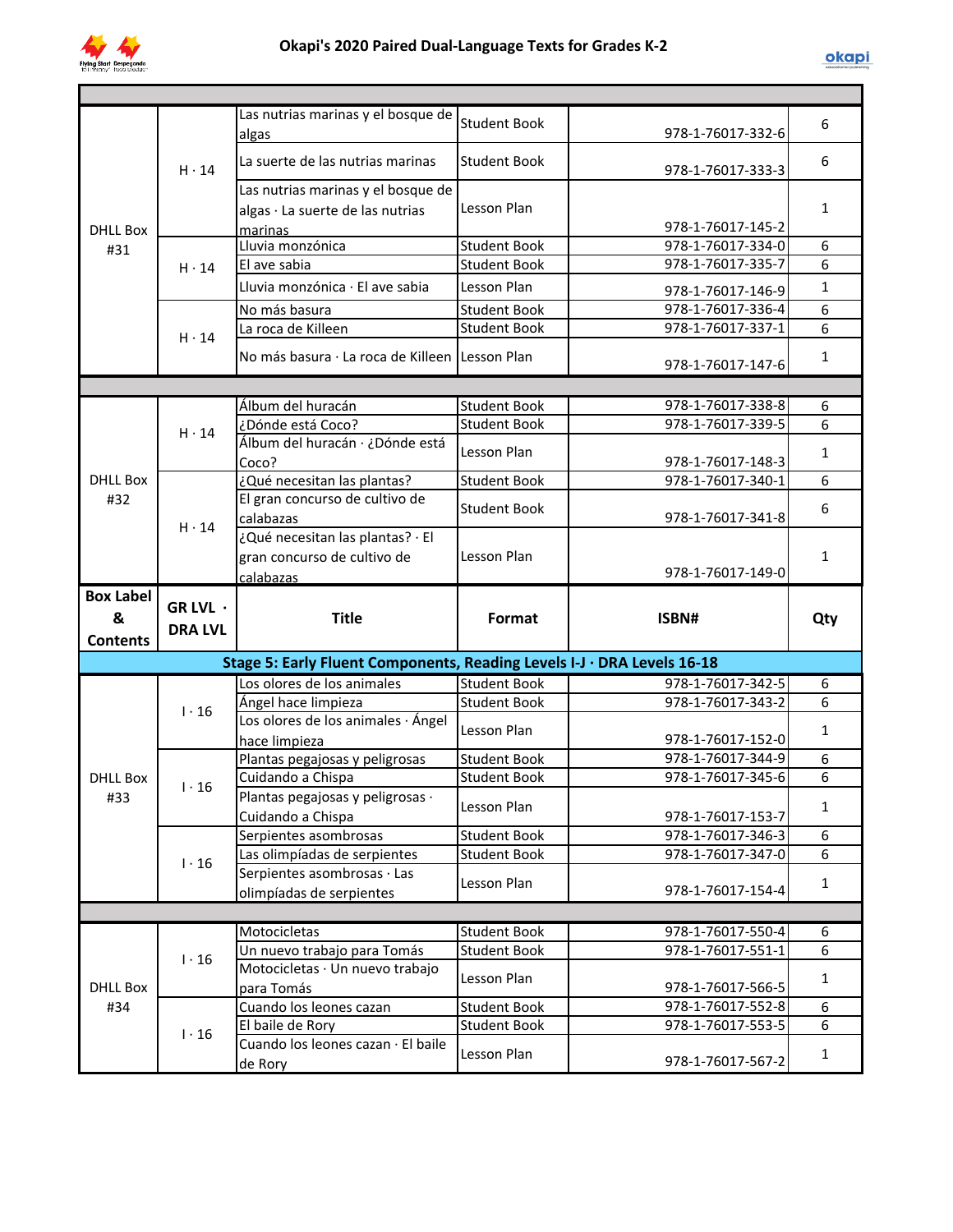

| <b>DHLL Box</b><br>#35 | 1.16         | jAy! Me duele                                      | <b>Student Book</b> | 978-1-76017-554-2 | 6              |  |  |
|------------------------|--------------|----------------------------------------------------|---------------------|-------------------|----------------|--|--|
|                        |              | ¡No tiene gracia, Carlito!                         | <b>Student Book</b> | 978-1-76017-555-9 | 6              |  |  |
|                        |              | jAy! Me duele · jNo tiene gracia,                  |                     |                   |                |  |  |
|                        |              | Carlito!                                           | Lesson Plan         | 978-1-76017-568-9 | $\mathbf{1}$   |  |  |
|                        | 1.16         | Flamencos                                          | <b>Student Book</b> | 978-1-76017-556-6 | 6              |  |  |
|                        |              | Rubí en el medio                                   | <b>Student Book</b> | 978-1-76017-557-3 | 6              |  |  |
|                        |              | Flamencos · Rubí en el medio                       | Lesson Plan         | 978-1-76017-569-6 | $\mathbf{1}$   |  |  |
|                        |              | Vivir cerca de un volcán                           | <b>Student Book</b> | 978-1-76017-348-7 | 6              |  |  |
|                        |              | ¡Alerta volcánica!                                 | <b>Student Book</b> | 978-1-76017-349-4 | 6              |  |  |
|                        | $1 \cdot 16$ | Vivir cerca de un volcán · ¡Alerta                 |                     |                   |                |  |  |
|                        |              |                                                    | Lesson Plan         | 978-1-76017-150-6 | $\mathbf{1}$   |  |  |
|                        |              | volcánica!<br>La nueva vida de Nadif               | <b>Student Book</b> | 978-1-76017-350-0 |                |  |  |
| <b>DHLL Box</b>        |              |                                                    |                     | 978-1-76017-351-7 | 6<br>6         |  |  |
|                        | $1 \cdot 16$ | La manada de Gasari<br>La nueva vida de Nadif · La | <b>Student Book</b> |                   |                |  |  |
| #36                    |              |                                                    | Lesson Plan         |                   | $\mathbf{1}$   |  |  |
|                        |              | manada de Gasari                                   |                     | 978-1-76017-155-1 |                |  |  |
|                        |              | Mensaje enviado                                    | <b>Student Book</b> | 978-1-76017-352-4 | 6              |  |  |
|                        | $1 \cdot 16$ | Salvamos a papá                                    | <b>Student Book</b> | 978-1-76017-353-1 | 6              |  |  |
|                        |              | Mensaje enviado · Salvamos a                       | Lesson Plan         |                   | $\mathbf{1}$   |  |  |
|                        |              | papá                                               |                     | 978-1-76017-151-3 |                |  |  |
|                        |              |                                                    |                     |                   |                |  |  |
|                        |              | Mi diario de fútbol                                | <b>Student Book</b> | 978-1-76017-354-8 | 6              |  |  |
|                        | $J \cdot 18$ | Los Leones Valientes                               | <b>Student Book</b> | 978-1-76017-355-5 | 6              |  |  |
|                        |              | Mi diario de fútbol · Los Leones                   |                     |                   |                |  |  |
|                        |              | Valientes                                          | Lesson Plan         | 978-1-76017-156-8 | $\mathbf{1}$   |  |  |
|                        |              | Comida divertida para preparar y                   |                     |                   | 6              |  |  |
|                        |              | comer                                              | <b>Student Book</b> | 978-1-76017-356-2 |                |  |  |
|                        | $J \cdot 18$ | El nuevo cocinero de la Reina                      | <b>Student Book</b> | 978-1-76017-357-9 | 6              |  |  |
| <b>DHLL Box</b>        |              | Comida divertida para preparar y                   |                     |                   |                |  |  |
| #37                    |              | comer · El nuevo cocinero de la                    | Lesson Plan         |                   | $\mathbf{1}$   |  |  |
|                        |              | Reina                                              |                     | 978-1-76017-157-5 |                |  |  |
|                        |              | En lo profundo del mar                             | <b>Student Book</b> | 978-1-76017-358-6 | 6              |  |  |
|                        |              | Una aventura en lo profundo del                    |                     |                   |                |  |  |
|                        |              | mar                                                | <b>Student Book</b> | 978-1-76017-359-3 | 6              |  |  |
|                        | $J \cdot 18$ |                                                    |                     |                   | $\mathbf{1}$   |  |  |
|                        |              | En lo profundo del mar · Una                       | Lesson Plan         |                   |                |  |  |
|                        |              | aventura en lo profundo del mar                    |                     | 978-1-76017-158-2 |                |  |  |
|                        |              |                                                    |                     |                   |                |  |  |
|                        |              |                                                    |                     |                   |                |  |  |
|                        | $J \cdot 18$ | Al rescate                                         | <b>Student Book</b> | 978-1-76017-558-0 | 6              |  |  |
|                        |              | Supersam                                           | <b>Student Book</b> | 978-1-76017-559-7 | 6              |  |  |
| <b>DHLL Box</b>        |              | Al rescate · Supersam                              | Lesson Plan         | 978-1-76017-570-2 | $\mathbf{1}$   |  |  |
| #38                    |              | Sobrevivir en el bosque helado                     | <b>Student Book</b> | 978-1-76017-560-3 | 6              |  |  |
|                        | $J \cdot 18$ | Cómo Alce aprendió a nadar                         | <b>Student Book</b> | 978-1-76017-561-0 | $\overline{6}$ |  |  |
|                        |              | Sobrevivir en el bosque helado ·                   | Lesson Plan         |                   | $\mathbf{1}$   |  |  |
|                        |              | Cómo Alce aprendió a nadar                         |                     | 978-1-76017-571-9 |                |  |  |
|                        |              |                                                    |                     |                   |                |  |  |
|                        | $J \cdot 18$ | ¡Puedes marcar la diferencia!                      | <b>Student Book</b> | 978-1-76017-562-7 | 6              |  |  |
| DHLL Box<br>#39        |              | ¡Salvemos a las nutrias marinas!                   | <b>Student Book</b> | 978-1-76017-563-4 | 6              |  |  |
|                        |              |                                                    |                     |                   |                |  |  |
|                        |              | ¡Puedes marcar la diferencia! ·                    |                     |                   |                |  |  |
|                        |              | ¡Salvemos a las nutrias marinas!                   | Lesson Plan         | 978-1-76017-572-6 | $\mathbf{1}$   |  |  |
|                        |              |                                                    |                     |                   |                |  |  |
|                        | $J \cdot 18$ | Elefantes del desierto                             | <b>Student Book</b> | 978-1-76017-564-1 | 6              |  |  |
|                        |              | Hermano elefante                                   | <b>Student Book</b> | 978-1-76017-565-8 | 6              |  |  |
|                        |              | Elefantes del desierto · Hermano                   |                     |                   |                |  |  |
|                        |              | elefante                                           | Lesson Plan         | 978-1-76017-573-3 | $\mathbf{1}$   |  |  |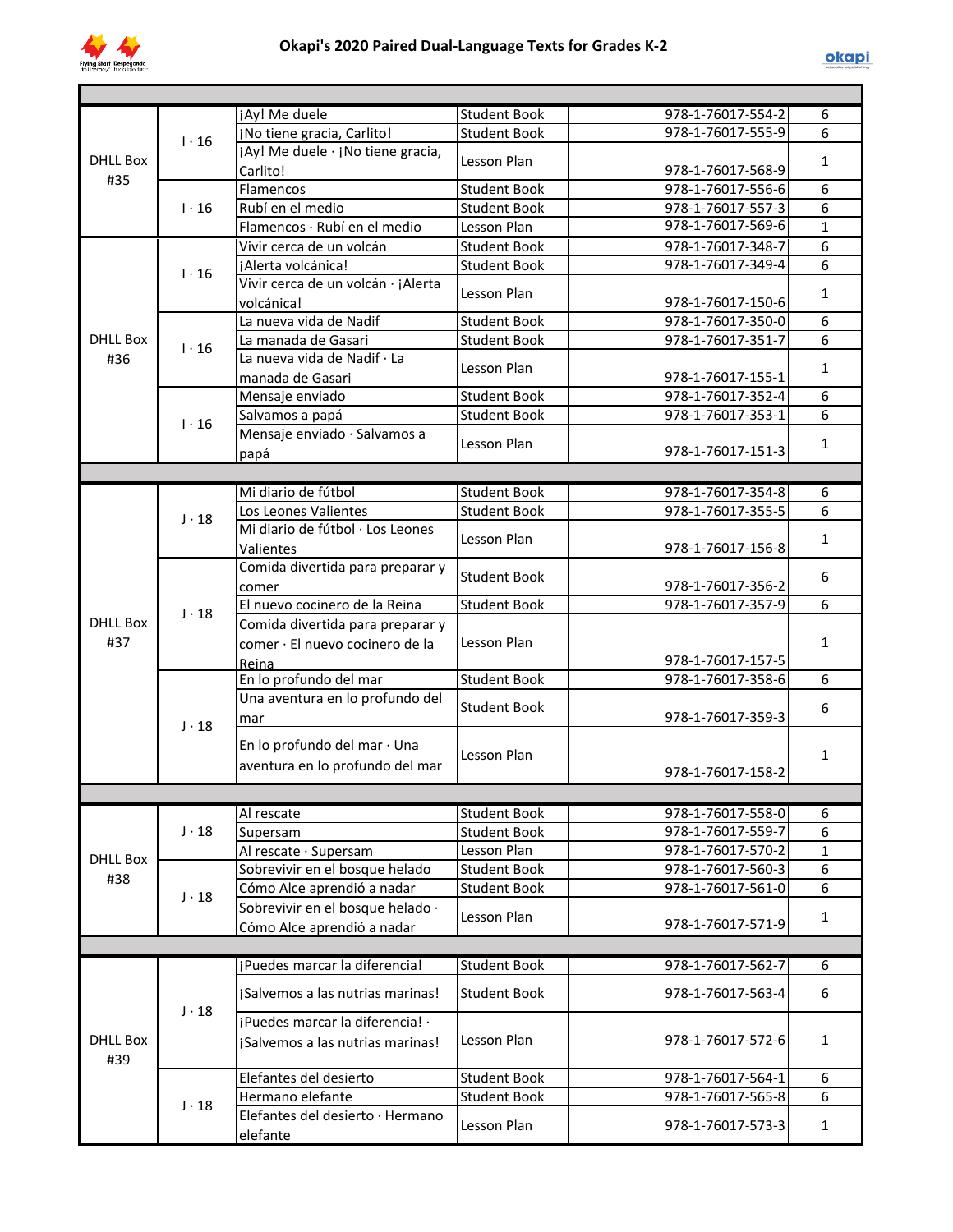

| <b>DHLL Box</b><br>#40                   |                            | La limpieza de nuestro pantano                                             | <b>Student Book</b> | 978-1-76017-360-9 | 6            |  |  |
|------------------------------------------|----------------------------|----------------------------------------------------------------------------|---------------------|-------------------|--------------|--|--|
|                                          | $J \cdot 18$               | Los polluelos de cisne                                                     | <b>Student Book</b> | 978-1-76017-361-6 | 6            |  |  |
|                                          |                            | La limpieza de nuestro pantano ·<br>Los polluelos de cisne                 | Lesson Plan         | 978-1-76017-159-9 | 1            |  |  |
|                                          |                            | Natación en aguas heladas                                                  | <b>Student Book</b> | 978-1-76017-362-3 | 6            |  |  |
|                                          | $J \cdot 18$               | El gorro de pesca de la suerte                                             | <b>Student Book</b> | 978-1-76017-363-0 | 6            |  |  |
|                                          |                            | Natación en aguas heladas · El<br>gorro de pesca de la suerte              | Lesson Plan         | 978-1-76017-160-5 | $\mathbf{1}$ |  |  |
|                                          |                            | Robots de hoy, robots de mañana                                            | <b>Student Book</b> | 978-1-76017-364-7 | 6            |  |  |
|                                          |                            | Robots fuera de control                                                    | <b>Student Book</b> | 978-1-76017-365-4 | 6            |  |  |
|                                          | $J \cdot 18$               | Robots de hoy, robots de mañana<br>Robots fuera de control                 | Lesson Plan         | 978-1-76017-161-2 | $\mathbf{1}$ |  |  |
| <b>Box Label</b><br>&<br><b>Contents</b> | GR LVL ·<br><b>DRA LVL</b> | <b>Title</b>                                                               | Format              | ISBN#             | Qty          |  |  |
|                                          |                            | Stage 6: Fluent Components, Reading Levels K-M · DRA Levels 20-28          |                     |                   |              |  |  |
|                                          |                            | Jardines asombrosos                                                        | <b>Student Book</b> | 978-1-76017-366-1 | 6            |  |  |
|                                          | $K \cdot 20$               | El jardín del gigante                                                      | <b>Student Book</b> | 978-1-76017-367-8 | 6            |  |  |
|                                          |                            | Jardines asombrosos · El jardín del<br>gigante                             | Lesson Plan         | 978-1-76017-162-9 | $\mathbf{1}$ |  |  |
| <b>DHLL Box</b><br>#41                   | $K \cdot 20$               | Conceptos básicos de baloncesto                                            | <b>Student Book</b> | 978-1-76017-764-5 | 6            |  |  |
|                                          |                            | Alicia con la cabeza en alto                                               | <b>Student Book</b> | 978-1-76017-765-2 | 6            |  |  |
|                                          |                            | Conceptos básicos de baloncesto ·<br>Alicia con la cabeza en alto          | Lesson Plan         | 978-1-76017-788-1 | 1            |  |  |
|                                          |                            |                                                                            |                     |                   |              |  |  |
|                                          | $K \cdot 20$               | Osos polares                                                               | <b>Student Book</b> | 978-1-76017-368-5 | 6            |  |  |
|                                          |                            | Un oso llamado Problemas                                                   | <b>Student Book</b> | 978-1-76017-369-2 | 6            |  |  |
| <b>DHLL Box</b>                          |                            | Osos polares · Un oso llamado<br>Problemas                                 | Lesson Plan         | 978-1-76017-163-6 | $\mathbf{1}$ |  |  |
| #42                                      | $K \cdot 20$               | Animales que tratan de<br>impresionar                                      | <b>Student Book</b> | 978-1-76017-766-9 | 6            |  |  |
|                                          |                            | El tutú ajustado                                                           | <b>Student Book</b> | 978-1-76017-767-6 | 6            |  |  |
|                                          |                            | Animales que tratan de<br>impresionar · El tutú ajustado                   | Lesson Plan         | 978-1-76017-789-8 | 1            |  |  |
|                                          |                            |                                                                            |                     |                   |              |  |  |
|                                          |                            | Cuidar las charcas de marea                                                | <b>Student Book</b> | 978-1-76017-370-8 | 6            |  |  |
|                                          | $K \cdot 20$               | El pequeño cangrejo listo                                                  | <b>Student Book</b> | 978-1-76017-371-5 | 6            |  |  |
| <b>DHLL Box</b><br>#43                   |                            | Cuidar las charcas de marea · El<br>pequeño cangrejo listo                 | Lesson Plan         | 978-1-76017-164-3 | $\mathbf{1}$ |  |  |
|                                          | $K \cdot 20$               | Sobrevivir a la inundación                                                 | <b>Student Book</b> | 978-1-76017-768-3 | 6            |  |  |
|                                          |                            | La gran inundación de Valle<br>Polvoriento                                 | <b>Student Book</b> | 978-1-76017-769-0 | 6            |  |  |
|                                          |                            | Sobrevivir a la inundación · La<br>gran inundación de Valle<br>Polvoriento | Lesson Plan         | 978-1-76017-790-4 | $\mathbf{1}$ |  |  |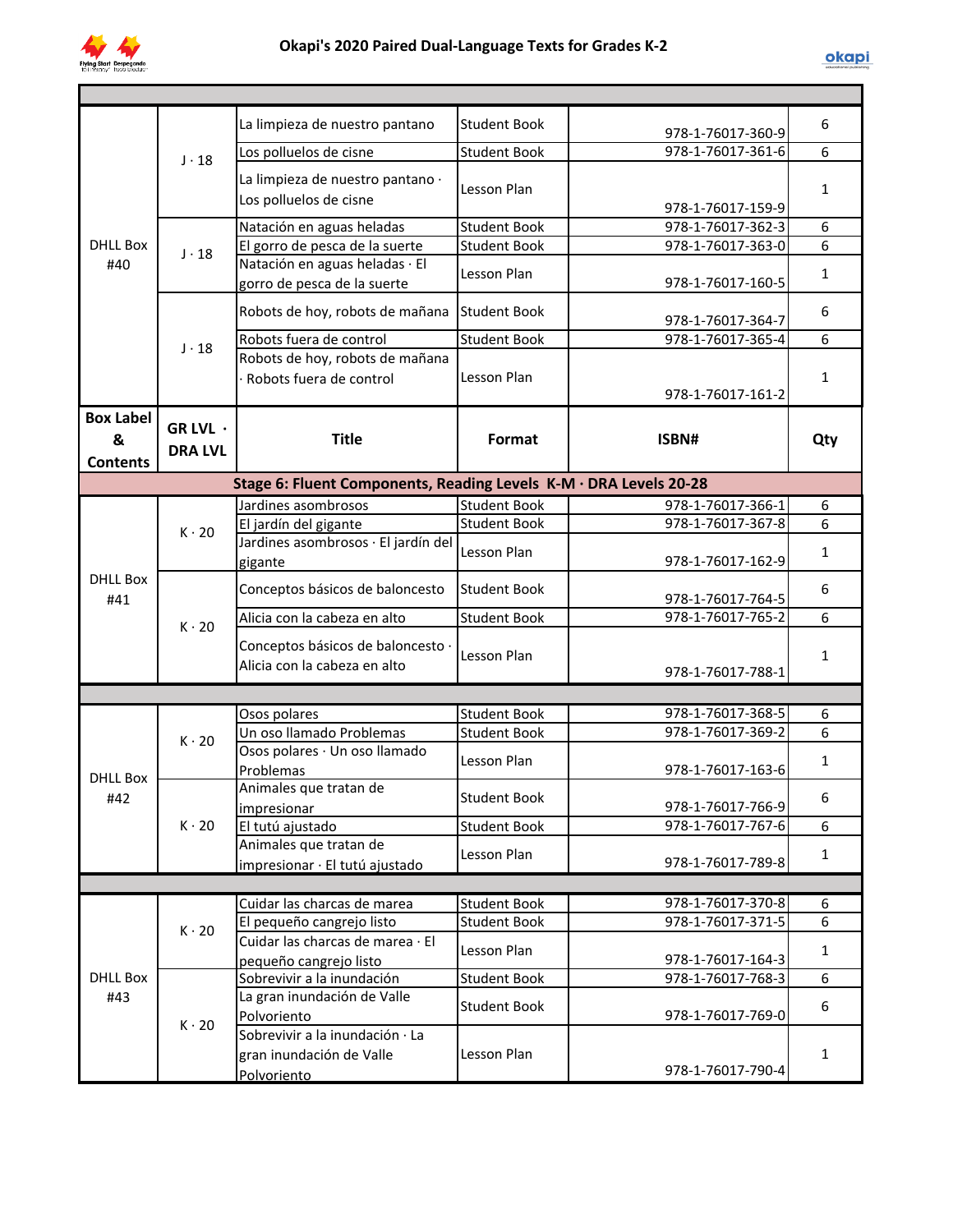

|                     | $K \cdot 20$ | Hormigas guerreras                               | <b>Student Book</b> | 978-1-76017-372-2 | 6              |
|---------------------|--------------|--------------------------------------------------|---------------------|-------------------|----------------|
|                     |              | Hormigas asesinas                                | <b>Student Book</b> | 978-1-76017-373-9 | 6              |
|                     |              | Hormigas guerreras · Hormigas                    | Lesson Plan         |                   | $\mathbf{1}$   |
| DHLL Box            |              | asesinas                                         |                     | 978-1-76017-165-0 |                |
| #44                 |              | Un largo día en el río                           | <b>Student Book</b> | 978-1-76017-770-6 | 6              |
|                     |              | La cocodrilo y la chorlito                       | <b>Student Book</b> | 978-1-76017-771-3 | $\overline{6}$ |
|                     | $K \cdot 20$ | Un largo día en el río · La cocodrilo            |                     |                   |                |
|                     |              | y la chorlito                                    | Lesson Plan         | 978-1-76017-791-1 | $\mathbf{1}$   |
|                     |              |                                                  |                     |                   |                |
|                     |              | Animales que almacenan                           |                     |                   |                |
|                     |              | alimentos                                        | <b>Student Book</b> | 978-1-76017-374-6 | 6              |
|                     |              | Historia de dos ardillas                         | Student Book        | 978-1-76017-375-3 | 6              |
|                     | $L \cdot 24$ | Animales que almacenan                           |                     |                   |                |
| <b>DHLL Box</b>     |              |                                                  |                     |                   | $\mathbf{1}$   |
|                     |              | alimentos · Historia de dos ardillas Lesson Plan |                     |                   |                |
| #45                 |              |                                                  |                     | 978-1-76017-166-7 |                |
|                     |              | Suricatas trabajando                             | <b>Student Book</b> | 978-1-76017-772-0 | 6              |
|                     | $L \cdot 24$ | Anuar, la suricata brillante                     | <b>Student Book</b> | 978-1-76017-773-7 | 6              |
|                     |              | Suricatas trabajando · Anuar, la                 | Lesson Plan         |                   | 1              |
|                     |              | suricata brillante                               |                     | 978-1-76017-792-8 |                |
|                     |              |                                                  |                     |                   |                |
|                     |              | Soy inventor                                     | <b>Student Book</b> | 978-1-76017-376-0 | 6              |
|                     | $L \cdot 24$ | El vehículo veloz de Gloria                      | <b>Student Book</b> | 978-1-76017-377-7 | 6              |
|                     |              | Soy inventor · El vehículo veloz de              | Lesson Plan         |                   | $\mathbf{1}$   |
|                     |              | Gloria                                           |                     | 978-1-76017-167-4 |                |
| <b>DHLL Box</b>     |              | Protejamos los océanos: actuemos                 |                     |                   |                |
| #46                 | $L \cdot 24$ | localmente                                       | <b>Student Book</b> | 978-1-76017-774-4 | 6              |
|                     |              | El Reino de Floralia                             | <b>Student Book</b> | 978-1-76017-775-1 | 6              |
|                     |              | Protejamos los océanos: actuemos                 | Lesson Plan         |                   |                |
|                     |              | localmente · El Reino de Floralia                |                     |                   | $\mathbf{1}$   |
|                     |              |                                                  |                     | 978-1-76017-793-5 |                |
|                     |              |                                                  |                     |                   |                |
|                     |              | Las características físicas                      |                     |                   |                |
|                     | $L \cdot 24$ | adecuadas                                        | <b>Student Book</b> | 978-1-76017-378-4 | 6              |
|                     |              | Arturo presta ayuda                              | <b>Student Book</b> | 978-1-76017-379-1 | 6              |
|                     |              | Las características físicas                      |                     |                   |                |
| <b>Flying Start</b> |              |                                                  | Lesson Plan         |                   | $\mathbf{1}$   |
|                     |              | adecuadas · Arturo presta ayuda                  |                     |                   |                |
| Box #47             |              |                                                  |                     | 978-1-76017-168-1 |                |
|                     | $L \cdot 24$ | Mi casa lejana                                   | <b>Student Book</b> | 978-1-76017-776-8 | 6              |
|                     |              | La última farera                                 | <b>Student Book</b> | 978-1-76017-777-5 | 6              |
|                     |              | Mi casa lejana · La última farera                | Lesson Plan         |                   | $\mathbf{1}$   |
|                     |              |                                                  |                     | 978-1-76017-794-2 |                |
|                     |              |                                                  |                     |                   |                |
|                     | $L \cdot 24$ | El primer vuelo                                  | <b>Student Book</b> | 978-1-76017-380-7 | 6              |
|                     |              | La aventura en globo                             | <b>Student Book</b> | 978-1-76017-381-4 | 6              |
|                     |              | El primer vuelo · La aventura en                 |                     |                   |                |
| DHLL Box            |              | globo                                            | Lesson Plan         | 978-1-76017-169-8 | $\mathbf{1}$   |
| #48                 | $L \cdot 24$ | Diseñados para la velocidad                      | <b>Student Book</b> | 978-1-76017-778-2 | 6              |
|                     |              | El príncipe durmiente                            | <b>Student Book</b> | 978-1-76017-779-9 | 6              |
|                     |              | Diseñados para la velocidad · El                 |                     |                   |                |
|                     |              | príncipe durmiente                               | Lesson Plan         | 978-1-76017-795-9 | $\mathbf{1}$   |